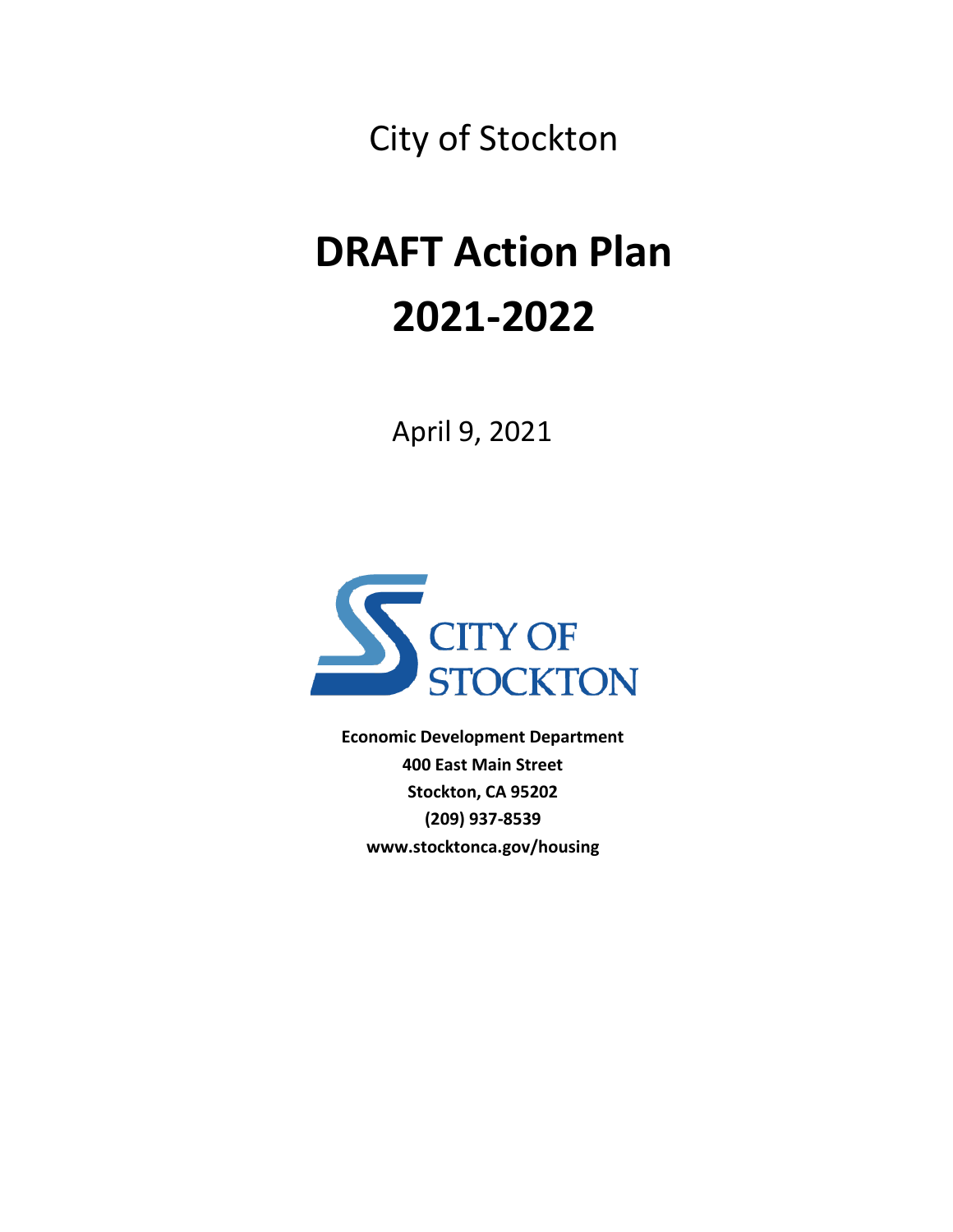### **Executive Summary**

#### **AP‐05 Executive Summary ‐ 24 CFR 91.200(c), 91.220(b)**

#### **1. Introduction**

This Annual Action Plan outlines the activities which will be undertaken during the program year beginning July 1, 2021 and ending June 30, 2022 using the Community Development Block Grant

(CDBG), HOME Investment Partnerships (HOME), and Emergency Solutions Grant (ESG) program funds that are received by the City of Stockton from the U.S. Department of Housing and Urban Development (HUD). The Action Plan describes how the City will address the proposed priority goals, activities, planned outcomes and budget for the new fiscal year and the funding resources allocated to housing and community development projects to meet its established goals as identified in the City's Five‐Year 2020‐2025 Consolidated Plan.

**2. Summarize the objective This could be a restatement of items or a table listed elsewhere in the plan or a reference to another location. It may also contain any essential items from the housing and homeless needs assessment, the housing market analysis, or the strategic plan.**

The Annual Action Plan for the 2021‐22 program year identifies the various activities and projects that will be implemented and funded under the CDBG, ESG and HOME federal programs to meet the goals and objectives identified in the Five-Year Consolidated Plan (FY 2020-2025). The City anticipates allocating \$3.3 million in CDBG funding, \$1.7 million in HOME funding and \$293,000 in ESG funding. The objectives and outcomes that are anticipated from the implementation of the 2021‐22 Action Plan are identified in AP‐20 and AP‐35.

The City will fund 27 grants to 24 agencies that will assist low-income persons and address the City's five primary goals and priorities to guide efforts to address Stockton's priority housing and community development needs:

- Housing Services for the Homeless. Provide housing and services for the City's homeless population, including homelessness prevention. *Increase and maintain transitional housing opportunities. Expand housing first model to provide permanent housing units with intense wrap around services on-site.*
- Affordable Housing. Preserve, improve, and expand the supply of quality affordable housing for lower-income households*. Increase the supply of affordable multifamily housing. Provide homeownership opportunities for first-time buyers. Assist existing low-income owner-occupied households keep their homes safe and well maintained by providing rehabilitation assistance*.
- Services for Special Needs. Provide supportive services necessary to meet the needs of the City's non-homeless special needs populations*. Improve community health care, including basic and specialty care. Support and expand programs and opportunities that engage senior as well as youth.*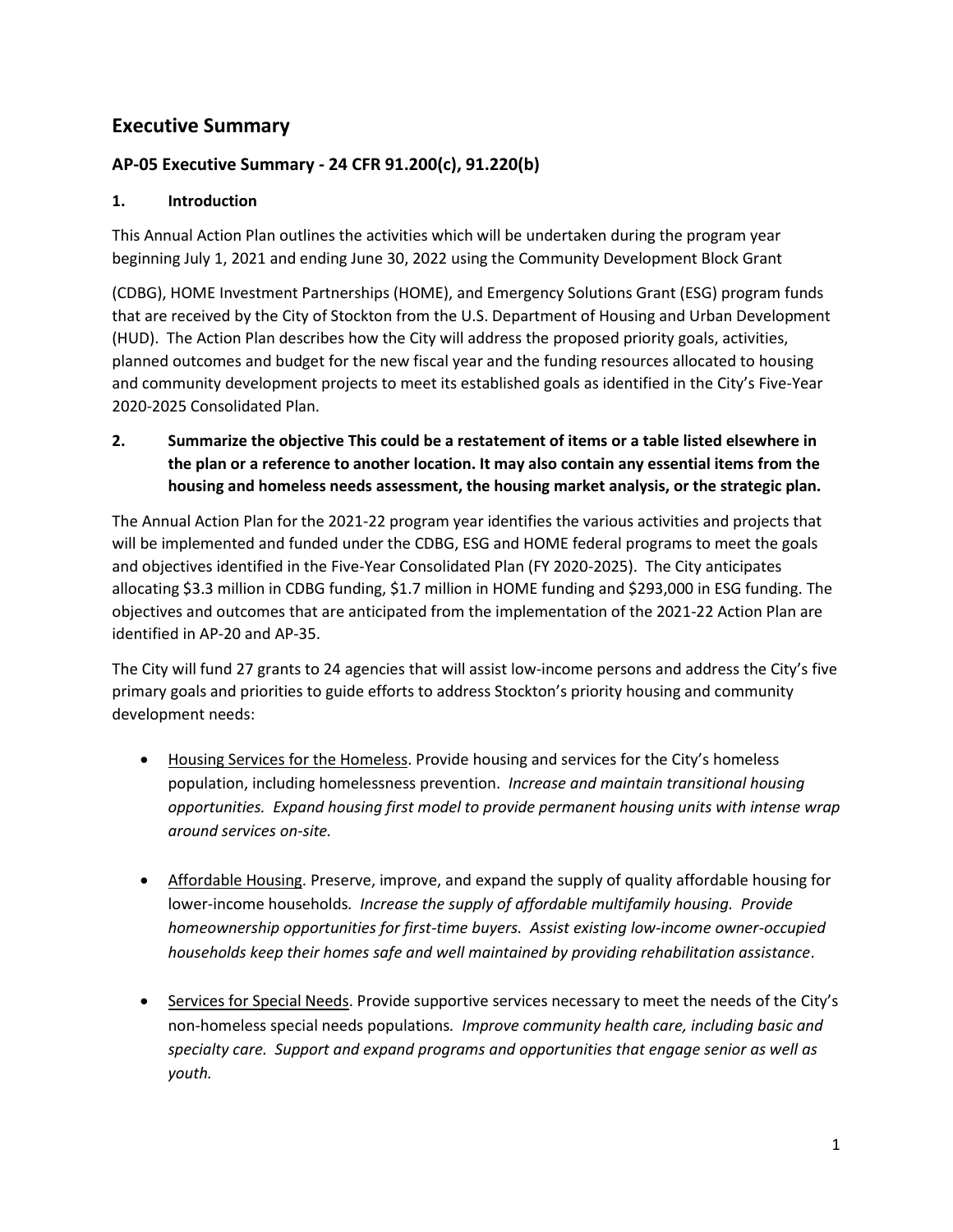- Support Economic Development. Promote economic development activities that create, attract, and retain jobs and promote economic activity and vitality, especially those that provide economic opportunities for low- and moderate-income persons. *Prioritize and expand job readiness programs targeting low-income youth, disabled persons, and homeless persons;*
- Public Services. Ensure the provision of high-quality public services to support ongoing community development, including the provision of funding for fair housing services, among other activities. *Actively and faithfully promote fair housing and investigate housing discrimination. Prioritize the maintenance and improvement of municipal services, facilities, and infrastructure.*

#### **3. Evaluation of past performance**

#### **This is an evaluation of past performance that helped lead the grantee to choose its goals or projects.**

The City's Housing Division of the Economic Development Department annually monitors Subrecipient agencies that are recipients of the divisions Federal Grant funds. Staff reviews the agencies programmatic, fiscal management and performance goals; this information is factored into the Community Development Committee's (CDC) discussion and evaluation of the agencies future request for funding through the annual grant application process. The CDC and staff also use this information to recommend grant funding to the City Council.

The City's performance relative to its annual objectives can be reviewed in the Consolidated Annual Performance and Evaluation Report (CAPER) that is prepared following completion of the fiscal year and submitted to HUD.

#### **4. Summary of Citizen Participation Process and consultation process**

#### **Summary from citizen participation section of plan.**

The goals and priorities in the FY 2021-22 Action Plan were developed through a series of public hearings and outreach conducted by City and the Community Development Committee when developing the Five-Year Consolidated Plan FY 2020-2025.

The planning process for the development of this Annual Action Plan began in December 2020 with published notices and direct e-mails to the City's housing and community development distribution list providing notification that the City was accepting applications for funding under the CDBG, ESG and HOME programs through February 12, 2021 to over two hundred agencies, individuals and stakeholders.

HUD regulations for the development of the Consolidated Plan, which is the basis for the Annual Action Plan requires jurisdictions to reach out to, and consult with, other public and private agencies and organizations to collect information regarding need, to identify available resources and gaps in the institutional delivery structure, and to coordinate the development of funding allocation priorities, performance standards, and evaluation outcomes. To prepare the Consolidated and Action Plans, the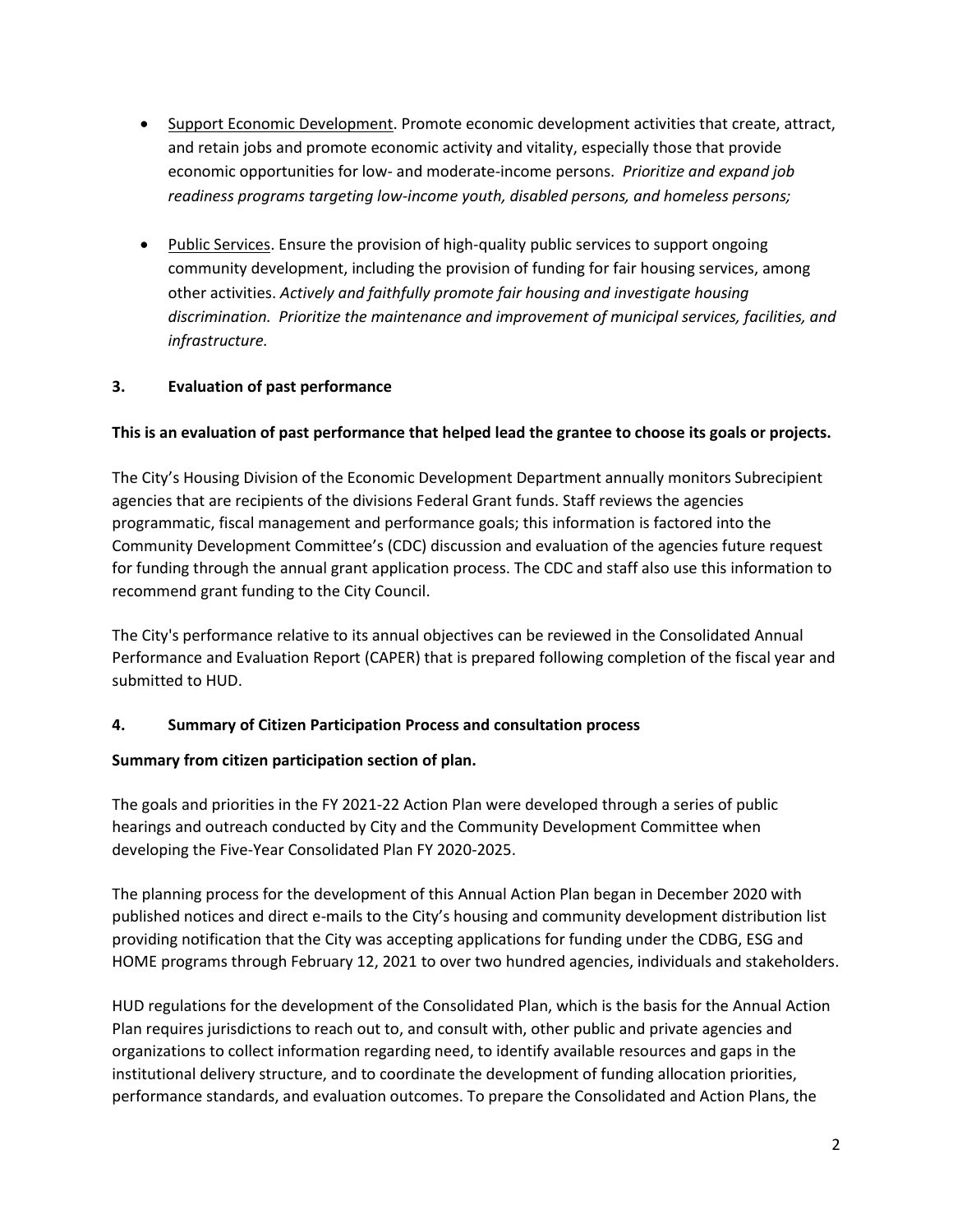City's consultant met one-on-one with agencies and organizations located throughout the city and county, including public and assisted housing providers, an assortment of government agencies, as well as private and public health, mental health, and social service agencies. Additionally, the City held four focus group meetings with stakeholders other than those targeted for direct consultation, though anyone with an interest in the Consolidated Plan was encouraged to attend. The focus groups were organized around four general topic areas that expanded beyond the content covered by the one-onone consultations. These included housing, business development, economic development, and issues pertinent to the Central City. The focus group meetings were open to the public and advertised in the local newspaper. City staff also reached out to a variety of stakeholders directly to encourage their participation. In most cases, the consultations and focus group discussions represented a continuation of the ongoing interactions and dialogue between the City and local stakeholder groups.

The City held an application workshop in January 2021. Notices regarding the workshop were mailed directly to agencies on the City's Economic and Housing distribution list and published in the local newspaper the Record prior to the workshop.

Following the application submission period of February 12, 2021, funding requests were reviewed by staff and members of the CDC. Applications were reviewed for compliance with appropriate Federal regulations, Council‐adopted local community development objectives, and consistency with the priorities and objectives contained in the 2021‐2022 Consolidated Plan.

The public will have two opportunities to review the proposed FY 2021-22 Action Plan. A 30-day public review period on the draft FY 2021-22 Action Plan will occur from April 9, 2021 through May 9, 2022. Furthermore, the draft Action Plan will be reviewed at a public hearing at the City Council's May 11, 2021 meeting. The public hearing was noticed to the public in the Record as well as the local Spanish newspaper, Spanish Times. The draft Stockton Action Plan was made available for public review at the Economic Development Department front counter and online.

#### **5. Summary of public comments**

This could be a brief narrative summary or reference an attached document from the Citizen Participation section of the Con Plan.

A summary of the public comments to the Annual Action Plan will be included as an attachment to this Plan at the conclusion of the Public review period on May 11, 2021. It will include any public comments received at the Stockton City Council's Public Hearing held on May 11, 2021.

#### **6. Summary of comments or views not accepted and the reasons for not accepting them.**

Not applicable, all comments are received for consideration.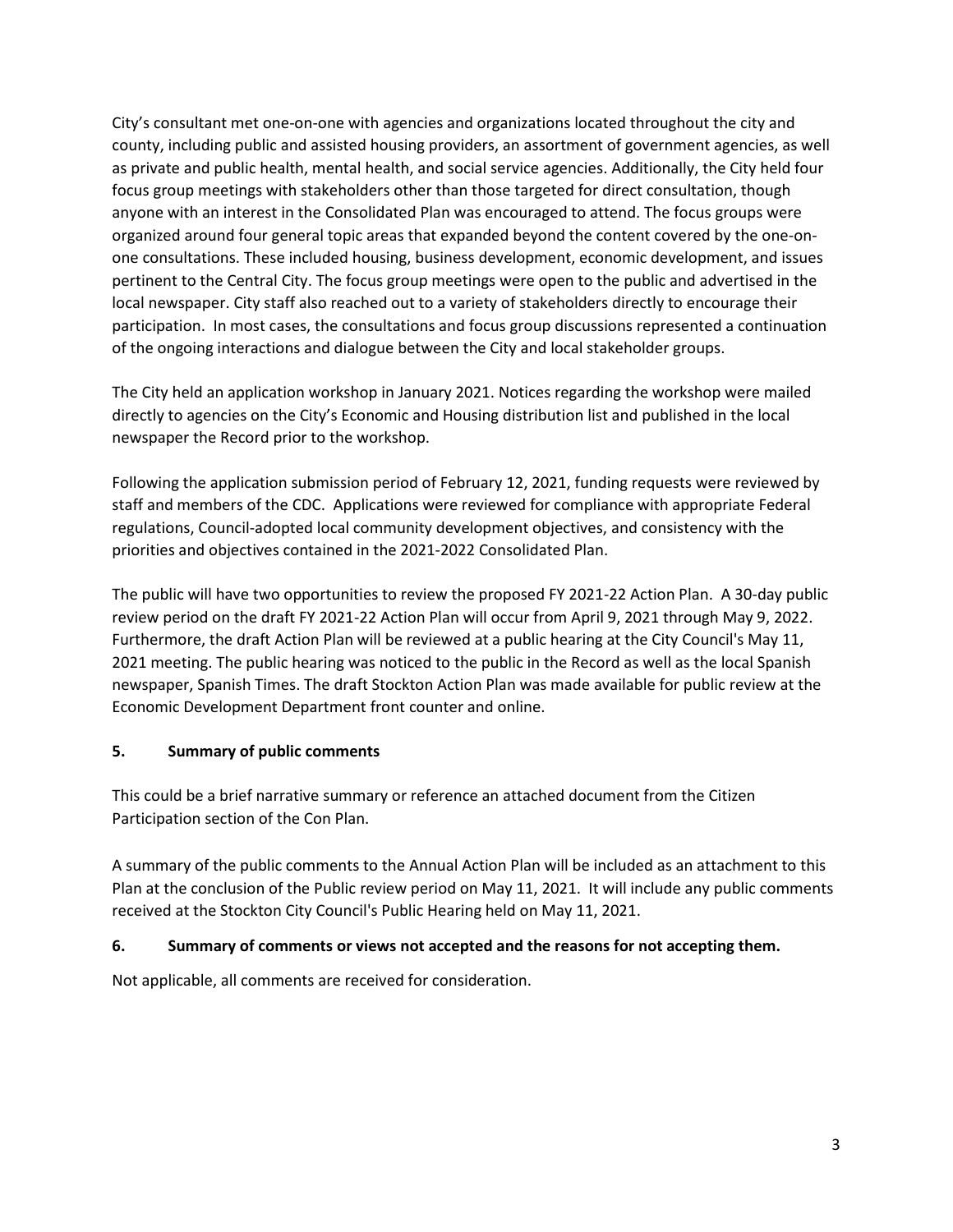#### **7. Summary**

The Stockton 2020-2025 Consolidated Plan and Annual Action Plan represent refined and updated versions of the City's prior planning document, and therefore do not represent a major shift in strategic direction. Programs to preserve, enhance, and increase the supply of housing affordable to lowerincome households remain a priority; however, emphasis is placed on a holistic approach to overall community development. This entails providing housing opportunities for vulnerable populations, and emergency shelter and transitional housing as a priority. The Consolidated Plan supports these residents by fostering a system of supportive services, and by directing public investments, such as improved public infrastructure, facilities, and services, where they can benefit the City's lower- and moderate-income populations. At the same time, efforts to provide expanded business assistance and educational opportunities for workers and entrepreneurs will help to provide increased opportunities for residents to improve their economic self-sufficiency, so that resources made available pursuant to the Consolidated Plan can be provided to those most in need of assistance.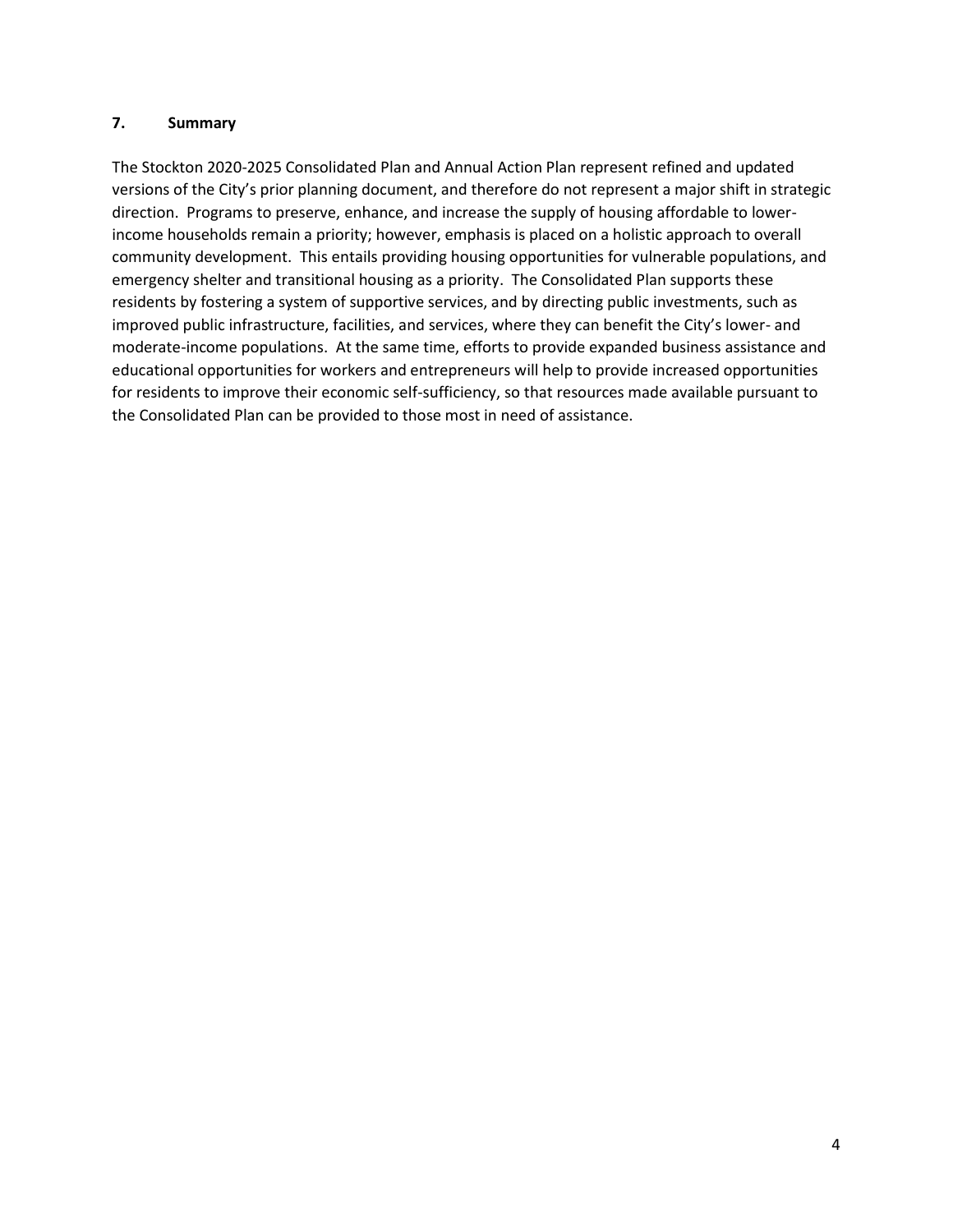### **PR-05 Lead & Responsible Agencies - 91.200(b)**

#### **1. Agency/entity responsible for preparing/administering the Consolidated Plan**

The following are the agencies/entities responsible for preparing the Consolidated Plan and those responsible for administration of each grant program and funding source.

| <b>Agency Role</b>        | <b>Name</b>     | <b>Department/Agency</b>               |
|---------------------------|-----------------|----------------------------------------|
|                           |                 |                                        |
| <b>CDBG Administrator</b> | <b>STOCKTON</b> | <b>Economic Development Department</b> |
| <b>HOME Administrator</b> | <b>STOCKTON</b> | Economic Development Department        |
| <b>ESG Administrator</b>  | <b>STOCKTON</b> | <b>Economic Development Department</b> |

**Table 1 – Responsible Agencies**

#### **Narrative**

The Economic Development Department of the City of Stockton is responsible for preparing the Consolidated Plan, the Annual Action Plan and the Consolidated Annual Performance and Evaluation Report (CAPER). The Economic Development Department consists of several divisions, which work together to administer the CDBG, HOME, and ESG programs. The Housing Division functions as the primary lead, providing coordination with other divisions as necessary and appropriate. In addition, staff also collaborates with an extensive network of governmental agencies and non-profit organizations to facilitate strategic planning and implementation of Consolidated Plan goals and objectives.

Ty Wilson-Robinson, Housing Manager Economic Development Department City of Stockton 400 E. Main Street, 4th Floor Stockton CA 95202 (209) 937-7585 Ty.Wilson-Robinson@stocktonca.gov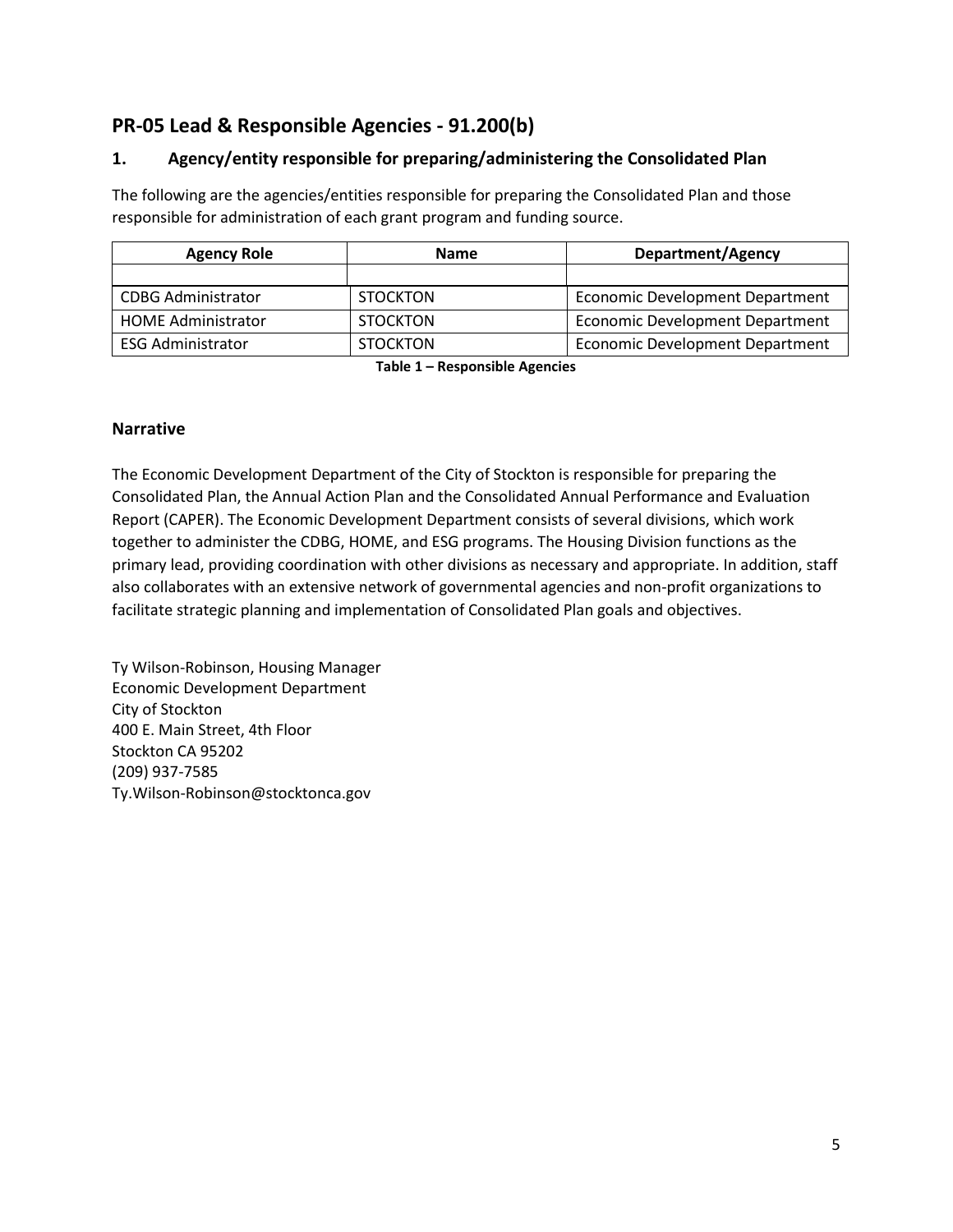### **AP-10 Consultation - 91.100, 91.200(b), 91.215(l)**

#### **1. Introduction**

The planning process required under HUD regulations for the development of the Action Plan requires jurisdictions to reach out to, and consult with, other public and private agencies and organizations to collect information on need, to identify available resources and gaps in the official delivery structure, and to coordinate the development of funding allocation priorities, performance standards, and evaluation outcomes. The Plan itself must include a summary of the consultation process, including the identification of participating agencies and organizations, as well as a summary of efforts to enhance coordination between public and private entities.

### **Provide a concise summary of the jurisdiction's activities to enhance coordination between public and assisted housing providers and private and governmental health, mental health and service agencies (91.215(l)).**

To facilitate preparation of the Consolidated Plan, the City of Stockton consulted one-on-one with various agencies and organizations located throughout the city and county, including public and assisted housing providers and developers, an assortment of government agencies, as well as private and public health, mental health, and social service agencies. These consultations represent a continuation of ongoing interactions between the City and the agency or organizations described. For a complete list of those contacted for participation in Consolidated Plan consultations, please refer to Table 2, below.

### **Describe coordination with the Continuum of Care and efforts to address the needs of homeless persons (particularly chronically homeless individuals and families, families with children, veterans, and unaccompanied youth) and persons at risk of homelessness.**

Consultation and coordination with the Continuum of Care (CoC) representatives is a fundamental component of the plan development process. Efforts to address the needs of homeless persons are described in greater detail throughout the remainder of the Consolidated Plan. The San Joaquin County Community Development Department is the lead agency for the San Joaquin County Continuum of Care (CoC), which represents a consortium of local government agencies and non-profit organizations, encompassing all jurisdictions in San Joaquin County, including the City of Stockton. In addition to coordinating plan development with the available information from the CoC application, the City also conducted consultations with a variety of consortia members, including San Joaquin County, the Central Valley Low Income Housing Corporation (CVLIHC), the Stockton Shelter for the Homeless, the Women's Center - YFS, and Dignity's Alcove Veterans Housing, among other important organizations and agencies.

**Describe consultation with the Continuum(s) of Care that serves the jurisdiction's area in determining how to allocate ESG funds, develop performance standards for and evaluate outcomes of projects and activities assisted by ESG funds, and develop funding, policies and procedures for the operation and administration of HMIS.**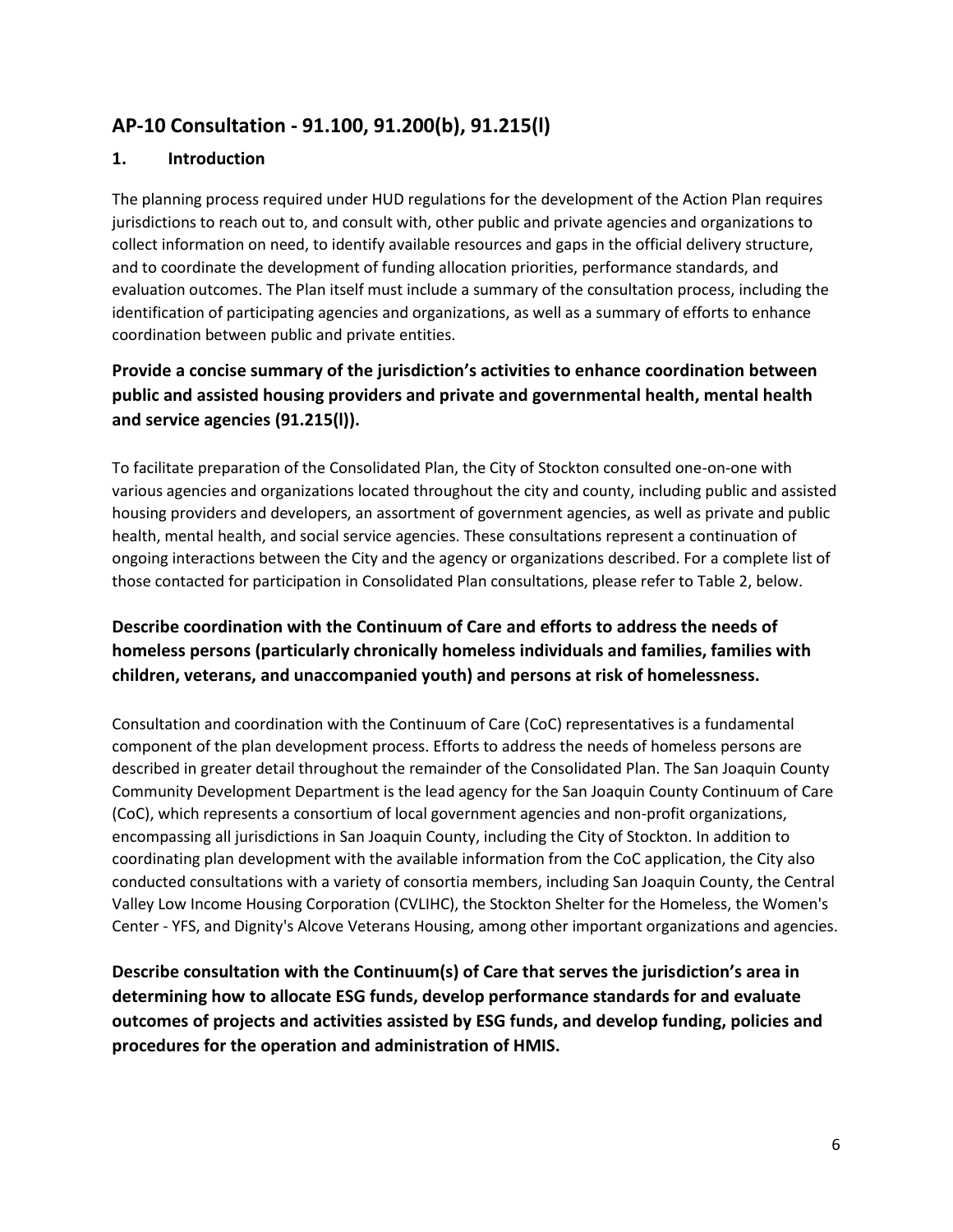As the largest city within the San Joaquin CoC area, the City of Stockton maintains a seat on the CoC governing body and participates in consultation with the San Joaquin County Community Development Department, and other participating agencies and organizations, regarding the coordination of ESG funding, including how ESG funds are allocated and the identification of performance standards and evaluation outcomes. Under the CoC, the primary contact for the collaborative application is the CoC administrator Adam Cheshire, while the Central Valley Low Income Housing Corporation (CVLIHC) is responsible for administration of the Homeless Management Information System (HMIS).

**2. Describe agencies, groups, organizations, and others who participated in the process and consultations. Other local/regional/state/federal planning efforts considered when preparing the Plan.**

| 1              | Agency/Group/Organization                                                                                                                              | Arnaiz Development Company, Inc.                                                                                                                                                                                                                                                                                                                                                             |
|----------------|--------------------------------------------------------------------------------------------------------------------------------------------------------|----------------------------------------------------------------------------------------------------------------------------------------------------------------------------------------------------------------------------------------------------------------------------------------------------------------------------------------------------------------------------------------------|
|                | <b>Agency/Group/Organization Type</b>                                                                                                                  | Housing<br><b>Business Leaders</b>                                                                                                                                                                                                                                                                                                                                                           |
|                | What section of the Plan was addressed<br>by Consultation?                                                                                             | <b>Housing Need Assessment</b><br><b>Economic Development</b><br>Market Analysis                                                                                                                                                                                                                                                                                                             |
|                | How was the Agency/Group/Organization<br>consulted and what are the anticipated<br>outcomes of the consultation or areas for<br>improved coordination? | The organization was invited to participate in the<br>focus group discussions, followed up by a one-one-<br>one phone call. The anticipated outcome was to<br>collect information regarding the ability of private<br>housing developers to provide new housing within<br>the city, particularly quality affordable housing,<br>and to identify any barriers to the provision of<br>housing. |
| $\overline{2}$ | Agency/Group/Organization                                                                                                                              | Catholic Charities of the Diocese of Stockton                                                                                                                                                                                                                                                                                                                                                |
|                | <b>Agency/Group/Organization Type</b>                                                                                                                  | Services-Children<br>Services-Elderly Persons<br>Services-Persons with Disabilities<br>Services-Health                                                                                                                                                                                                                                                                                       |
|                | What section of the Plan was addressed<br>by Consultation?                                                                                             | <b>Housing Need Assessment</b><br><b>Anti-poverty Strategy</b>                                                                                                                                                                                                                                                                                                                               |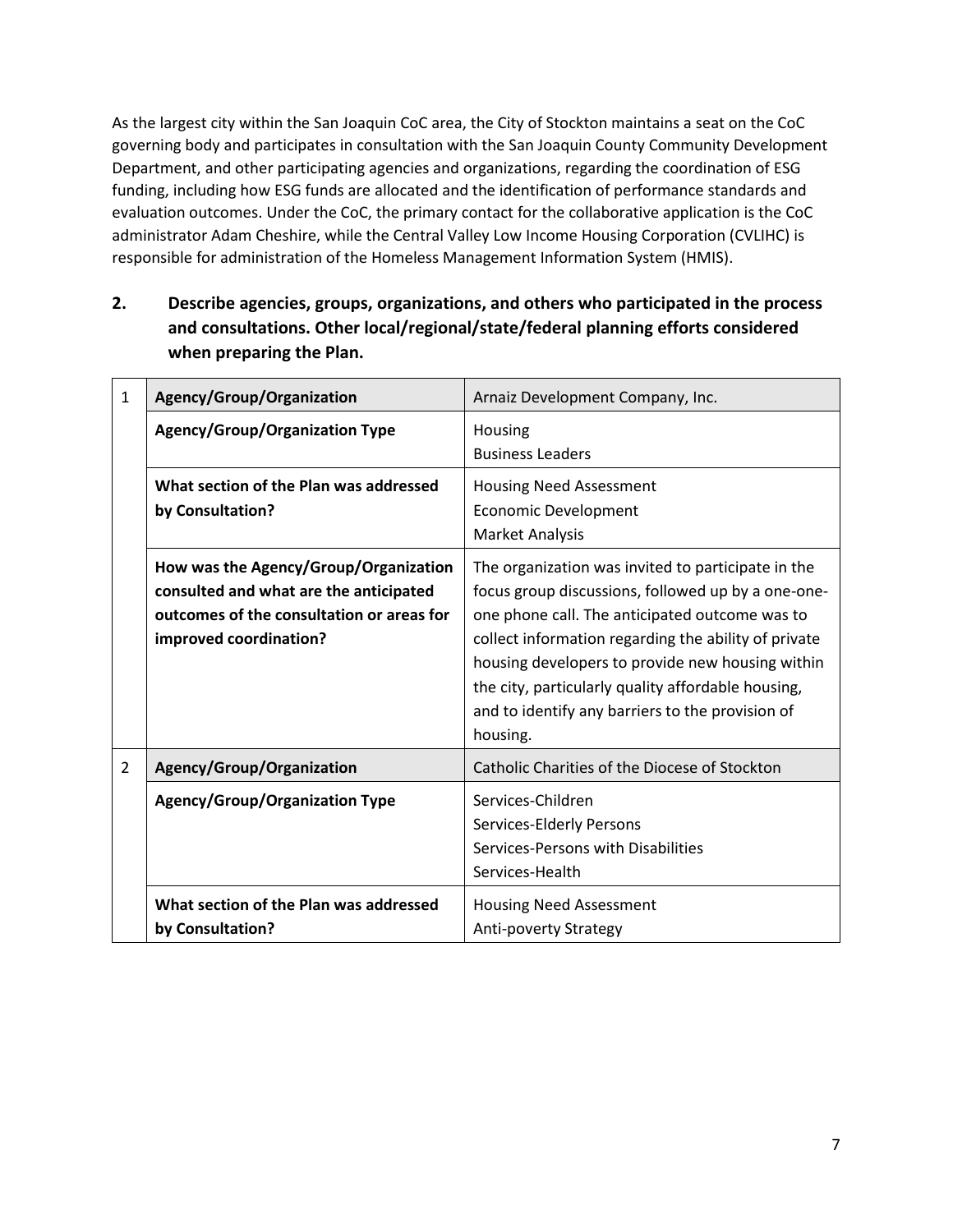|   | How was the Agency/Group/Organization<br>consulted and what are the anticipated<br>outcomes of the consultation or areas for<br>improved coordination? | The organization was invited to participate in the<br>consultation process by the San Joaquin County<br>Aging and Community Services Division of the<br>County's Health and Human Services Agency. The<br>anticipated outcome was to collect information<br>regarding social service, public facility, and housing<br>needs for elderly and disabled residents, and to<br>improve coordination with the non-housing<br>community development strategy and anti-poverty<br>strategy, among others. |
|---|--------------------------------------------------------------------------------------------------------------------------------------------------------|---------------------------------------------------------------------------------------------------------------------------------------------------------------------------------------------------------------------------------------------------------------------------------------------------------------------------------------------------------------------------------------------------------------------------------------------------------------------------------------------------|
| 3 | Agency/Group/Organization                                                                                                                              | Central Valley Low Income Housing Corporation                                                                                                                                                                                                                                                                                                                                                                                                                                                     |
|   | <b>Agency/Group/Organization Type</b>                                                                                                                  | Housing<br>Services-homeless<br>Continuum of Care                                                                                                                                                                                                                                                                                                                                                                                                                                                 |
|   | What section of the Plan was addressed<br>by Consultation?                                                                                             | <b>Housing Need Assessment</b><br><b>Public Housing Needs</b><br><b>Homelessness Strategy</b><br>Homeless Needs - Chronically homeless<br>Homeless Needs - Families with children<br>Homelessness Needs - Veterans<br>Homelessness Needs - Unaccompanied youth<br>Non-Homeless Special Needs<br><b>Market Analysis</b><br>Anti-poverty Strategy                                                                                                                                                   |
|   | How was the Agency/Group/Organization<br>consulted and what are the anticipated<br>outcomes of the consultation or areas for<br>improved coordination? | This organization was invited to participate in the<br>consultation process as a lead participant in the<br>Continuum of Care. The anticipated outcome was<br>to collect information regarding resources available<br>for, and the needs of, homeless and at-risk<br>populations, as well as to improve coordination<br>with the housing, homelessness, and anti-poverty<br>strategies.                                                                                                           |
| 4 | Agency/Group/Organization                                                                                                                              | Conway Homes Resident Council                                                                                                                                                                                                                                                                                                                                                                                                                                                                     |
|   | <b>Agency/Group/Organization Type</b>                                                                                                                  | Housing<br><b>Civic Leaders</b>                                                                                                                                                                                                                                                                                                                                                                                                                                                                   |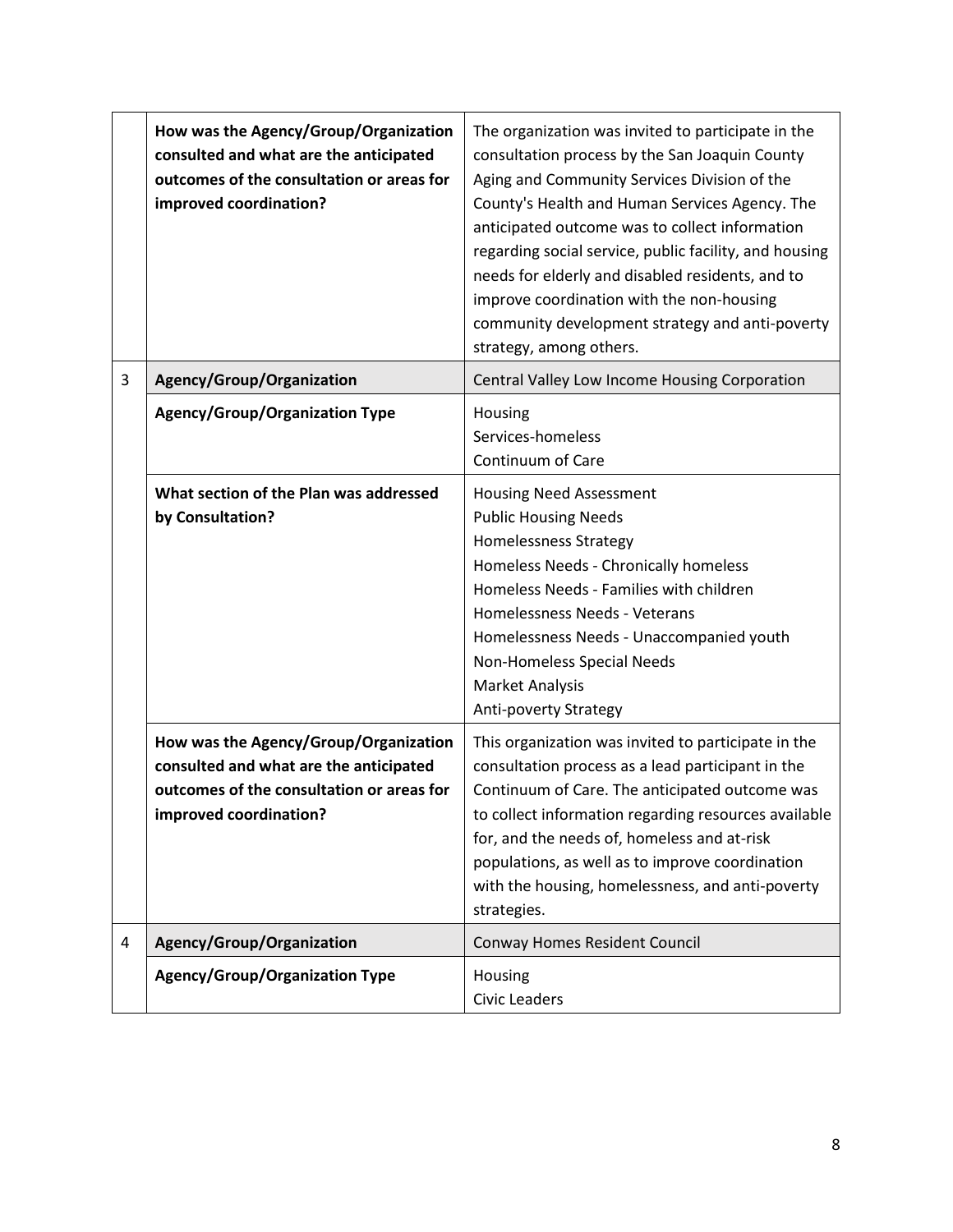|   | What section of the Plan was addressed<br>by Consultation?                                                                                             | <b>Housing Need Assessment</b><br><b>Public Housing Needs</b><br><b>Homelessness Strategy</b><br>Homeless Needs - Chronically homeless<br>Homeless Needs - Families with children<br>Non-Homeless Special Needs<br>Market Analysis<br>Anti-poverty Strategy<br>Non-Housing Community Development                                                                                                                                            |
|---|--------------------------------------------------------------------------------------------------------------------------------------------------------|---------------------------------------------------------------------------------------------------------------------------------------------------------------------------------------------------------------------------------------------------------------------------------------------------------------------------------------------------------------------------------------------------------------------------------------------|
|   | How was the Agency/Group/Organization<br>consulted and what are the anticipated<br>outcomes of the consultation or areas for<br>improved coordination? | The Resident Council President for Conway Homes,<br>one of the HACSJ's public housing developments in<br>Stockton, was invited to participate in the<br>consultation process. The anticipated outcome was<br>to collect information regarding the housing and<br>service needs of public housing residents, as well<br>as to improve coordination of the anti-poverty and<br>non-housing community development strategies,<br>among others. |
| 5 | Agency/Group/Organization                                                                                                                              | Dignity's Alcove                                                                                                                                                                                                                                                                                                                                                                                                                            |
|   | <b>Agency/Group/Organization Type</b>                                                                                                                  | Housing<br>Services - Housing<br>Services-homeless                                                                                                                                                                                                                                                                                                                                                                                          |
|   | What section of the Plan was addressed<br>by Consultation?                                                                                             | <b>Housing Need Assessment</b><br>Homelessness Strategy<br>Homeless Needs - Chronically homeless<br>Homelessness Needs - Veterans<br><b>Market Analysis</b><br><b>Anti-poverty Strategy</b>                                                                                                                                                                                                                                                 |
|   | How was the Agency/Group/Organization<br>consulted and what are the anticipated<br>outcomes of the consultation or areas for<br>improved coordination? | This organization was invited to participate in the<br>consultation process. The anticipated outcome was<br>to collect information regarding the housing and<br>social services available to veterans, as well as to<br>improve coordination with the Consolidated Plan<br>homelessness and anti-poverty strategies.                                                                                                                        |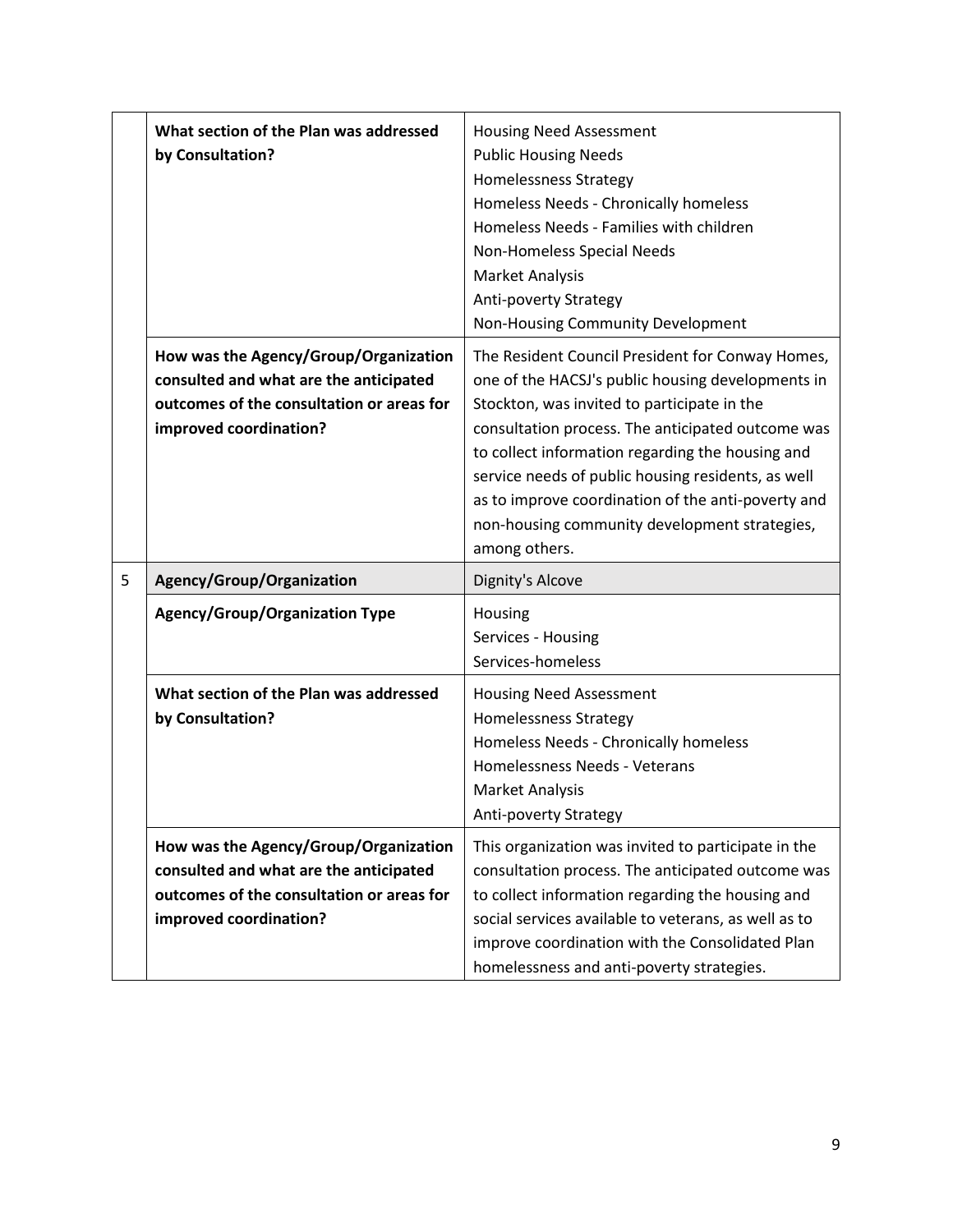| 6              | Agency/Group/Organization                                                                                                                              | Fathers and Families of San Joaquin County                                                                                                                                                                                                                                                                                                                                                                                                                                                       |
|----------------|--------------------------------------------------------------------------------------------------------------------------------------------------------|--------------------------------------------------------------------------------------------------------------------------------------------------------------------------------------------------------------------------------------------------------------------------------------------------------------------------------------------------------------------------------------------------------------------------------------------------------------------------------------------------|
|                | <b>Agency/Group/Organization Type</b>                                                                                                                  | Services-Children<br>Services-Elderly Persons<br>Services-Persons with Disabilities<br>Services-Victims of Domestic Violence<br>Services-Education<br>Services-Employment<br><b>Civic Leaders</b>                                                                                                                                                                                                                                                                                                |
|                | What section of the Plan was addressed<br>by Consultation?                                                                                             | <b>Housing Need Assessment</b><br>Anti-poverty Strategy                                                                                                                                                                                                                                                                                                                                                                                                                                          |
|                | How was the Agency/Group/Organization<br>consulted and what are the anticipated<br>outcomes of the consultation or areas for<br>improved coordination? | The organization was invited to participate in the<br>consultation process by the San Joaquin County<br>Aging and Community Services Division of the<br>County's Health and Human Services Agency. The<br>anticipated outcome was to collect information<br>regarding social service, public facility, and housing<br>needs of elderly and disabled residents, and to<br>improve coordination with the non-housing<br>community development strategy and anti-poverty<br>strategy, among others. |
| $\overline{7}$ | Agency/Group/Organization                                                                                                                              | <b>Gospel Center Rescue Mission</b>                                                                                                                                                                                                                                                                                                                                                                                                                                                              |
|                | <b>Agency/Group/Organization Type</b>                                                                                                                  | Housing<br>Services - Housing<br>Services-homeless                                                                                                                                                                                                                                                                                                                                                                                                                                               |
|                | What section of the Plan was addressed<br>by Consultation?                                                                                             | <b>Housing Need Assessment</b><br><b>Homelessness Strategy</b><br>Homeless Needs - Chronically homeless<br>Homeless Needs - Families with children<br>Non-Homeless Special Needs<br>Anti-poverty Strategy                                                                                                                                                                                                                                                                                        |
|                | How was the Agency/Group/Organization<br>consulted and what are the anticipated<br>outcomes of the consultation or areas for<br>improved coordination? | This organization was invited to participate in the<br>consultation process. The anticipated outcome was<br>to collect information regarding the housing and<br>social service needs of persons experiencing drug<br>and alcohol addictions, as well as to improve<br>coordination with the Consolidated Plan<br>homelessness, non-homeless special needs, and<br>anti-poverty strategy, among other areas.                                                                                      |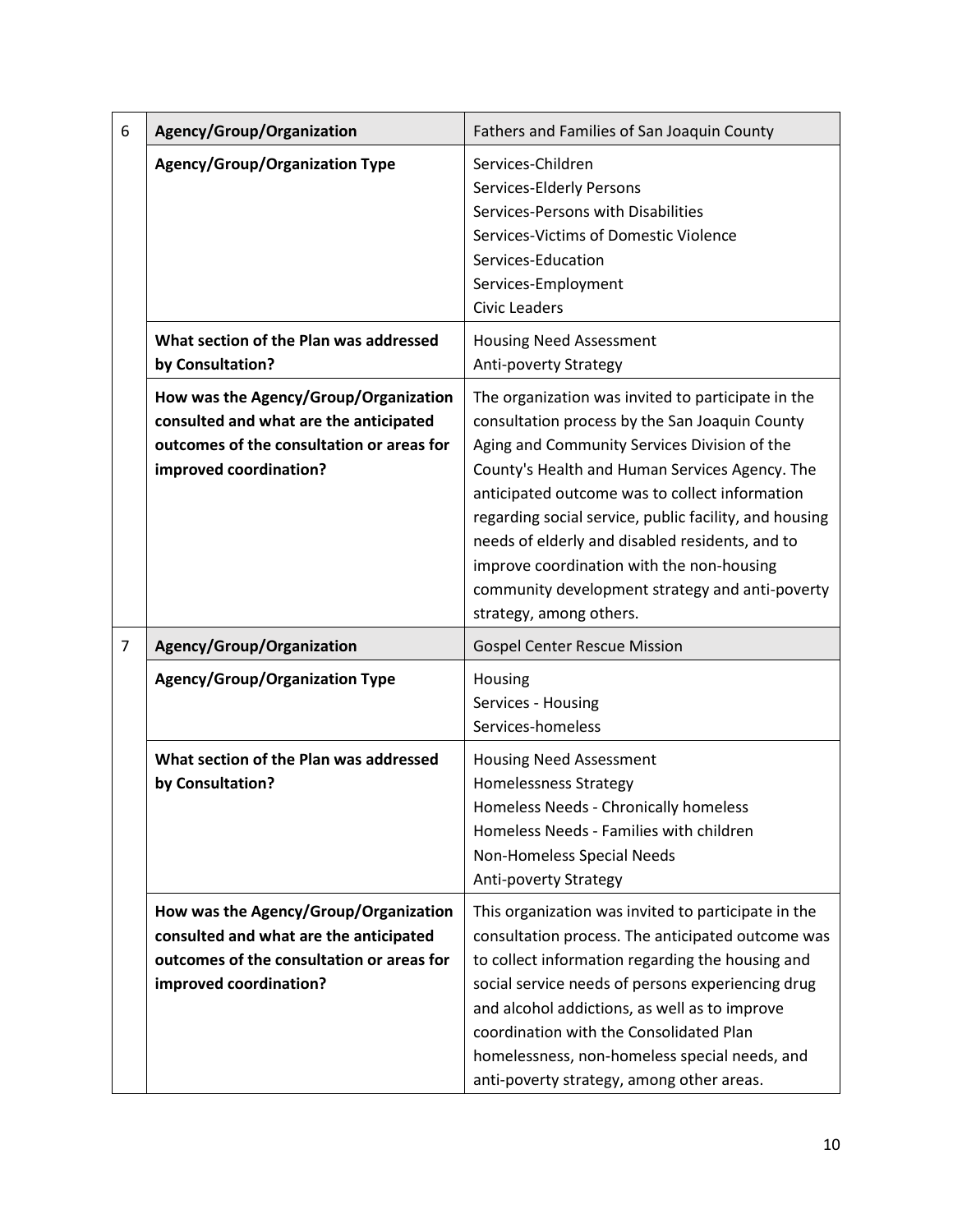| 8 | Agency/Group/Organization                                                                                                                              | Health Plan of San Joaquin County                                                                                                                                                                                                                                                                                                                                              |
|---|--------------------------------------------------------------------------------------------------------------------------------------------------------|--------------------------------------------------------------------------------------------------------------------------------------------------------------------------------------------------------------------------------------------------------------------------------------------------------------------------------------------------------------------------------|
|   | <b>Agency/Group/Organization Type</b>                                                                                                                  | Services-Children<br>Services-Elderly Persons<br>Services-Persons with Disabilities<br>Services-Persons with HIV/AIDS<br>Services-Victims of Domestic Violence<br>Services-Health<br>Regional organization                                                                                                                                                                     |
|   | What section of the Plan was addressed<br>by Consultation?                                                                                             | <b>Housing Need Assessment</b><br><b>Homelessness Strategy</b><br>Homeless Needs - Chronically homeless<br>Homeless Needs - Families with children<br>Non-Homeless Special Needs<br>Anti-poverty Strategy<br>Non-Housing Community Development Strategy                                                                                                                        |
|   | How was the Agency/Group/Organization<br>consulted and what are the anticipated<br>outcomes of the consultation or areas for<br>improved coordination? | This organization was invited to participate in the<br>consultation process. The anticipated outcome was<br>to collect information regarding the healthcare,<br>housing, and social service needs of low-income<br>and homeless individuals, as well as to improve<br>coordination with the Consolidated Plan<br>homelessness and anti-poverty strategy, among<br>other areas. |
| 9 | Agency/Group/Organization                                                                                                                              | Housing Authority of the County of San Joaquin                                                                                                                                                                                                                                                                                                                                 |
|   | <b>Agency/Group/Organization Type</b>                                                                                                                  | Housing<br>PHA<br>Services - Housing<br>Other government - County<br>Regional organization                                                                                                                                                                                                                                                                                     |
|   | What section of the Plan was addressed<br>by Consultation?                                                                                             | <b>Housing Need Assessment</b><br>Lead-based Paint Strategy<br><b>Public Housing Needs</b><br><b>Homelessness Strategy</b><br>Homeless Needs - Chronically homeless<br>Homeless Needs - Families with children<br>Market Analysis<br>Anti-poverty Strategy                                                                                                                     |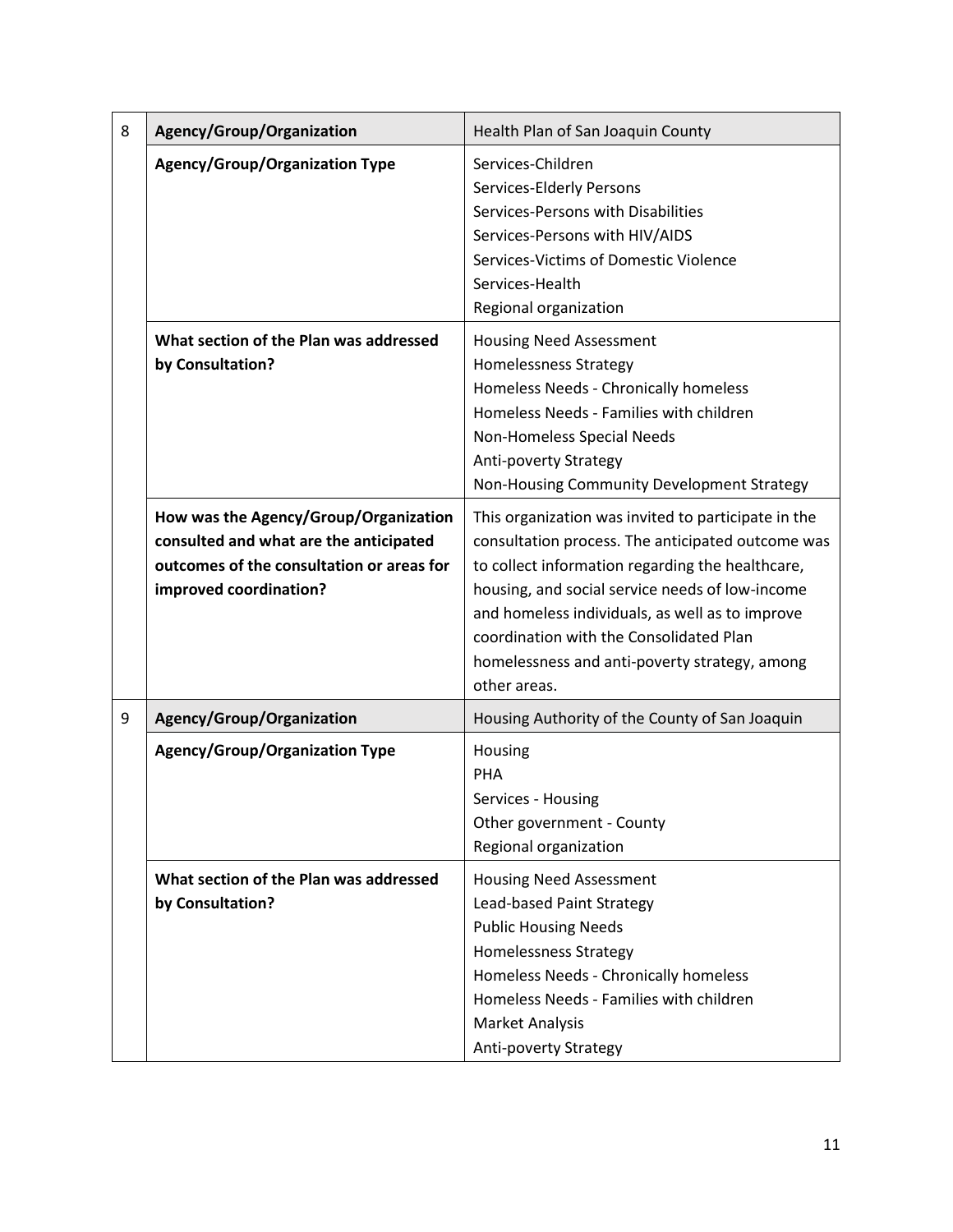|    | How was the Agency/Group/Organization<br>consulted and what are the anticipated<br>outcomes of the consultation or areas for<br>improved coordination? | This organization was invited to participate in the<br>consultation process as the certified Public Housing<br>Agency. The anticipated outcome was to collect<br>information regarding public housing resources,<br>conditions, and the needs of tenants, as well as to<br>improve coordination with the housing,<br>homelessness, community development, and anti-<br>poverty strategies. |
|----|--------------------------------------------------------------------------------------------------------------------------------------------------------|--------------------------------------------------------------------------------------------------------------------------------------------------------------------------------------------------------------------------------------------------------------------------------------------------------------------------------------------------------------------------------------------|
| 10 | Agency/Group/Organization                                                                                                                              | Lutheran Social Services of Northern California                                                                                                                                                                                                                                                                                                                                            |
|    | <b>Agency/Group/Organization Type</b>                                                                                                                  | Housing<br>Services - Housing<br>Services-Children<br>Services-Victims of Domestic Violence<br>Services-homeless<br>Services-Education<br>Services-Employment                                                                                                                                                                                                                              |
|    | What section of the Plan was addressed<br>by Consultation?                                                                                             | <b>Housing Need Assessment</b><br><b>Homelessness Strategy</b><br>Homeless Needs - Families with children<br>Homelessness Needs - Unaccompanied youth<br>Non-Homeless Special Needs<br><b>Market Analysis</b><br>Anti-poverty Strategy<br>Non-Housing Community Development Strategy                                                                                                       |
|    | How was the Agency/Group/Organization<br>consulted and what are the anticipated<br>outcomes of the consultation or areas for<br>improved coordination? | The organization was invited to participate in the<br>consultation process. The anticipated outcome was<br>to collect information regarding housing and social<br>services needs of youth on the edge of<br>homelessness, and to improve coordination with<br>the Consolidated Plan homelessness and anti-<br>poverty strategy, among other areas.                                         |
| 11 | Agency/Group/Organization                                                                                                                              | <b>New Directions</b>                                                                                                                                                                                                                                                                                                                                                                      |
|    | <b>Agency/Group/Organization Type</b>                                                                                                                  | Housing<br>Services - Housing<br>Services-Victims of Domestic Violence<br>Services-homeless                                                                                                                                                                                                                                                                                                |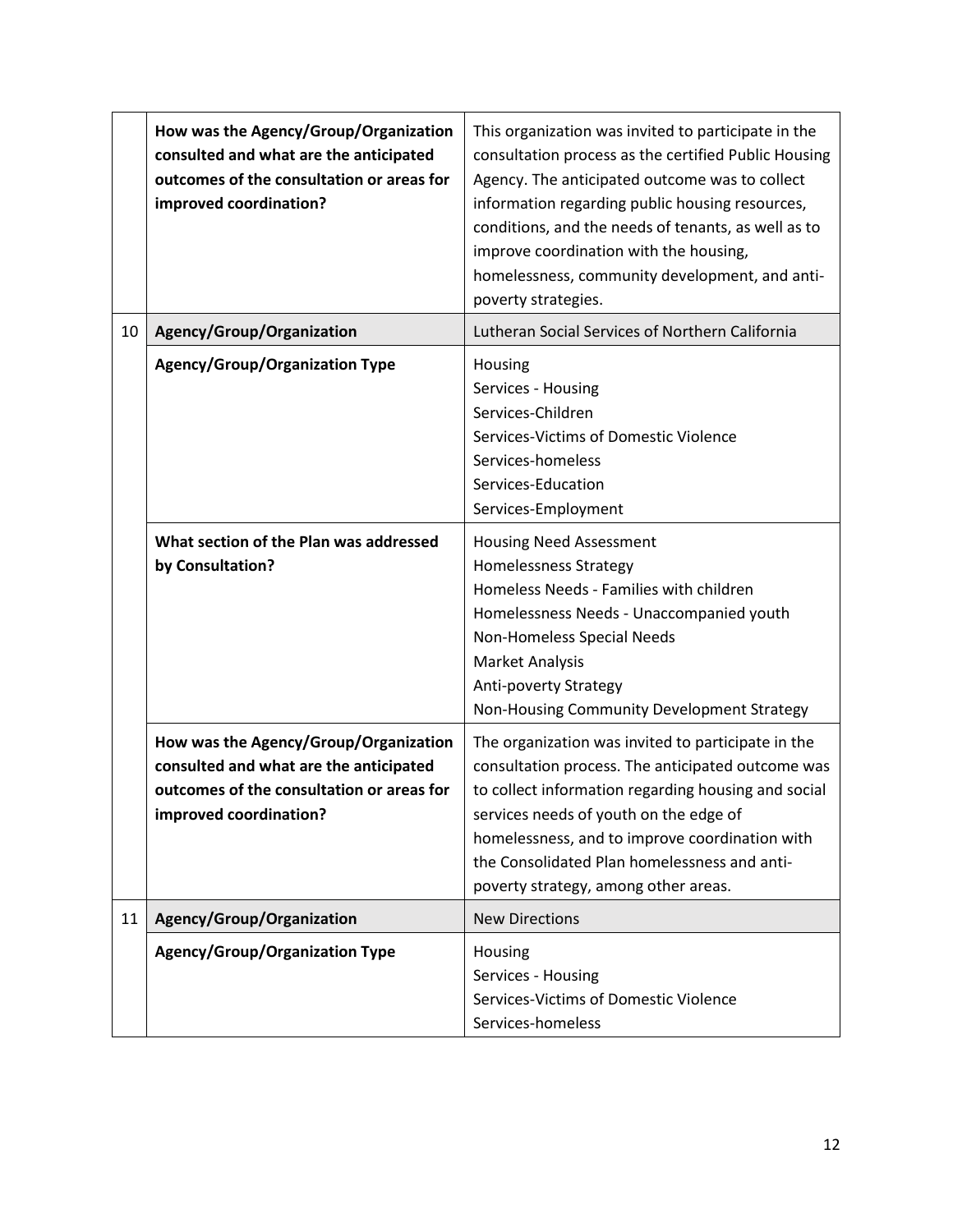|    | What section of the Plan was addressed<br>by Consultation?                                                                                             | <b>Housing Need Assessment</b><br><b>Homelessness Strategy</b><br>Non-Homeless Special Needs<br><b>Market Analysis</b><br>Anti-poverty Strategy                                                                                                                                                                                                                                                                           |
|----|--------------------------------------------------------------------------------------------------------------------------------------------------------|---------------------------------------------------------------------------------------------------------------------------------------------------------------------------------------------------------------------------------------------------------------------------------------------------------------------------------------------------------------------------------------------------------------------------|
|    | How was the Agency/Group/Organization<br>consulted and what are the anticipated<br>outcomes of the consultation or areas for<br>improved coordination? | This organization was invited to participate in the<br>consultation process. The anticipated outcome was<br>to collect information regarding the housing and<br>social service needs of persons experiencing drug<br>and alcohol addictions, as well as to improve<br>coordination with the Consolidated Plan<br>homelessness and antipoverty strategy, among<br>other areas.                                             |
| 12 | Agency/Group/Organization                                                                                                                              | San Joaquin County Behavioral Health Services                                                                                                                                                                                                                                                                                                                                                                             |
|    | <b>Agency/Group/Organization Type</b>                                                                                                                  | Services-Children<br>Services-Elderly Persons<br>Services-Persons with Disabilities<br>Services-homeless<br>Services-Health<br><b>Health Agency</b><br>Other government - County                                                                                                                                                                                                                                          |
|    | What section of the Plan was addressed<br>by Consultation?                                                                                             | <b>Housing Need Assessment</b><br>Homelessness Strategy<br>Homeless Needs - Chronically homeless<br>Homeless Needs - Families with children<br>Non-Homeless Special Needs<br>Anti-poverty Strategy<br>Non-Housing Community Development                                                                                                                                                                                   |
|    | How was the Agency/Group/Organization<br>consulted and what are the anticipated<br>outcomes of the consultation or areas for<br>improved coordination? | This organization was invited to participate in the<br>consultation process. The anticipated outcome was<br>to collect information regarding the housing and<br>social service needs of persons with behavioral<br>health issues and those experiencing drug and<br>alcohol addictions, as well as to improve<br>coordination with the Consolidated Plan<br>homelessness and anti-poverty strategy, among<br>other areas. |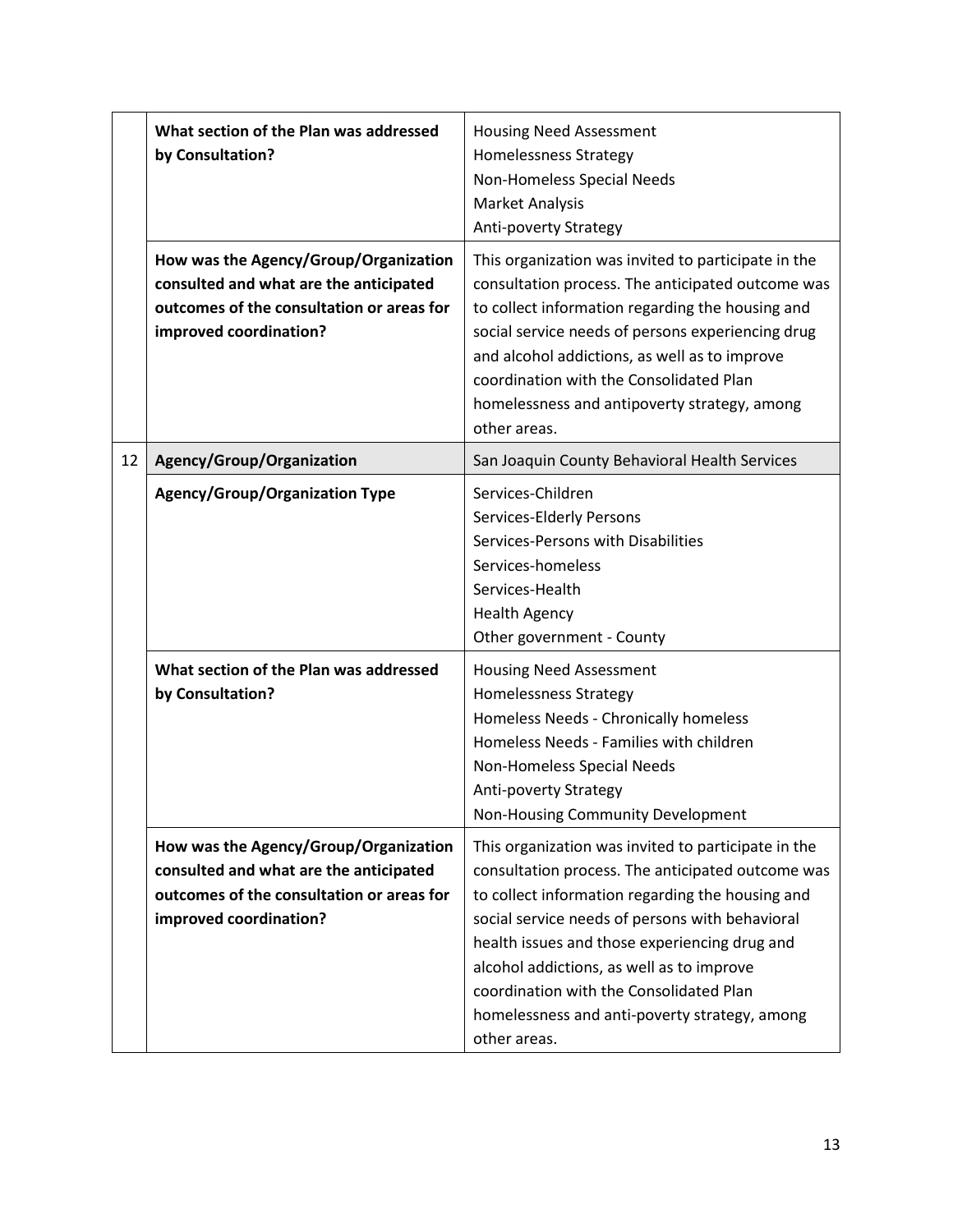| 13 | Agency/Group/Organization                                                                                                                              | San Joaquin County Commission on Aging                                                                                                                                                                                                                                                                                                                                                                                                                                                                                                |
|----|--------------------------------------------------------------------------------------------------------------------------------------------------------|---------------------------------------------------------------------------------------------------------------------------------------------------------------------------------------------------------------------------------------------------------------------------------------------------------------------------------------------------------------------------------------------------------------------------------------------------------------------------------------------------------------------------------------|
|    | <b>Agency/Group/Organization Type</b>                                                                                                                  | Services-Children<br>Services-Elderly Persons<br>Services-Persons with Disabilities<br>Services-Health                                                                                                                                                                                                                                                                                                                                                                                                                                |
|    | What section of the Plan was addressed<br>by Consultation?                                                                                             | <b>Housing Need Assessment</b><br>Anti-poverty Strategy                                                                                                                                                                                                                                                                                                                                                                                                                                                                               |
|    | How was the Agency/Group/Organization<br>consulted and what are the anticipated<br>outcomes of the consultation or areas for<br>improved coordination? | The organization was invited to participate in the<br>consultation process by the San Joaquin County<br>Aging and Community Services Division of the<br>County's Health and Human Services Agency. The<br>anticipated outcome was to collect information<br>regarding social service, public facility, and housing<br>needs of elderly and disabled residents, and to<br>improve coordination with the non-housing<br>community development strategy and anti-poverty<br>strategy, among others.                                      |
| 14 | Agency/Group/Organization                                                                                                                              | San Joaquin County Human Services Department of<br>Aging and Community Services                                                                                                                                                                                                                                                                                                                                                                                                                                                       |
|    | <b>Agency/Group/Organization Type</b>                                                                                                                  | Services-Elderly Persons<br>Services-Persons with Disabilities<br>Other government - County<br>Regional organization                                                                                                                                                                                                                                                                                                                                                                                                                  |
|    | What section of the Plan was addressed<br>by Consultation?                                                                                             | <b>Housing Need Assessment</b><br>Anti-poverty Strategy                                                                                                                                                                                                                                                                                                                                                                                                                                                                               |
|    | How was the Agency/Group/Organization<br>consulted and what are the anticipated<br>outcomes of the consultation or areas for<br>improved coordination? | The organization was invited to participate in the<br>focus group discussions, with following up<br>consultation including a conference call with<br>various organizations representing the needs of<br>elderly and disabled residents. The anticipated<br>outcome was to collect information regarding<br>social service, public facility, and housing needs of<br>elderly and disabled residents, and to improve<br>coordination with the non-housing community<br>development strategy and anti-poverty strategy,<br>among others. |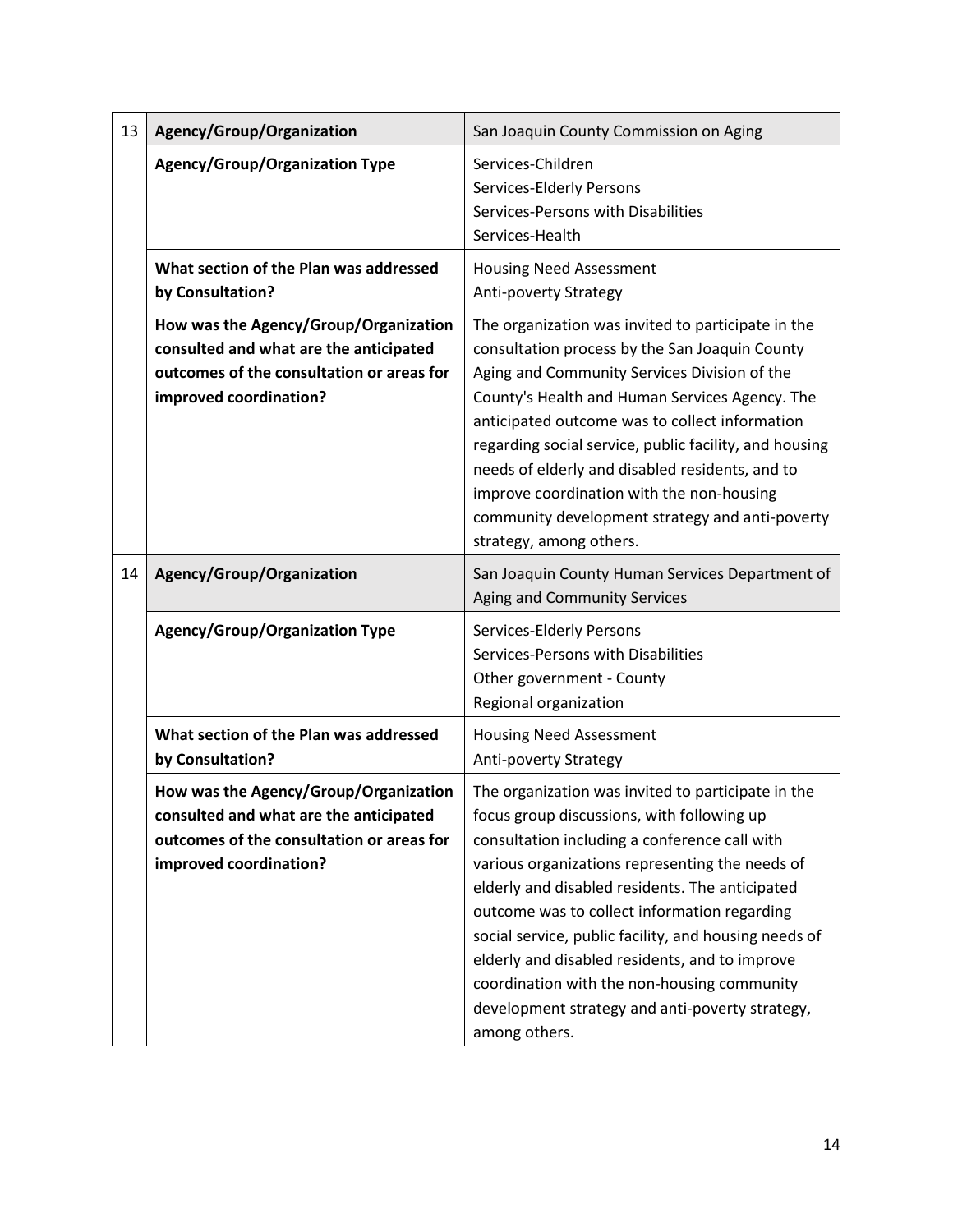| 15 | Agency/Group/Organization                                                                                                                              | San Joaquin Fair Housing Association                                                                                                                                                                                                                                                                           |
|----|--------------------------------------------------------------------------------------------------------------------------------------------------------|----------------------------------------------------------------------------------------------------------------------------------------------------------------------------------------------------------------------------------------------------------------------------------------------------------------|
|    | <b>Agency/Group/Organization Type</b>                                                                                                                  | Housing<br>Service-Fair Housing                                                                                                                                                                                                                                                                                |
|    | What section of the Plan was addressed<br>by Consultation?                                                                                             | <b>Housing Need Assessment</b><br><b>Market Analysis</b><br>Anti-poverty Strategy                                                                                                                                                                                                                              |
|    | How was the Agency/Group/Organization<br>consulted and what are the anticipated<br>outcomes of the consultation or areas for<br>improved coordination? | This organization was invited to participate in the<br>consultation process. The anticipated outcome was<br>to collect information regarding fair housing issues<br>and identify barriers to affordable housing, as well<br>as to improve coordination of the anti-poverty<br>strategy, among others.          |
| 16 | Agency/Group/Organization                                                                                                                              | Second Harvest Food Bank                                                                                                                                                                                                                                                                                       |
|    | Agency/Group/Organization Type                                                                                                                         | Services-homeless<br>Services-Health                                                                                                                                                                                                                                                                           |
|    | What section of the Plan was addressed<br>by Consultation?                                                                                             | Non-Homeless Special Needs<br><b>Market Analysis</b><br>Anti-poverty Strategy                                                                                                                                                                                                                                  |
|    | How was the Agency/Group/Organization<br>consulted and what are the anticipated<br>outcomes of the consultation or areas for<br>improved coordination? | This organization was invited to participate in the<br>consultation process. The anticipated outcome was<br>to collect information regarding met and unmet<br>nutrition needs, as well as to improve coordination<br>with the Consolidated Plan anti-poverty strategy.                                         |
| 17 | Agency/Group/Organization                                                                                                                              | Sierra Vista Resident Council                                                                                                                                                                                                                                                                                  |
|    | <b>Agency/Group/Organization Type</b>                                                                                                                  | Housing<br><b>Civic Leaders</b>                                                                                                                                                                                                                                                                                |
|    | What section of the Plan was addressed<br>by Consultation?                                                                                             | <b>Housing Need Assessment</b><br><b>Public Housing Needs</b><br><b>Homelessness Strategy</b><br>Homeless Needs - Chronically homeless<br>Homeless Needs - Families with children<br>Non-Homeless Special Needs<br><b>Market Analysis</b><br><b>Anti-poverty Strategy</b><br>Non-Housing Community Development |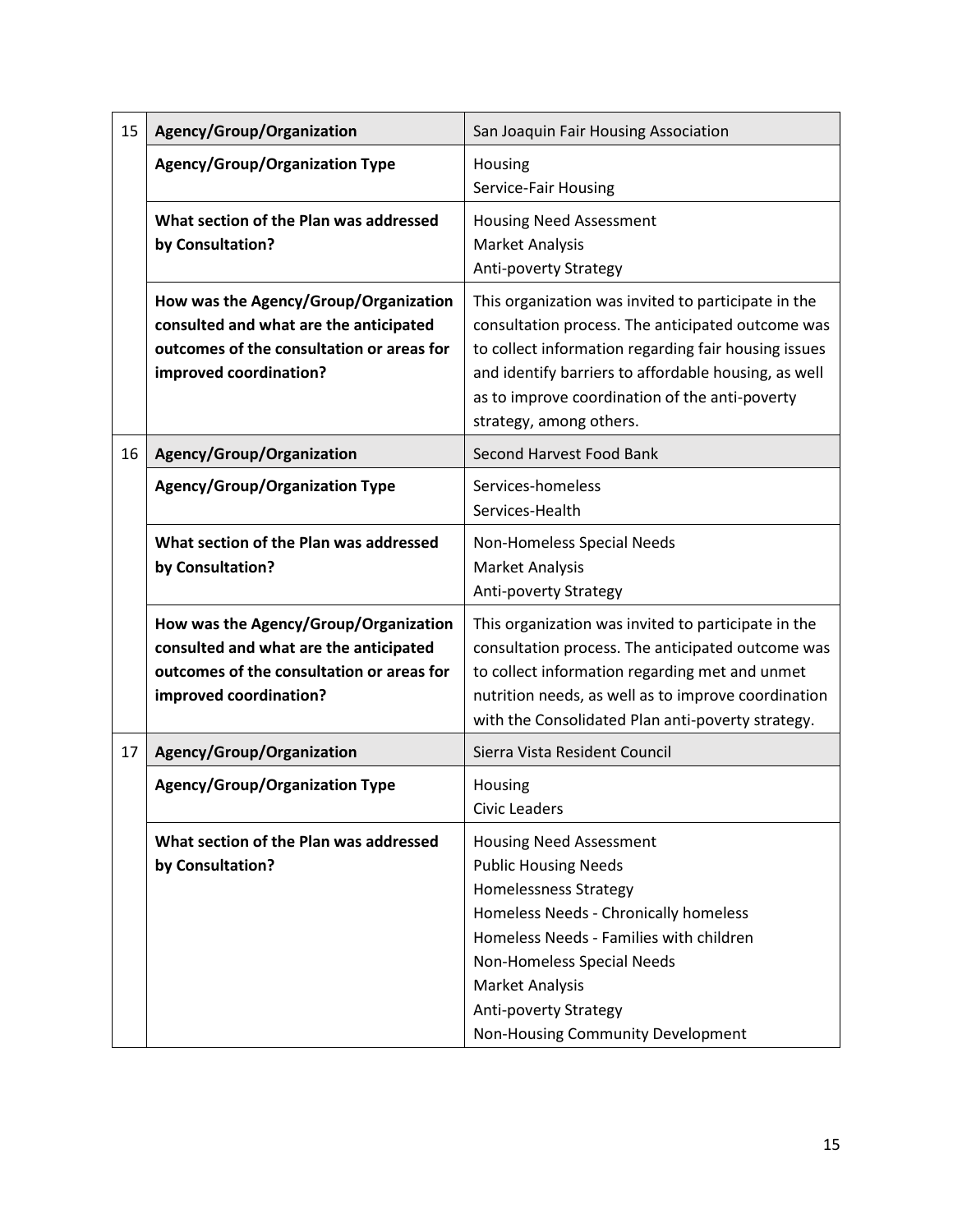|    | How was the Agency/Group/Organization<br>consulted and what are the anticipated<br>outcomes of the consultation or areas for<br>improved coordination? | The Resident Council President for Sierra Vista, one<br>of the HACSJ's public housing developments in<br>Stockton, was invited to participate in the<br>consultation process. The anticipated outcome was<br>to collect information regarding the housing and<br>service needs of public housing residents, as well<br>as to improve coordination the anti-poverty and<br>non-housing community development strategies,<br>among others. |
|----|--------------------------------------------------------------------------------------------------------------------------------------------------------|------------------------------------------------------------------------------------------------------------------------------------------------------------------------------------------------------------------------------------------------------------------------------------------------------------------------------------------------------------------------------------------------------------------------------------------|
| 18 | Agency/Group/Organization                                                                                                                              | St. Mary's Interfaith Dining Room                                                                                                                                                                                                                                                                                                                                                                                                        |
|    | <b>Agency/Group/Organization Type</b>                                                                                                                  | Services-homeless<br>Services-Health                                                                                                                                                                                                                                                                                                                                                                                                     |
|    | What section of the Plan was addressed<br>by Consultation?                                                                                             | <b>Housing Need Assessment</b><br>Homelessness Strategy<br>Non-Homeless Special Needs<br><b>Anti-poverty Strategy</b>                                                                                                                                                                                                                                                                                                                    |
|    | How was the Agency/Group/Organization<br>consulted and what are the anticipated<br>outcomes of the consultation or areas for<br>improved coordination? | This organization was invited to participate in the<br>consultation process. The anticipated outcome was<br>to collect information regarding the services<br>provided and to identify gaps in service for<br>homeless and at-risk populations, as well as to<br>improve coordination with the housing,<br>homelessness, and anti-poverty strategies.                                                                                     |
| 19 | Agency/Group/Organization                                                                                                                              | <b>STAND Affordable Housing</b>                                                                                                                                                                                                                                                                                                                                                                                                          |
|    | <b>Agency/Group/Organization Type</b>                                                                                                                  | Housing                                                                                                                                                                                                                                                                                                                                                                                                                                  |
|    | What section of the Plan was addressed<br>by Consultation?                                                                                             | <b>Housing Need Assessment</b><br><b>Economic Development</b><br><b>Market Analysis</b><br>Anti-poverty Strategy                                                                                                                                                                                                                                                                                                                         |
|    | How was the Agency/Group/Organization<br>consulted and what are the anticipated<br>outcomes of the consultation or areas for<br>improved coordination? | This organization was invited to participate in the<br>consultation process. The anticipated outcome was<br>to collect information the housing market, barriers<br>to affordable housing development, and the<br>connection between housing and public safety, as<br>well as to improve coordination with the<br>Consolidated Plan housing and antipoverty<br>strategies.                                                                |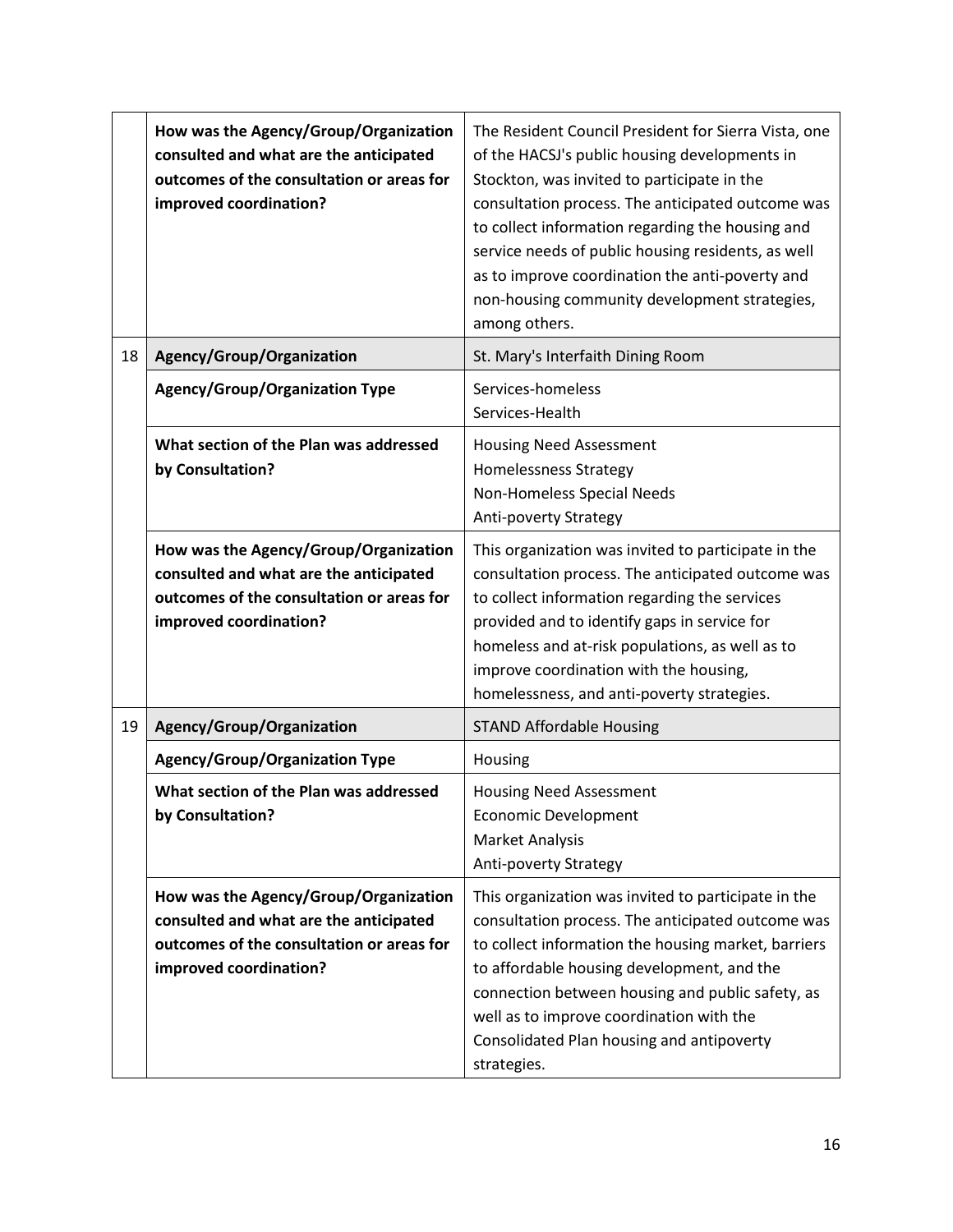| 20 | Agency/Group/Organization                                                                                                                              | <b>Stockton Emergency Food Bank</b>                                                                                                                                                                                                                                                                                                                                    |
|----|--------------------------------------------------------------------------------------------------------------------------------------------------------|------------------------------------------------------------------------------------------------------------------------------------------------------------------------------------------------------------------------------------------------------------------------------------------------------------------------------------------------------------------------|
|    | <b>Agency/Group/Organization Type</b>                                                                                                                  | Services-Health                                                                                                                                                                                                                                                                                                                                                        |
|    | What section of the Plan was addressed<br>by Consultation?                                                                                             | Non-Homeless Special Needs<br><b>Market Analysis</b><br>Anti-poverty Strategy                                                                                                                                                                                                                                                                                          |
|    | How was the Agency/Group/Organization<br>consulted and what are the anticipated<br>outcomes of the consultation or areas for<br>improved coordination? | This organization was invited to participate in the<br>consultation process. The anticipated outcome was<br>to collect information regarding met and unmet<br>nutrition needs, as well as to improve coordination<br>with the Consolidated Plan anti-poverty strategy.                                                                                                 |
| 21 | Agency/Group/Organization                                                                                                                              | Stockton Shelter for the Homeless                                                                                                                                                                                                                                                                                                                                      |
|    | <b>Agency/Group/Organization Type</b>                                                                                                                  | Housing<br>Services-Persons with HIV/AIDS<br>Services-homeless                                                                                                                                                                                                                                                                                                         |
|    | What section of the Plan was addressed<br>by Consultation?                                                                                             | <b>Housing Need Assessment</b><br>Homelessness Strategy<br>Homeless Needs - Chronically homeless<br>Homeless Needs - Families with children<br>Homelessness Needs - Veterans<br>Homelessness Needs - Unaccompanied youth<br>Anti-poverty Strategy<br>Non-Housing Community Development Strategy                                                                        |
|    | How was the Agency/Group/Organization<br>consulted and what are the anticipated<br>outcomes of the consultation or areas for<br>improved coordination? | This organization was invited to participate in the<br>consultation process. The anticipated outcome was<br>to collect information regarding the housing and<br>social service needs of homeless individuals in<br>Stockton, as well as to improve coordination with<br>the Consolidated Plan housing, homelessness and<br>anti-poverty strategies, among other areas. |
| 22 | Agency/Group/Organization                                                                                                                              | University of the Pacific's Thomas J. Long School of<br>Pharmacy and Health Sciences                                                                                                                                                                                                                                                                                   |
|    | <b>Agency/Group/Organization Type</b>                                                                                                                  | Services-Elderly Persons<br>Services-Persons with Disabilities<br>Services-Education                                                                                                                                                                                                                                                                                   |
|    | What section of the Plan was addressed<br>by Consultation?                                                                                             | <b>Housing Need Assessment</b><br>Anti-poverty Strategy                                                                                                                                                                                                                                                                                                                |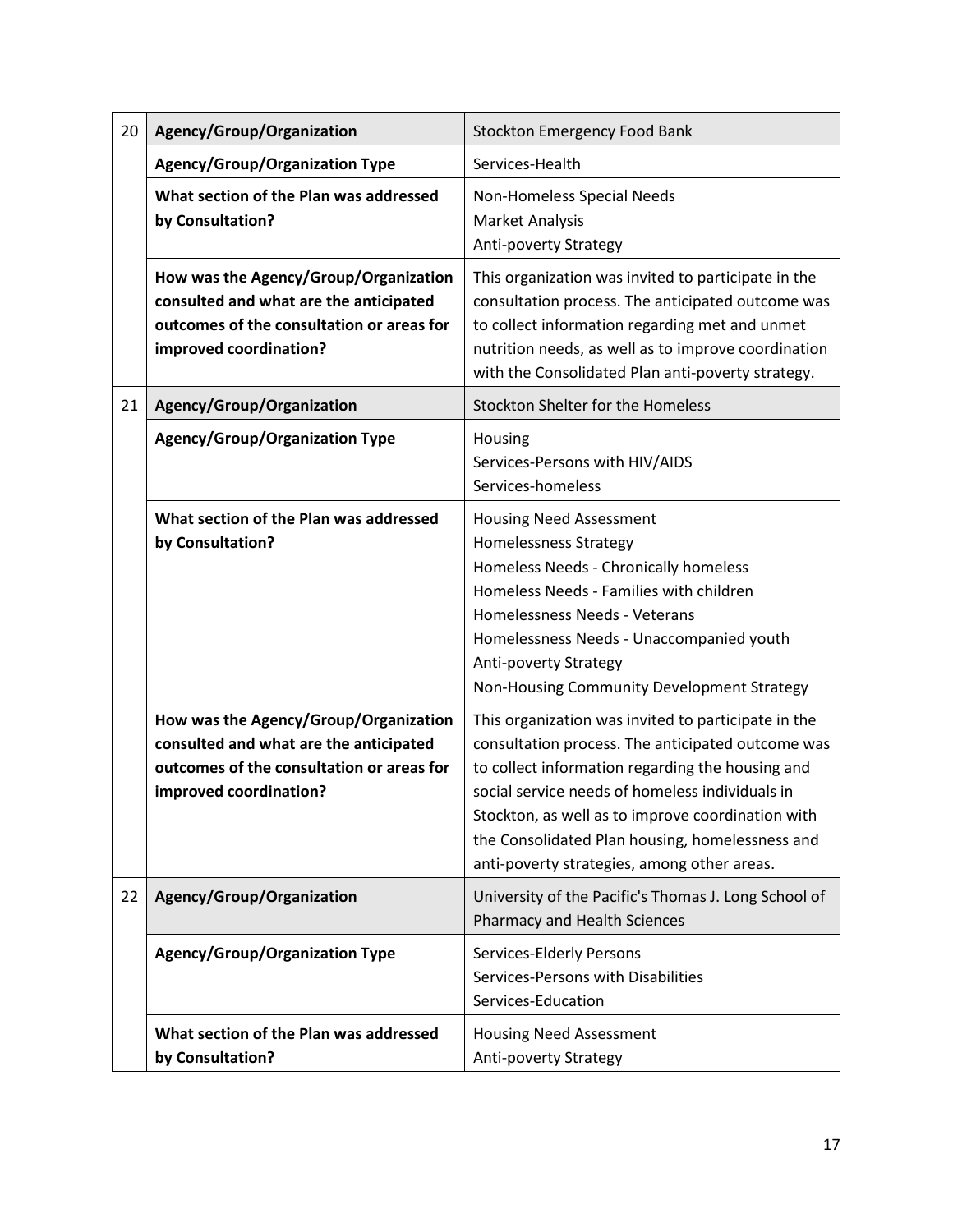|    | How was the Agency/Group/Organization<br>consulted and what are the anticipated<br>outcomes of the consultation or areas for<br>improved coordination? | The organization was invited to participate in the<br>consultation process by the San Joaquin County<br>Aging and Community Services Division of the<br>County's Health and Human Services Agency. The<br>anticipated outcome was to collect information<br>regarding social service, public facility, and housing<br>needs of elderly and disabled residents, and to<br>improve coordination with the non-housing<br>community development strategy and anti-poverty<br>strategy, among others. |
|----|--------------------------------------------------------------------------------------------------------------------------------------------------------|--------------------------------------------------------------------------------------------------------------------------------------------------------------------------------------------------------------------------------------------------------------------------------------------------------------------------------------------------------------------------------------------------------------------------------------------------------------------------------------------------|
| 23 | Agency/Group/Organization                                                                                                                              | <b>Visionary Home Builders</b>                                                                                                                                                                                                                                                                                                                                                                                                                                                                   |
|    | <b>Agency/Group/Organization Type</b>                                                                                                                  | Housing<br><b>Business Leaders</b>                                                                                                                                                                                                                                                                                                                                                                                                                                                               |
| 24 | Agency/Group/Organization                                                                                                                              | Women's Center Youth and Family Services                                                                                                                                                                                                                                                                                                                                                                                                                                                         |
|    | <b>Agency/Group/Organization Type</b>                                                                                                                  | Housing<br>Services-Children<br>Services-Victims of Domestic Violence<br>Services-homeless<br>Services-Education                                                                                                                                                                                                                                                                                                                                                                                 |
|    | What section of the Plan was addressed<br>by Consultation?                                                                                             | <b>Housing Need Assessment</b><br><b>Homelessness Strategy</b><br>Homeless Needs - Chronically homeless<br>Homeless Needs - Families with children<br>Homelessness Needs - Unaccompanied youth<br>Non-Homeless Special Needs<br><b>Anti-poverty Strategy</b>                                                                                                                                                                                                                                     |
|    | How was the Agency/Group/Organization<br>consulted and what are the anticipated<br>outcomes of the consultation or areas for<br>improved coordination? | This organization was invited to participate in the<br>consultation process. The anticipated outcome was<br>to collect information regarding the housing and<br>social service needs of victims of domestic<br>violence, as well as to improve coordination with<br>the Consolidated Plan housing, homelessness and<br>anti-poverty strategies, among other areas.                                                                                                                               |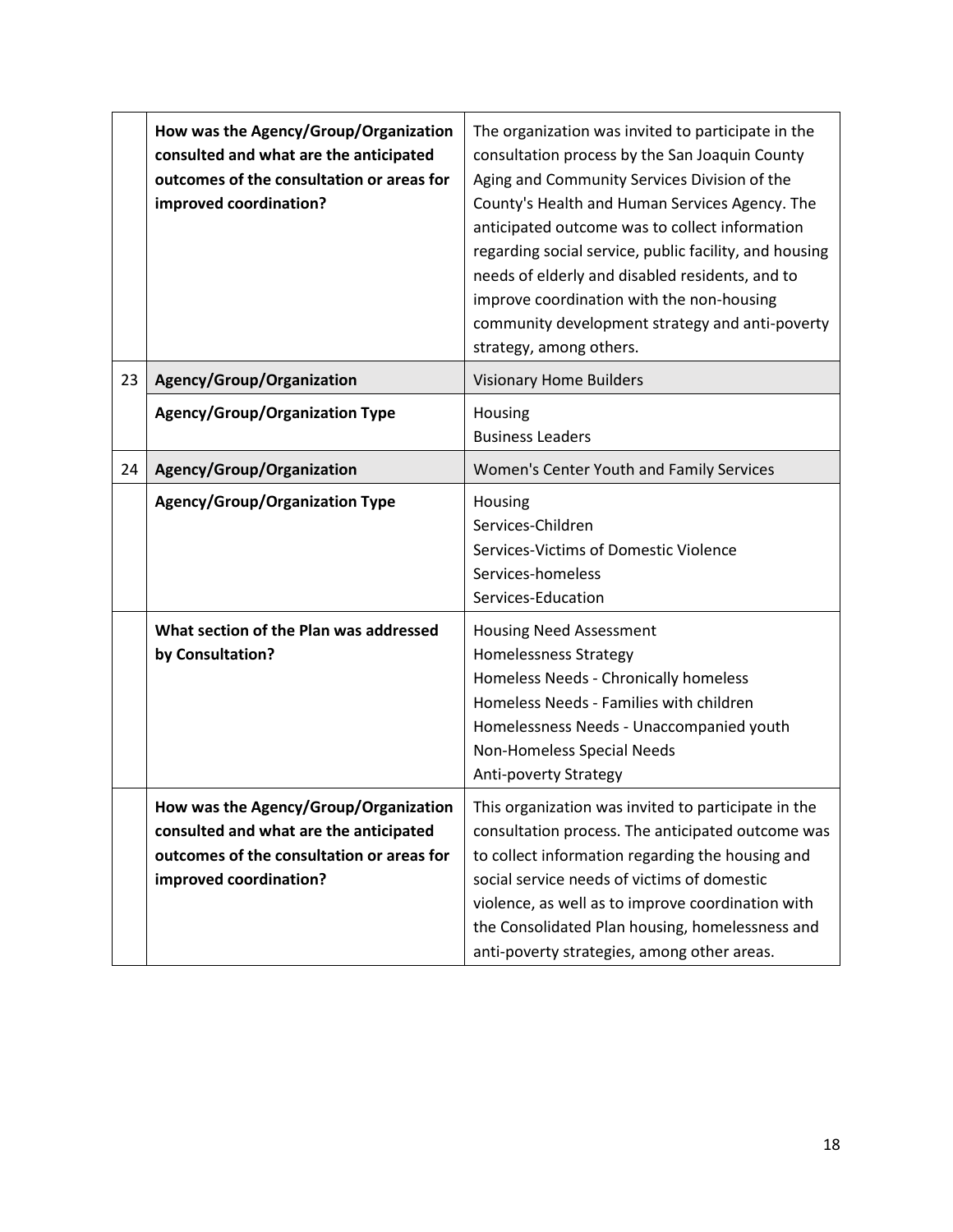#### **Identify any Agency Types not consulted and provide rationale for not consulting.**

During Consolidated Plan development, the City of Stockton consulted a wide variety of agencies in‐depth, including those listed in the table above. During Action Plan development, we posted information on the City's website, Facebook page, sent out flyers to our mailing list of stakeholders, and advertised public hearings in the local newspaper. Going forward, we will enhance these notifications to cast a wider net and encourage additional agencies to participate.

| Other local/regional/state/federal planning efforts considered when preparing the Plan. |  |
|-----------------------------------------------------------------------------------------|--|
|                                                                                         |  |

| Name of Plan | <b>Lead Organization</b>     | How do the goals of your Strategic Plan overlap<br>with the goals of each plan? |
|--------------|------------------------------|---------------------------------------------------------------------------------|
| Continuum of | San Joaquin County           | As the largest City in the CoC, the City of Stockton has a                      |
| Care         | <b>Community Development</b> | seat on the CoC governing body, ensuring coordination                           |
|              | Department                   | with the CoC and action planning process.                                       |

**Table 3 – Other local / regional / federal planning efforts**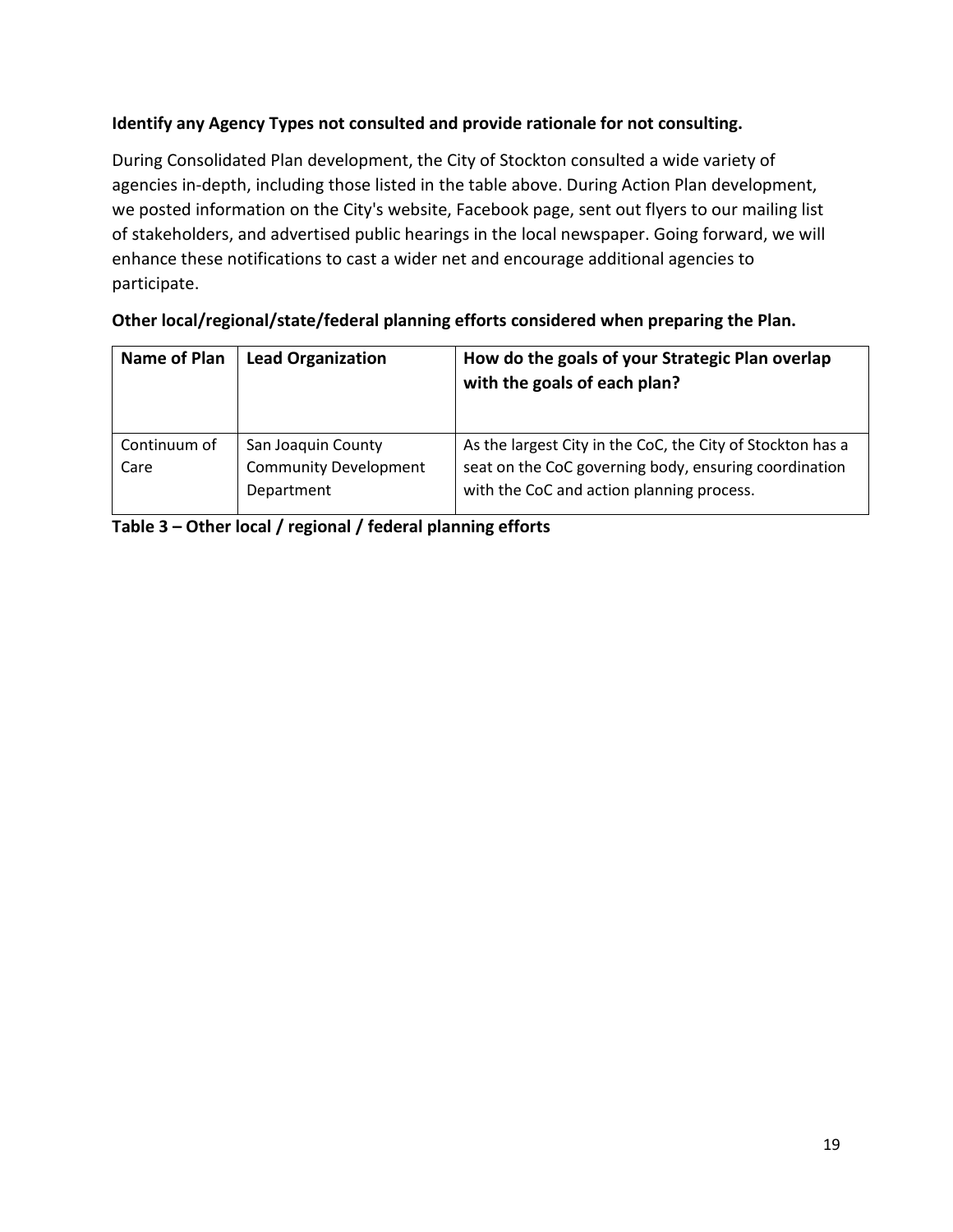### **AP-12 Participation - 91.401, 91.105, 91.200(c)**

#### **1. Summary of citizen participation process/Efforts made to broaden citizen participation**

#### **Summarize citizen participation process and how it impacted goal setting.**

The planning process for the development of this Annual Action Plan began in December 2020 with published notices and direct email providing notification that the City was accepting applications for funding under the CDBG, ESG and HOME programs through February 12, 2021. The CDBG and ESG NOFA, in combination with a Needs Assessment Hearing held on November 2019, allowed agencies, and interested citizens the opportunity to express their comments, concerns and thoughts on the housing and community development needs of the community.

Following the application submission period, funding requests were reviewed by staff and members of the Community Development Committee (CDC). Applications were reviewed for compliance with appropriate Federal regulations, Council‐adopted local community development objectives, and consistency with the priorities and objectives contained in the 2015‐2020 Consolidated Plan. In addition, each application was assessed for demonstration of need; project readiness, capacity, and experience; measurable outcomes, objectives, and low-moderate income benefit; and applicants experience with managing government grants and leveraging resources. The CDC held two public meetings on March 10, 2021 and March 30, 2021, which resulted in recommendations to the Council on the use of funds.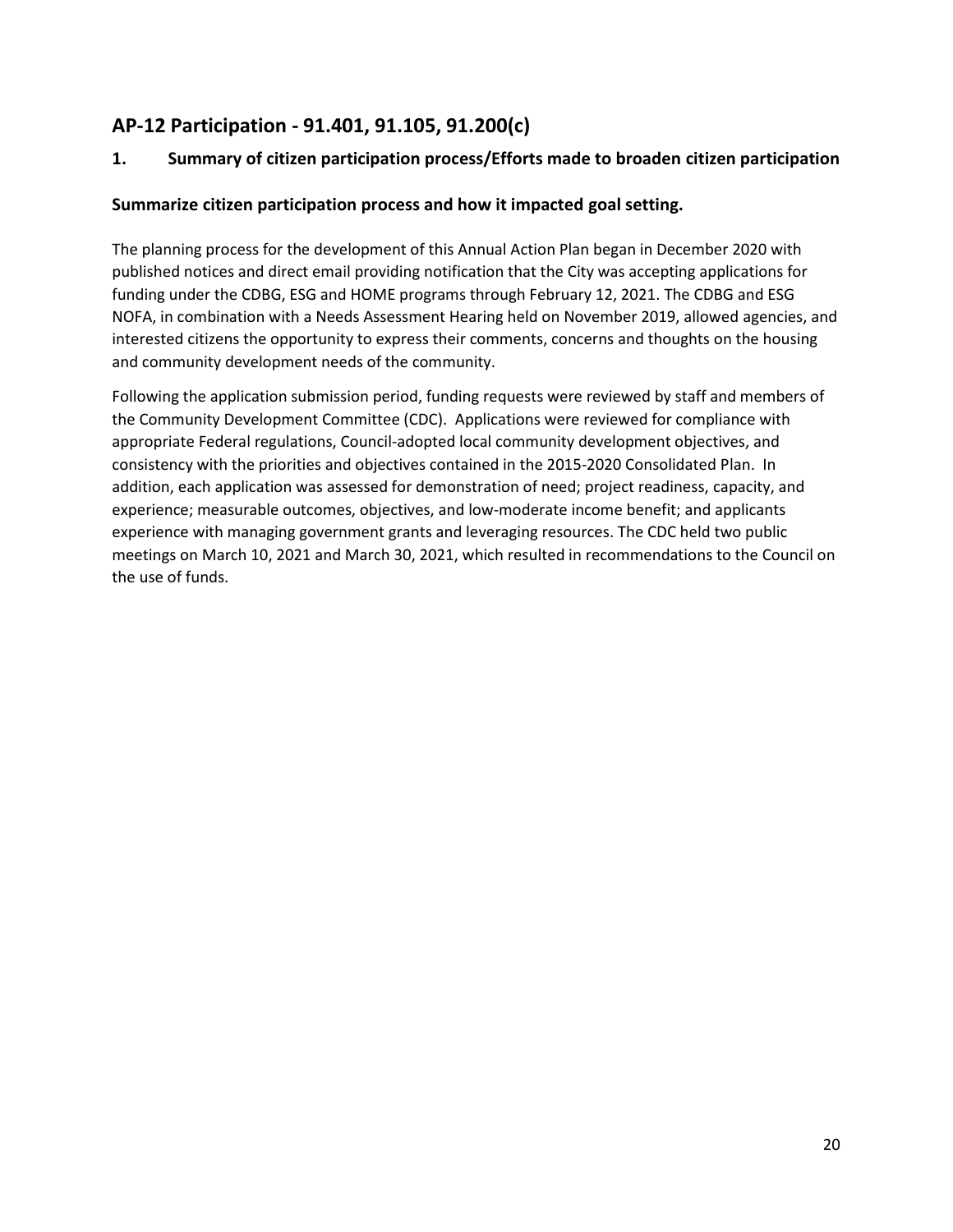### **Citizen Participation Outreach**

| Sort<br>Order  | Mode of<br>Outreach     | <b>Target of Outr</b><br>each        | <b>Summary of</b><br>response/att<br>endance                                                                                                                                                    | <b>Summary of</b><br>comments rec<br>eived | Summary of<br>comments<br>not accepted<br>and reasons | URL (If<br>applicable)                              |
|----------------|-------------------------|--------------------------------------|-------------------------------------------------------------------------------------------------------------------------------------------------------------------------------------------------|--------------------------------------------|-------------------------------------------------------|-----------------------------------------------------|
| $\mathbf{1}$   | Mailer<br>via Email     | <b>Mailing List</b>                  | December<br>,2020 a<br>mailer<br>advertising<br>the NOFA<br>requesting<br>applications<br>due by<br>February 12,<br>2021.                                                                       | None received                              | <b>Not</b><br>applicable                              | N/A                                                 |
| $\overline{2}$ | Internet<br>Outreach    | Non-<br>targeted/broa<br>d community | A flyer was<br>posted to the<br>City of<br>Stockton's<br>website and<br>official<br>Facebook<br>page<br>advertising<br>the NOFA<br>requesting<br>applications<br>due by<br>February 12,<br>2021 | None received                              | <b>Not</b><br>applicable                              | https://ww<br>w.facebook.<br>com/CityofS<br>tockton |
| 3              | <b>News</b><br>Paper Ad | Non-<br>targeted/broa<br>d community | A NOFA<br>requesting<br>applications<br>due by<br>February 12,<br>2021 and<br>notice of<br>March 11,<br>2021<br>meeting<br>published in<br>the Record.                                          | None received                              | Not<br>applicable                                     | N/A                                                 |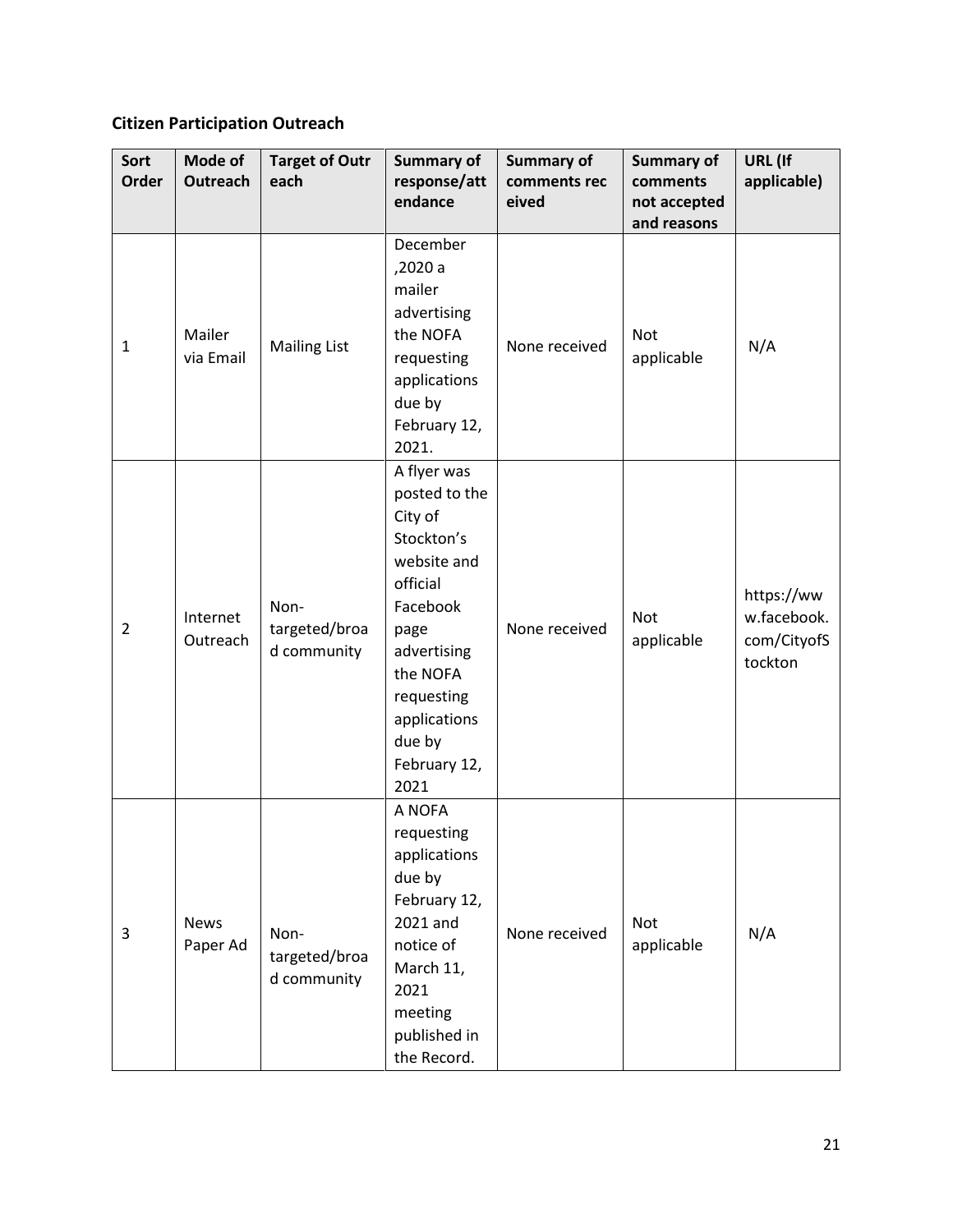| Sort         | Mode of         | <b>Target of Outr</b> | <b>Summary of</b> | <b>Summary of</b> | <b>Summary of</b> | URL (If     |
|--------------|-----------------|-----------------------|-------------------|-------------------|-------------------|-------------|
| <b>Order</b> | <b>Outreach</b> | each                  | response/att      | comments rec      | comments          | applicable) |
|              |                 |                       | endance           | eived             | not accepted      |             |
|              |                 |                       |                   |                   | and reasons       |             |
|              |                 |                       | Attendance        |                   |                   |             |
|              |                 |                       | included CDC      |                   |                   |             |
|              |                 |                       | members,          |                   |                   |             |
|              |                 | <b>Minorities</b>     | community         |                   |                   |             |
|              |                 |                       | members,          |                   |                   |             |
|              |                 | Non-English           | stakeholders,     |                   |                   |             |
|              | Public          | Speaking -            | and staff. A      |                   |                   |             |
|              |                 | Specify other         | series of         |                   |                   |             |
|              |                 | language:             | public            |                   |                   |             |
|              |                 | Spanish               | hearings and      |                   |                   |             |
| 4            | <b>Meeting</b>  |                       | outreach was      | None received     | N/A               |             |
|              |                 | Persons with          | conducted         |                   |                   |             |
|              |                 | disabilities          | by the City       |                   |                   |             |
|              |                 |                       | and the CDC       |                   |                   |             |
|              |                 | Non-                  | when              |                   |                   |             |
|              |                 | targeted/broa         | developing        |                   |                   |             |
|              |                 | d community           | the Five-Year     |                   |                   |             |
|              |                 |                       | Consolidated      |                   |                   |             |
|              |                 |                       | Plan 2020-        |                   |                   |             |
|              |                 |                       | 2025.             |                   |                   |             |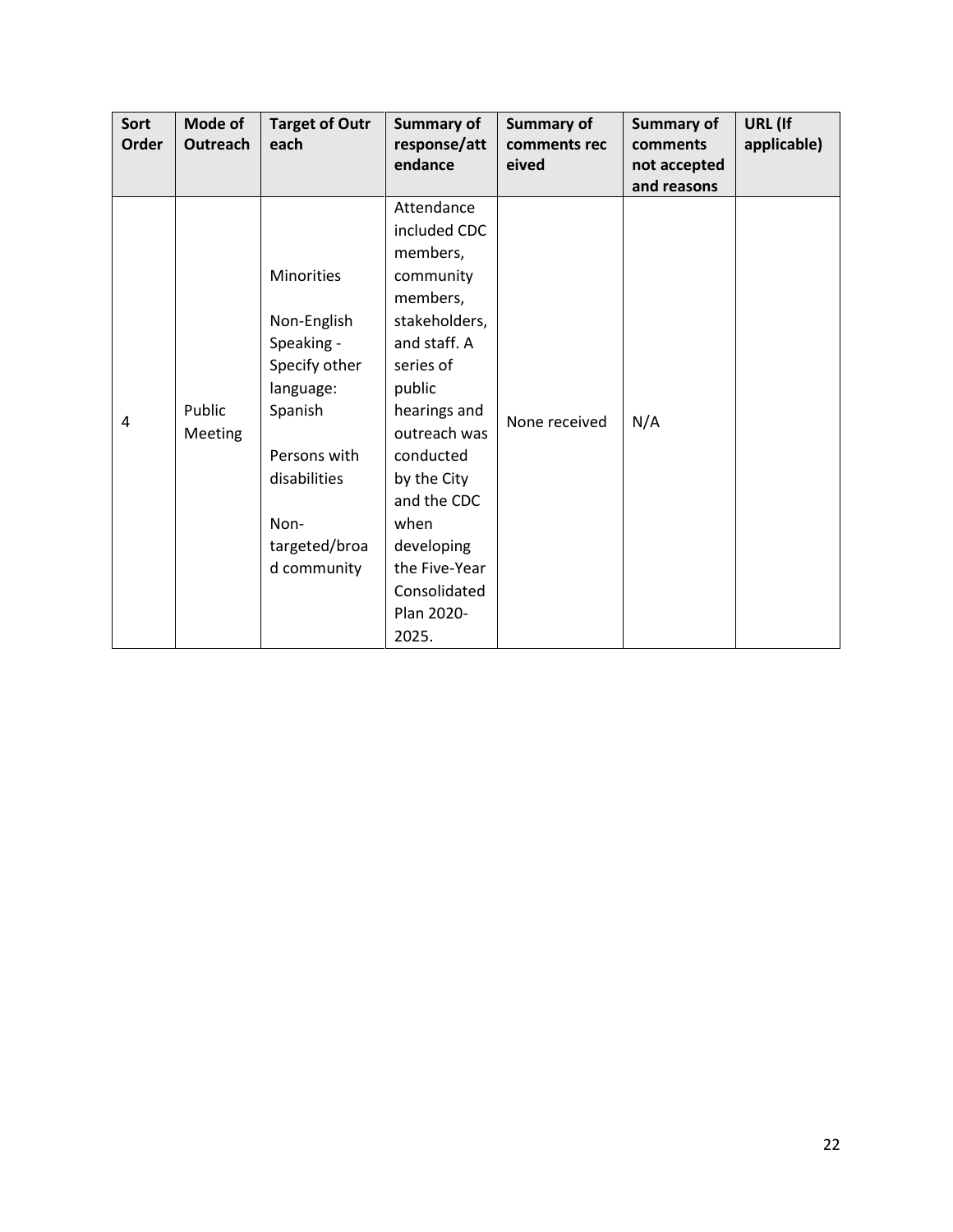### **Expected Resources**

### **AP-15 Expected Resources - 91.420(b), 91.220(c)(1,2)**

#### **Introduction**

During the planning period, the City expects to receive approximately \$3.33 million in annual CDBG funding. This would equal a five-year total of \$16.5 million. The City also anticipates receiving an annual allocation of approximately \$1.7 million in HOME funding for housing activities, and administrative costs, which would equal a five-year total of \$8.5 million. The City also expects to receive an estimated \$293,000 in annual ESG funding, which would equal a five-year total of \$1.46 million.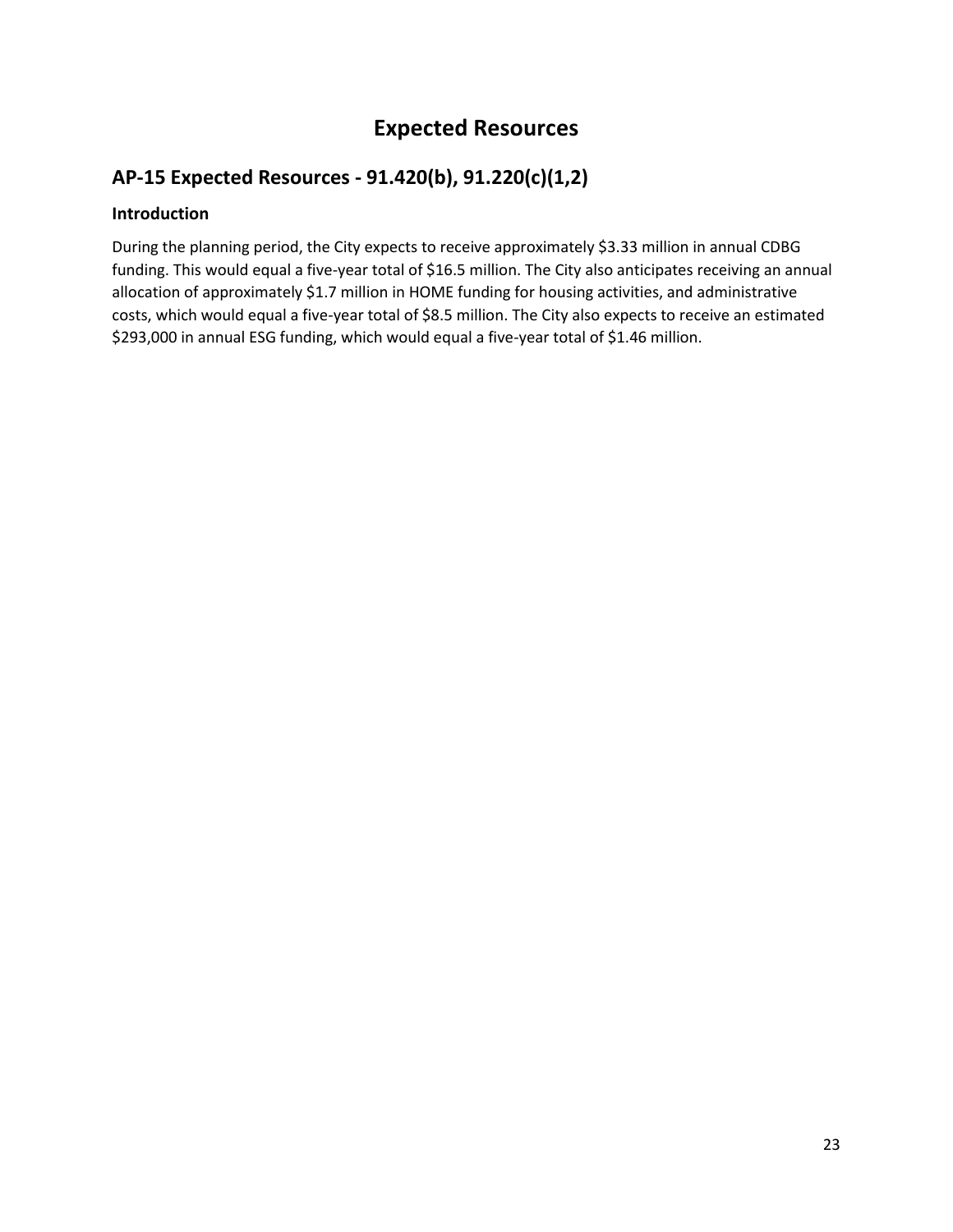# **Annual Goals and Objectives**

# **AP-20 Annual Goals and Objectives - 91.420, 91.220(c)(3)&(e)**

# **Goals Summary Information**

| Sort         | <b>Goal Name</b> | <b>Start</b> | End  | Category   | Geographic | <b>Needs</b>     | <b>Funding</b> | <b>Goal Outcome</b>     |
|--------------|------------------|--------------|------|------------|------------|------------------|----------------|-------------------------|
| Order        |                  | Year         | Year |            | Area       | <b>Addressed</b> |                | Indicator               |
| $\mathbf{1}$ | Housing          | 2020         | 2025 | Affordable | City-wide  | Affordable       | CDBG:          | Public Facility or      |
|              | and              |              |      | Housing    |            | Housing          | \$332,489      | Infrastructure          |
|              | Services         |              |      | Public     |            | Homelessness     | ESG:           | Activities other        |
|              | for the          |              |      | Housing    |            |                  | \$272,379      | than                    |
|              | Homeless         |              |      | Homeless   |            |                  |                | Low/Moderate            |
|              |                  |              |      |            |            |                  |                | <b>Income Housing</b>   |
|              |                  |              |      |            |            |                  |                | Benefit: 330            |
|              |                  |              |      |            |            |                  |                | <b>Persons Assisted</b> |
|              |                  |              |      |            |            |                  |                | Public service          |
|              |                  |              |      |            |            |                  |                | activities other        |
|              |                  |              |      |            |            |                  |                | than                    |
|              |                  |              |      |            |            |                  |                | Low/Moderate            |
|              |                  |              |      |            |            |                  |                | <b>Income Housing</b>   |
|              |                  |              |      |            |            |                  |                | Benefit: 1760           |
|              |                  |              |      |            |            |                  |                | Persons Assisted        |
|              |                  |              |      |            |            |                  |                | Tenant-based            |
|              |                  |              |      |            |            |                  |                | rental assistance       |
|              |                  |              |      |            |            |                  |                | / Rapid                 |
|              |                  |              |      |            |            |                  |                | Rehousing: 37           |
|              |                  |              |      |            |            |                  |                | Households              |
|              |                  |              |      |            |            |                  |                | Assisted                |
|              |                  |              |      |            |            |                  |                |                         |
|              |                  |              |      |            |            |                  |                | Eviction                |
|              |                  |              |      |            |            |                  |                | Prevention              |
|              |                  |              |      |            |            |                  |                | : 145                   |
|              |                  |              |      |            |            |                  |                | <b>Homeless Person</b>  |
|              |                  |              |      |            |            |                  |                | Overnight               |
|              |                  |              |      |            |            |                  |                | Shelter: Persons        |
|              |                  |              |      |            |            |                  |                | Assisted                |
|              |                  |              |      |            |            |                  |                | Homelessness            |
|              |                  |              |      |            |            |                  |                | Prevention:             |
|              |                  |              |      |            |            |                  |                | 4,200 Persons           |
|              |                  |              |      |            |            |                  |                | Assisted                |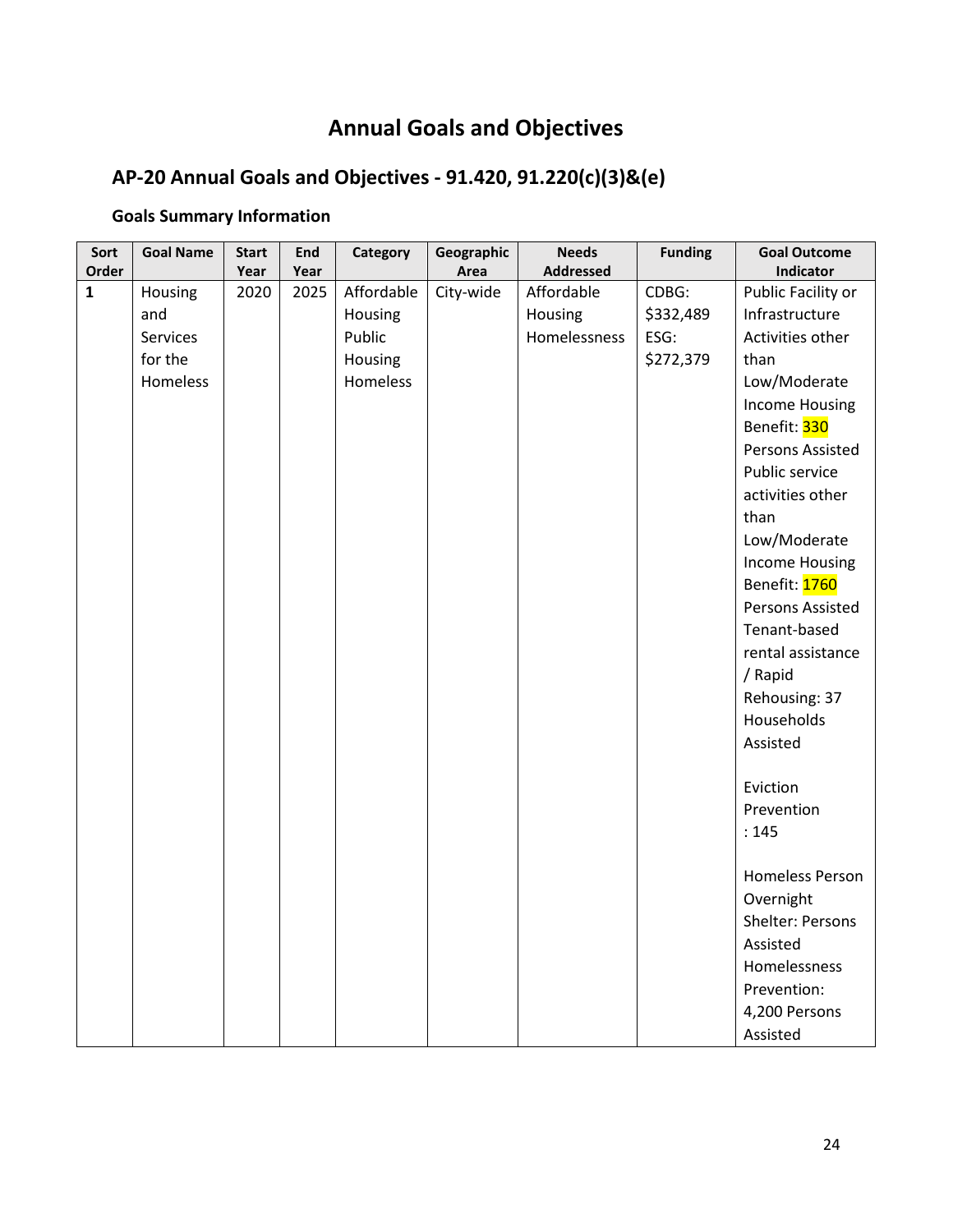| Sort<br>Order           | <b>Goal Name</b>                       | <b>Start</b><br>Year | End<br>Year | Category                                                                                           | Geographic<br>Area | <b>Needs</b><br><b>Addressed</b>                        | <b>Funding</b>                             | <b>Goal Outcome</b><br>Indicator                                                                                                                                                       |
|-------------------------|----------------------------------------|----------------------|-------------|----------------------------------------------------------------------------------------------------|--------------------|---------------------------------------------------------|--------------------------------------------|----------------------------------------------------------------------------------------------------------------------------------------------------------------------------------------|
| $\overline{2}$          | Affordable<br>Housing                  | 2020                 | 2025        | Affordable<br>Housing<br>Public<br>Housing<br>Homeless                                             | City-wide          | Homelessness<br>Affordable<br>Housing                   | CDBG:<br>\$550,000<br>HOME:<br>\$1,584,476 | Homeowner<br>Housing<br>Rehabilitated: 8<br>Household<br><b>Housing Unit</b><br><b>Direct Financial</b><br>Assistance to<br>Homebuyers: 1<br>Households<br>Assisted                    |
| $\overline{\mathbf{3}}$ | Support<br>Economic<br>Developm<br>ent | 2020                 | 2025        | Non-<br>Homeless<br>Special<br><b>Needs</b><br>Non-<br>Housing<br>Communit<br>у<br>Developm<br>ent | City-wide          | Non-Housing<br>Community<br>Development<br>$\mathbf{1}$ | CDBG:<br>\$1,035,000                       | Facade<br>treatment/busi<br>ness building<br>rehabilitation: 7<br><b>Business</b><br>Jobs<br>created/retained:<br>4 Jobs Businesses<br>assisted: 2<br><b>Businesses</b><br>Assisted 11 |
| 4                       | Public<br>Services                     | 2020                 | 2025        | Non-<br>Homeless<br>Special<br>Needs<br>Non-<br>Housing<br>Communit<br>у<br>Developm<br>ent        | City-wide          | Non-Housing<br>Community<br>Development                 | CDBG:<br>\$427,511                         | Public service<br>activities other<br>than<br>Low/Moderate<br><b>Income Housing</b><br>Benefit: 10,000<br>Persons Assisted                                                             |

**Table 2 – Goals Summary**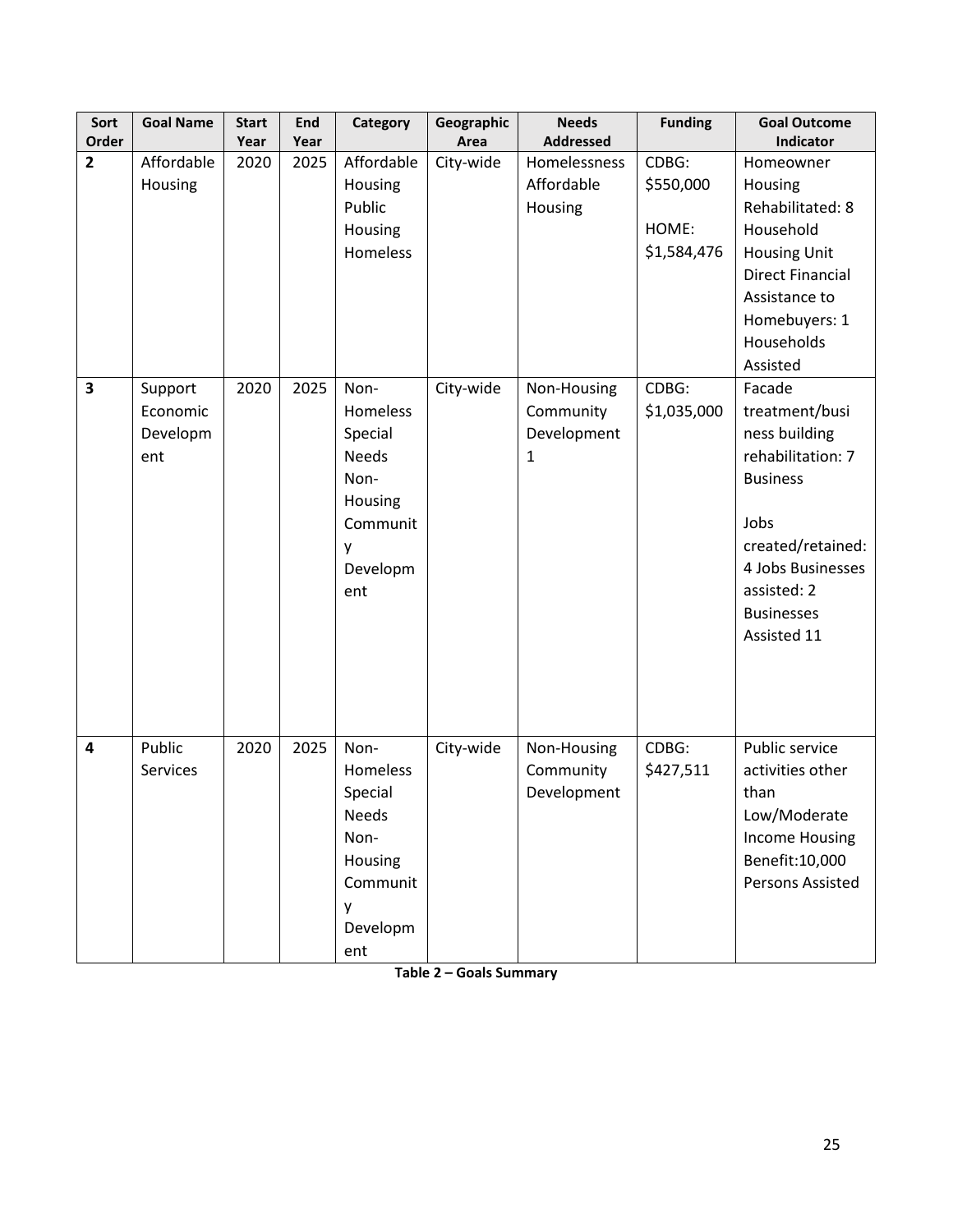### **Goal Descriptions**

| $\mathbf{1}$   | <b>Goal Name</b>           | Housing and Services for the Homeless                                                                                                                                                                                                                                                                                                                                                   |
|----------------|----------------------------|-----------------------------------------------------------------------------------------------------------------------------------------------------------------------------------------------------------------------------------------------------------------------------------------------------------------------------------------------------------------------------------------|
|                | Goal<br><b>Description</b> | Provide housing and services for the City's homeless population, including<br>homelessness prevention. Increase and maintain transitional housing<br>opportunities. Expand housing first model to provide permanent housing units<br>with intense wrap around services on-site.                                                                                                         |
| $\overline{2}$ | <b>Goal Name</b>           | <b>Affordable Housing</b>                                                                                                                                                                                                                                                                                                                                                               |
|                | Goal<br><b>Description</b> | Preserve, improve, and expand the supply of decent affordable housing for lower-<br>income households. Increase the supply of affordable multifamily housing.<br>Provide homeownership opportunities for first-time buyers. Assist existing low-<br>income owner-occupied households keep their homes safe and well maintained<br>by providing rehabilitation assistance.               |
| 3              | <b>Goal Name</b>           | <b>Support Economic Development</b>                                                                                                                                                                                                                                                                                                                                                     |
|                | Goal<br><b>Description</b> | Promote economic development activities that create, attract, and retain jobs<br>and promote economic activity and vitality, especially those that provide<br>economic opportunities for low- and moderate-income persons. Prioritize and<br>expand job readiness programs targeting low-income youth, disabled persons,<br>and homeless persons.                                       |
| $\overline{4}$ | <b>Goal Name</b>           | <b>Services for Special Needs</b>                                                                                                                                                                                                                                                                                                                                                       |
|                | Goal<br><b>Description</b> | Provide supportive services necessary to meet the needs of the City's non-<br>homeless special needs populations. Improve community health care, including<br>basic and specialty care. Support and expand programs and opportunities that<br>engage senior as well as youth.                                                                                                           |
| 5              | <b>Goal Name</b>           | <b>Public Services</b>                                                                                                                                                                                                                                                                                                                                                                  |
|                | Goal<br><b>Description</b> | Ensure the provision of high-quality public services to support ongoing<br>community development, including the provision of funding for fair housing<br>services, among other activities. Actively and faithfully promote fair housing and<br>investigate housing discrimination. Prioritize the maintenance and improvement<br>of municipal services, facilities, and infrastructure. |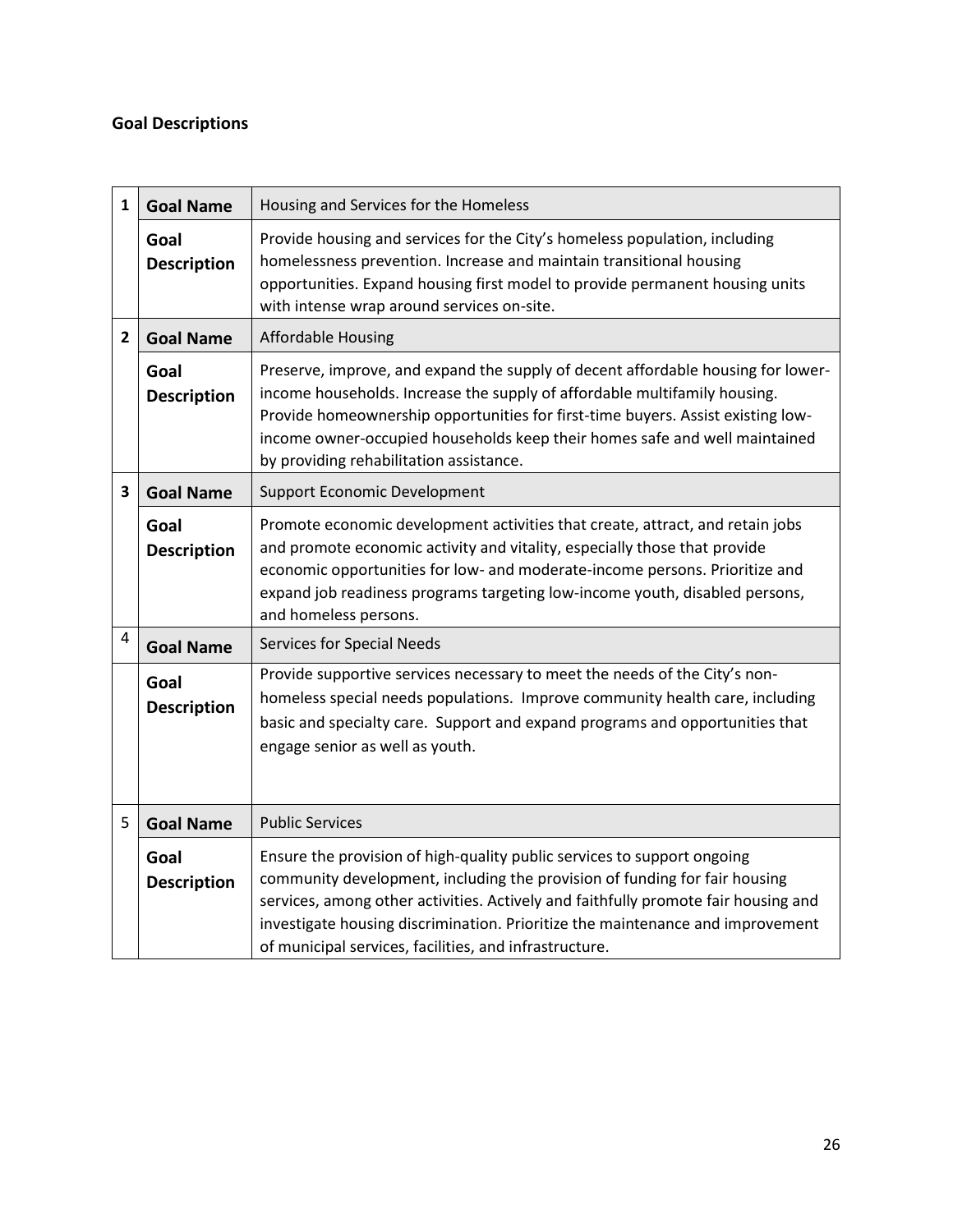### **AP-35 Projects - 91.420, 91.220(d)**

#### **Introduction**

This section of the Stockton Action Plan includes the proposed projects and activities to be undertaken by the City of Stockton that will implement its Housing and Community Development activity plan contained in the FY 2020-2025 Consolidated Plan. The projects described in this section are funded with FY 2021-2022 federal funding from the Community Development Block Grant Program (CDBG), Emergency Solutions Grant (ESG) and HOME Investment Partnerships Program (HOME). Additionally, a number of projects the City is funding are through its state allocated funding sources such as the Housing and Homeless Assistance Program, (HHAP) and the Permanent Local Housing Assistance program (PLHA).

The projects and programs that the City funded with CDBG, HOME, and ESG funds during the previous fiscal years have contributed toward substantial improvements in the lives and neighborhoods of Stockton's low‐income residents and provided various safety net programs, safe, decent housing for many who would not otherwise be able to afford it. The programs and activities funded in the FY 2021‐2022 Action Plan will build on these prior successes and continue to meet the objectives of the 2020‐2025 Consolidated Plan.

| # | <b>Project Name</b>                                     |
|---|---------------------------------------------------------|
|   | 1 CDBG Administration                                   |
|   | 2 CDBG Housing Program Operation                        |
|   | 3 CDBG Housing Program                                  |
|   | 4 Debt Service - Section 108 Loan Repayment             |
|   | 5 Emergency Repair Program                              |
|   | 6 San Joaquin Fair Housing                              |
|   | 7 Gospel Center Rescue Mission                          |
|   | 8 Tuleburg Press                                        |
|   | 9 Emergency Food Bank - Food Programs                   |
|   | 10 Second Harvest Food Bank                             |
|   | 11 SJC Human Services Agency                            |
|   | 12 Community Center for the Blind and Visually Impaired |
|   | 13 Bread of Life                                        |
|   | 14 Kelly's Angels                                       |
|   | 15 Community Medical Centers                            |
|   | <b>16 Child Abuse Prevention Council</b>                |
|   | 17 Women's Center-Youth & Family Services               |
|   | 18 Boys & Girls Club at Sierra Vista-Stockton           |
|   | 19 New Legacy Foundation                                |
|   | 20 Commercial Façade Improvement Program                |
|   | 21 Micro Storefront Beautification Grant                |
|   | 22 Stockton Entrepreneurship Program                    |
|   | 23 Fresh Produce Access Grant - Stocked Full of Produce |
|   | 24 Food Entrepreneurship & Urban Garden Support         |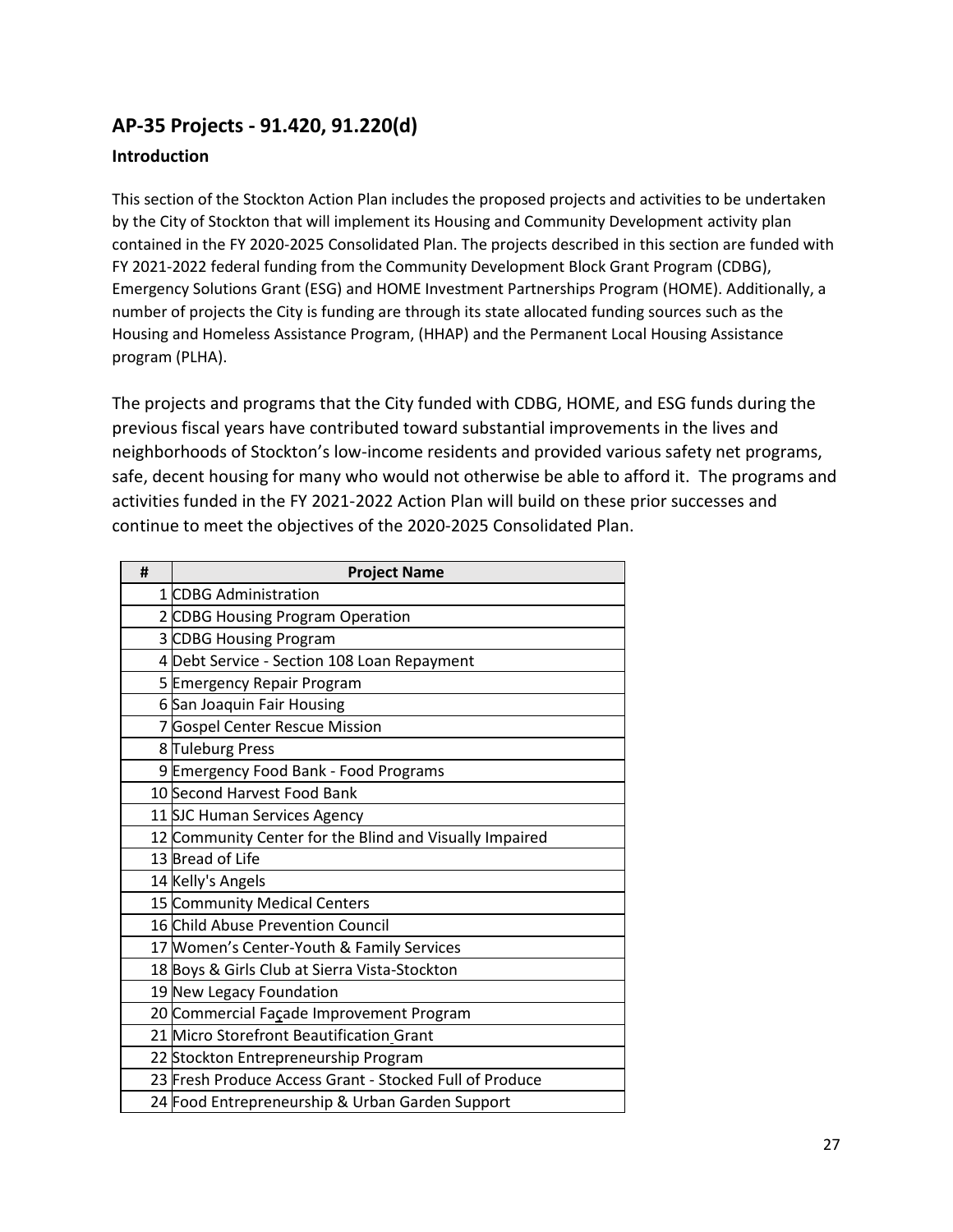| 25 Oak Park Facility Upgrades    |
|----------------------------------|
| 26 Homeless Initiative           |
| 27 HOME Administration           |
| 28 HOME Housing Program Delivery |
| 29 HOME Housing Loans            |
| 30 CHDO Set-Aside Funds          |
| 31 ESG21 Stockton                |
|                                  |

#### **Table 7 ‐ Project Information**

#### **Describe the reasons for allocation priorities and any obstacles to addressing underserved needs.**

The City has identified the lack of sufficient funding as the greatest obstacle to meeting the underserved needs in the community. Over the past several years, the CDBG, ESG and HOME programs have experienced funding reductions. The City will continue to apply for funding and/or support applications by other organizations to expand affordable housing opportunities, homeless assistance, and supportive services, and to meet the other needs of the low-income residents and neighborhoods. The funding is allocated to a variety of housing and public service projects/programs and activities to help address the priority needs identified in the City's Five-Year Consolidated Plan. Federal funding is leveraged by local and State funding sources.

Barriers to addressing underserved needs include:

- 1. Reduced levels of federal CDBG, ESG and HOME funding.
- 2. A shortage of affordable housing targeting very low-income and working-class households compared to the growing demand (households with incomes at or below 50 percent of the AMI.
- 3. Significant increases in the cost of fair market rents.
- 4. A significant decrease in community resources that resulted in declining or stagnating supply of services due to a lack of available supportive services funding.
- 5. An increased demand for services due to population growth between 2010 and 2018 in Stockton, particularly in the low-income areas.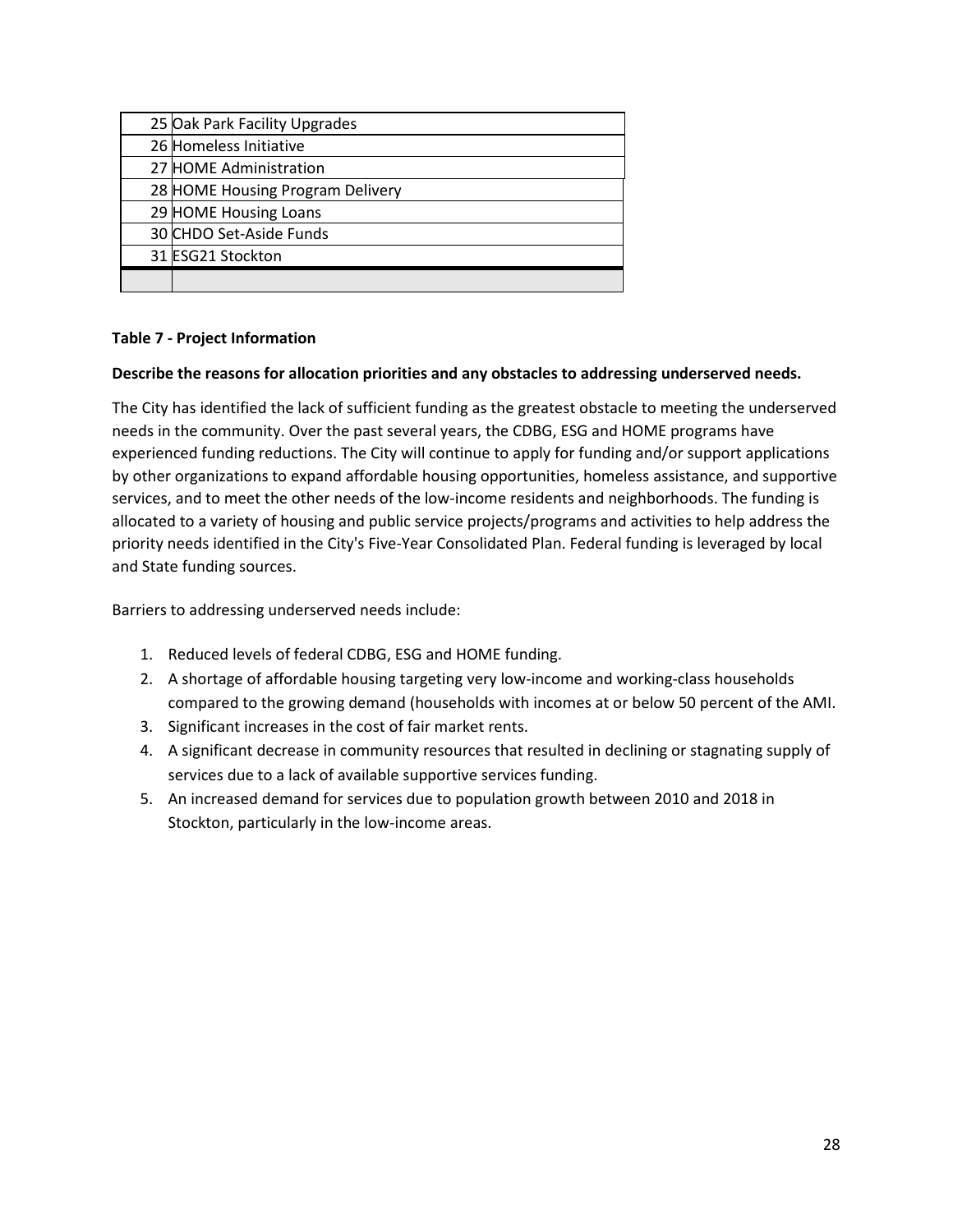### **AP-38 Project Summary**

### **Project Summary Information**

| 1 | <b>Project Name</b>         | <b>CDBG Administration</b>                                              |
|---|-----------------------------|-------------------------------------------------------------------------|
|   | <b>Target Area</b>          | City-wide                                                               |
|   | <b>Goals Supported</b>      | Housing and Services for the Homeless                                   |
|   |                             | <b>Affordable Housing</b>                                               |
|   |                             | Support Economic Development                                            |
|   |                             | <b>Public Services</b>                                                  |
|   | <b>Needs Addressed</b>      | Homelessness                                                            |
|   |                             | Affordable Housing                                                      |
|   |                             | Non-Housing Community Development 1                                     |
|   |                             | Non-Housing Community Development 2                                     |
|   | <b>Funding</b>              | CDBG: \$986,978                                                         |
|   | <b>Description</b>          | Administration of CDBG program including staff and operational costs of |
|   |                             | oversight and management. Matrix code: 21A Citation: 570.206            |
|   | <b>Target Date</b>          | 6/30/2022                                                               |
|   | <b>Estimate the number</b>  | N/A - Administration                                                    |
|   | and type of families        |                                                                         |
|   | that will benefit from      |                                                                         |
|   | the proposed activities     |                                                                         |
|   | <b>Location Description</b> | N/A - Administration                                                    |
|   | <b>Planned Activities</b>   | General Program Administration                                          |
| 2 | <b>Project Name</b>         | <b>CDBG Housing Program Operation</b>                                   |
|   | <b>Target Area</b>          | City-wide                                                               |
|   | <b>Goals Supported</b>      | Affordable Housing                                                      |
|   | <b>Needs Addressed</b>      | Affordable Housing                                                      |
|   | <b>Funding</b>              | CDBG: \$292,141                                                         |
|   | <b>Description</b>          | Staff and service delivery costs associated with implementation of      |
|   |                             | various housing programs. Matrix Code: 14H National Objective: LMH      |
|   |                             | Citation: 570.202 Performance Measure: DH-2                             |
|   | <b>Target Date</b>          | 6/30/2022                                                               |
|   | <b>Estimate the number</b>  | N/A - Delivery Costs                                                    |
|   | and type of families        |                                                                         |
|   | that will benefit from      |                                                                         |
|   | the proposed activities     |                                                                         |
|   | <b>Location Description</b> | N/A - Delivery Costs                                                    |
|   | <b>Planned Activities</b>   | Rehabilitation Administration and Down Payment Assistance               |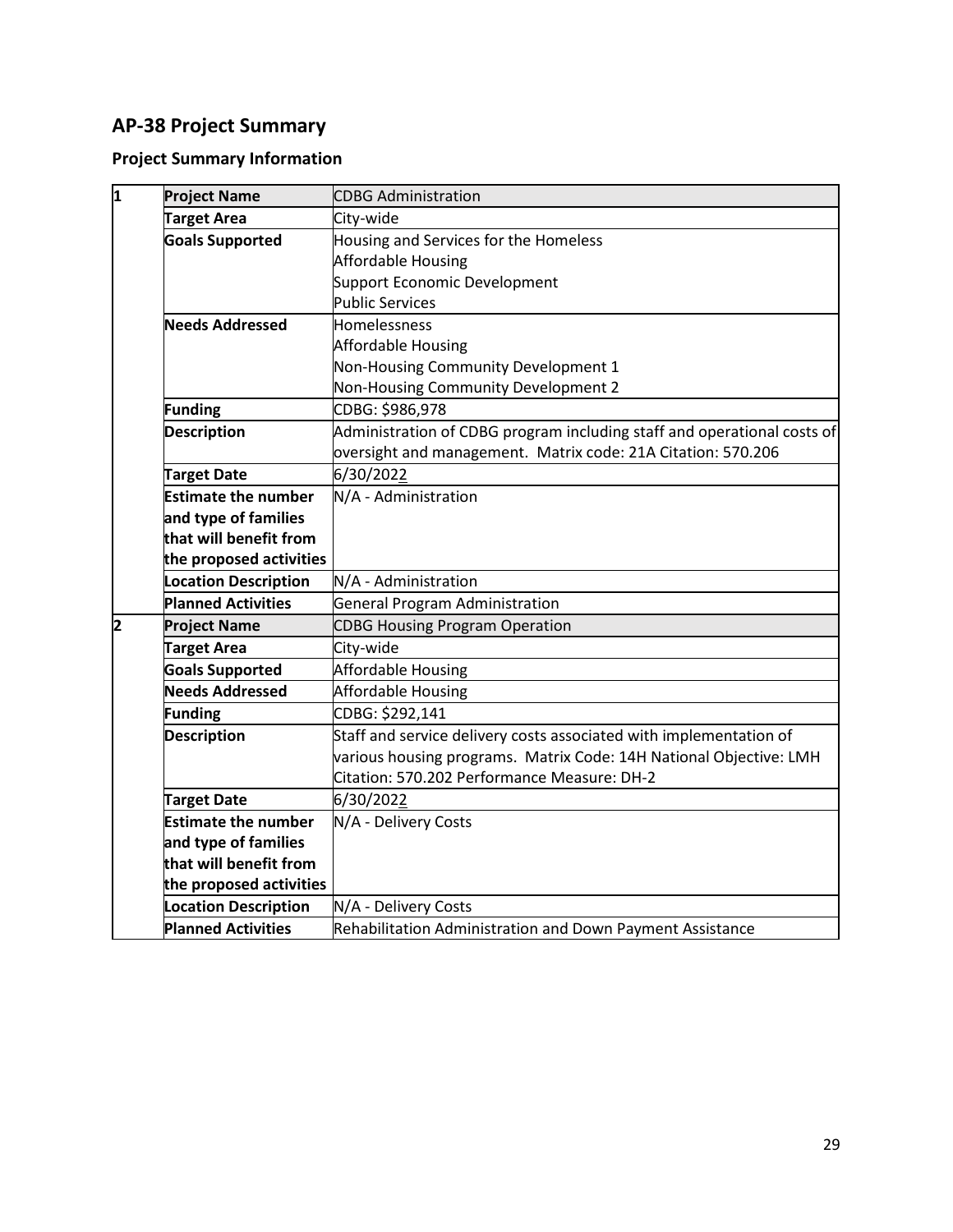| з | <b>Project Name</b>         | <b>CDBG Housing Program</b>                                               |
|---|-----------------------------|---------------------------------------------------------------------------|
|   | <b>Target Area</b>          | City-wide                                                                 |
|   | <b>Goals Supported</b>      | Affordable Housing                                                        |
|   | <b>Needs Addressed</b>      | Affordable Housing                                                        |
|   | <b>Funding</b>              | CDBG: \$720,000                                                           |
|   | <b>Description</b>          | CDBG funds will be provided through various City housing programs for     |
|   |                             | the improvement of low- and moderate-income housing city-wide. The        |
|   |                             | Multi-family Housing Program will be available to assist in the           |
|   |                             | rehabilitation or the development of low- and moderate-income multi-      |
|   |                             | family housing. Matrix Code: 14B National Objective: LMH Citation:        |
|   |                             | 570.202 Performance Measure: DH-2                                         |
|   | <b>Target Date</b>          | 6/30/2022                                                                 |
|   | <b>Estimate the number</b>  |                                                                           |
|   | and type of families        |                                                                           |
|   | that will benefit from      |                                                                           |
|   | the proposed activities     |                                                                           |
|   | <b>Location Description</b> | City-wide                                                                 |
|   | <b>Planned Activities</b>   |                                                                           |
| 4 | <b>Project Name</b>         | Debt Service - Section 108 Loan Repayment                                 |
|   | <b>Target Area</b>          |                                                                           |
|   | <b>Goals Supported</b>      | Support Economic Development                                              |
|   | <b>Needs Addressed</b>      | Non-Housing Community Development 1                                       |
|   | <b>Funding</b>              | CDBG: \$1,885,771                                                         |
|   | <b>Description</b>          | The City of Stockton received a Section 108 Loan that was used for the    |
|   |                             | development of the Hotel Stockton, the Downtown Cineplex, Weber           |
|   |                             | Block Plaza (Dean DeCarli Square), and the Mercy Housing affordable       |
|   |                             | housing development. These funds represent the City's repayment of        |
|   |                             | the loan funds and interest. Matrix Code: 19F                             |
|   | <b>Target Date</b>          | 6/30/2022                                                                 |
|   | <b>Estimate the number</b>  | N/A                                                                       |
|   | and type of families        |                                                                           |
|   | that will benefit from      |                                                                           |
|   | the proposed activities     |                                                                           |
|   | <b>Location Description</b> |                                                                           |
|   | <b>Planned Activities</b>   | N/A                                                                       |
| 5 | <b>Project Name</b>         | <b>Emergency Repair Program</b>                                           |
|   | <b>Target Area</b>          | City-wide                                                                 |
|   | <b>Goals Supported</b>      | Affordable Housing                                                        |
|   | <b>Needs Addressed</b>      | Affordable Housing                                                        |
|   | <b>Funding</b>              | CDBG: \$60,000                                                            |
|   | <b>Description</b>          | Funds provided for the repair of immediate health and safety conditions   |
|   |                             | which present a danger to the occupants of the home. The Emergency        |
|   |                             | Repair Program was designed to provide one-time emergency repair          |
|   |                             | assistance to low-income property owners. Properties with one owner       |
|   |                             | over the age of 65 or with special needs may be eligible for a            |
|   |                             | grant. Repairs are limited to corrections of code enforcement violations  |
|   |                             | listed in official documents issued by the City, the Fire Marshal, or the |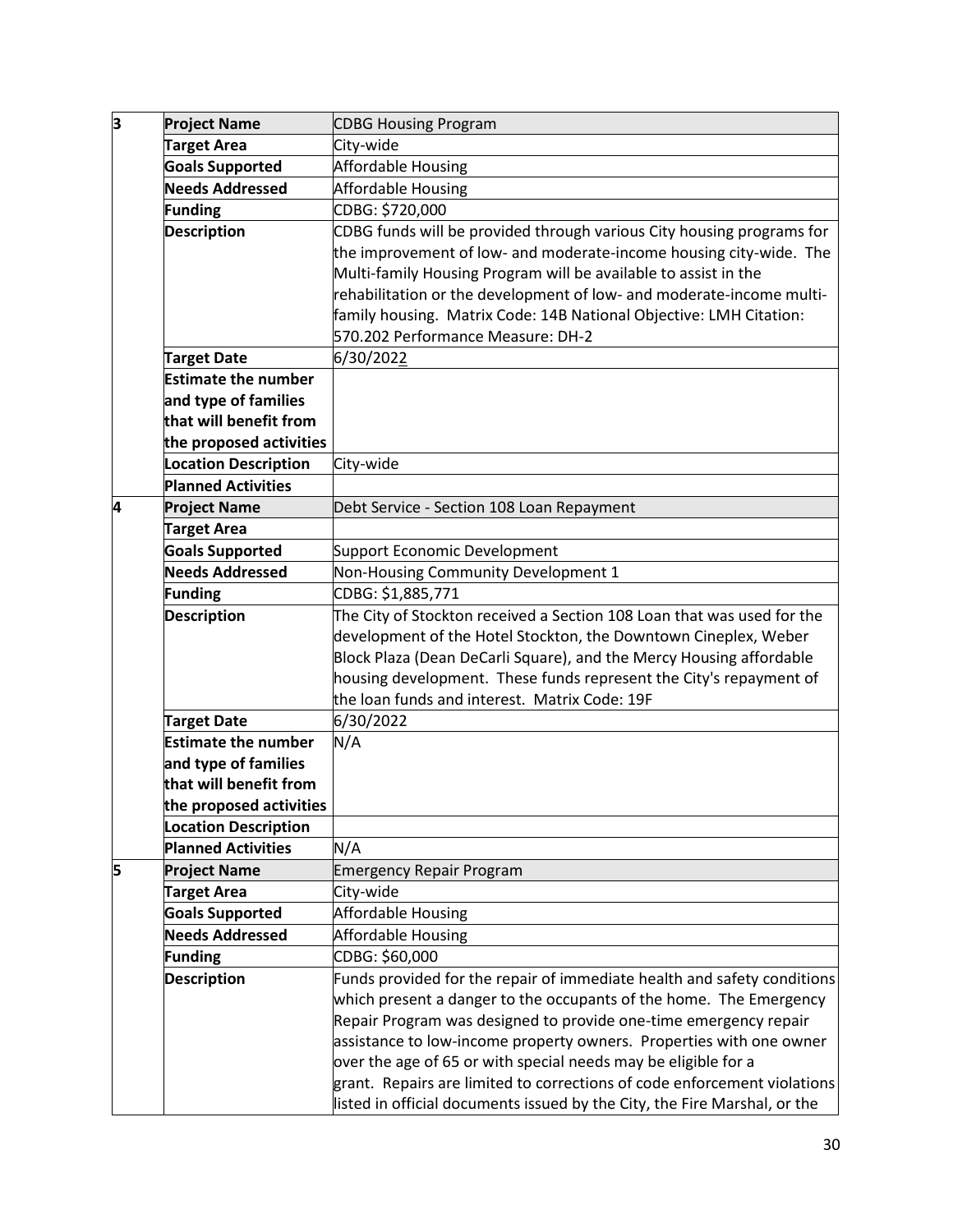|   |                             | Health Officer stating the code violations present causing an imminent                                                                         |
|---|-----------------------------|------------------------------------------------------------------------------------------------------------------------------------------------|
|   |                             | danger to life, limb, property, or safety of the public or occupants.                                                                          |
|   |                             | Matrix Code: 14A National Objective: LMH_-Citation: 570.202                                                                                    |
|   |                             | Performance Measure: DH-1                                                                                                                      |
|   | <b>Target Date</b>          | 6/30/2022                                                                                                                                      |
|   | <b>Estimate the number</b>  | Approximately four low-income properties, with one owner over the                                                                              |
|   | and type of families        | age of 65 or with special needs may be eligible.                                                                                               |
|   | that will benefit from      |                                                                                                                                                |
|   | the proposed activities     |                                                                                                                                                |
|   | <b>Location Description</b> | City-wide                                                                                                                                      |
|   | <b>Planned Activities</b>   | Rehabilitation; Single unit residential                                                                                                        |
| 6 | <b>Project Name</b>         | San Joaquin Fair Housing                                                                                                                       |
|   | <b>Target Area</b>          | City-wide                                                                                                                                      |
|   | <b>Goals Supported</b>      | Affordable Housing                                                                                                                             |
|   | <b>Needs Addressed</b>      | Affordable Housing                                                                                                                             |
|   | Funding                     | CDBG: \$154,851                                                                                                                                |
|   |                             |                                                                                                                                                |
|   | <b>Description</b>          | This activity supports the local fair housing office which provides<br>services in the form of landlord/tenant education and mediation. Matrix |
|   |                             |                                                                                                                                                |
|   |                             | Code: 05J Citation: 570.201(e) Performance Measure: DH-1 National                                                                              |
|   |                             | Objective Code: LMC Presumed benefit: No                                                                                                       |
|   | <b>Target Date</b>          | 6/30/2022                                                                                                                                      |
|   | <b>Estimate the number</b>  | 3,349 low-income households will be assisted with fair housing                                                                                 |
|   | and type of families        | mediation services, while several thousand more inquiries will be                                                                              |
|   | that will benefit from      | answered via telephone, email and/or mailings.                                                                                                 |
|   | the proposed activities     |                                                                                                                                                |
|   | <b>Location Description</b> | 401 South El Dorado St., Suite A, Stockton, CA 95203                                                                                           |
|   | <b>Planned Activities</b>   |                                                                                                                                                |
| 7 | <b>Project Name</b>         | <b>Gospel Center Rescue Mission</b>                                                                                                            |
|   | <b>Target Area</b>          | City-wide                                                                                                                                      |
|   | <b>Goals Supported</b>      | Housing and Services for the Homeless                                                                                                          |
|   | <b>Needs Addressed</b>      | Homelessness                                                                                                                                   |
|   |                             | Non-Housing Community Development 2                                                                                                            |
|   | Funding                     | CDBG: \$75,000                                                                                                                                 |
|   | <b>Description</b>          | Rehab of sleeping quarters and bathroom, and expansion of laundry                                                                              |
|   |                             | area serving homeless individuals. Matrix Code: 03C Citation: 570.201(c)                                                                       |
|   |                             | Performance Measure: SL-1 National Objective: LMC Presumed benefit:                                                                            |
|   |                             | Yes                                                                                                                                            |
|   | <b>Target Date</b>          | 6/30/2022                                                                                                                                      |
|   | <b>Estimate the number</b>  | 705 homeless individuals staying at the emergency shelter.                                                                                     |
|   | and type of families        |                                                                                                                                                |
|   | that will benefit from      |                                                                                                                                                |
|   | the proposed activities     |                                                                                                                                                |
|   | <b>Location Description</b> | 229 E. Church Street, Stockton, CA 95203                                                                                                       |
|   | <b>Planned Activities</b>   | Rehabilitation of sleeping quarters and bathrooms, and expansion                                                                               |
|   |                             | of laundry area                                                                                                                                |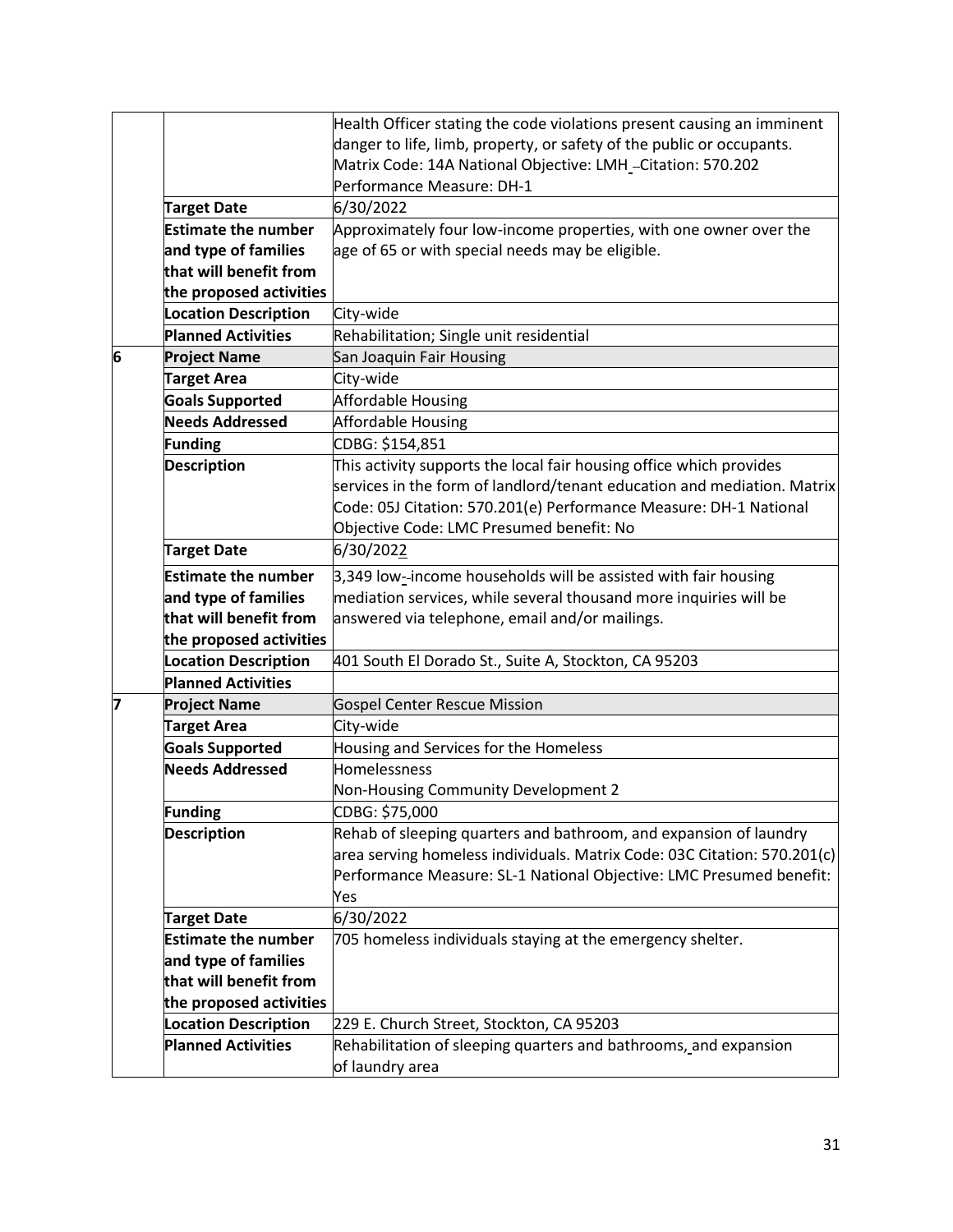| 8  | <b>Project Name</b>         | <b>Tuleburg Press</b>                                                   |
|----|-----------------------------|-------------------------------------------------------------------------|
|    | <b>Target Area</b>          | City-wide                                                               |
|    | <b>Goals Supported</b>      | <b>Public Services</b>                                                  |
|    | <b>Needs Addressed</b>      | Non-Housing Community Development 2                                     |
|    | Funding                     | CDBG: \$30,000                                                          |
|    | <b>Description</b>          | Operating expenses and supplies for writing/publishing center. Matrix   |
|    |                             | Code: 05D Citation: 570.201(e) Performance Measure: SL-1 National       |
|    |                             | objective: LMC Presumed benefit: No                                     |
|    | <b>Target Date</b>          | 6/30/2022                                                               |
|    | <b>Estimate the number</b>  | 196 low-income households will benefit from the writing center          |
|    | and type of families        | activities.                                                             |
|    | that will benefit from      |                                                                         |
|    | the proposed activities     |                                                                         |
|    | <b>Location Description</b> | 343 East Main St., Suite 101, Stockton, CA 95202                        |
|    | <b>Planned Activities</b>   | Public Services (General)                                               |
| 9  | <b>Project Name</b>         | <b>Emergency Food Bank - Food Programs</b>                              |
|    | <b>Target Area</b>          | City-wide                                                               |
|    | <b>Goals Supported</b>      | <b>Public Services</b>                                                  |
|    | <b>Needs Addressed</b>      | Homelessness                                                            |
|    |                             | Non-Housing Community Development 2                                     |
|    | <b>Funding</b>              | CDBG: \$45,000                                                          |
|    | <b>Description</b>          | Funds to be used for the Mobile Farmers' Market, Farm to Family and     |
|    |                             | Child Care Mobile Farmers Market programs to distribute fresh fruits &  |
|    |                             | vegetables. Two mobile vans visit over 61 low-income and/or resource    |
|    |                             | deficient sites each month. Produce obtained through Farm to Family is  |
|    |                             | distributed through the Food Bank's programs and to other programs      |
|    |                             | that serve the low-income and/or homeless. Matrix Code: 05W             |
|    |                             | Citation: 570.201(e) Performance Measure: SL-1 National Objective:      |
|    |                             | <b>LMC Presumed benefit: No</b>                                         |
|    | <b>Target Date</b>          | 6/30/2022                                                               |
|    | <b>Estimate the number</b>  | 12,000 low-income and/or homeless individuals will receive fresh fruits |
|    | and type of families        | and vegetables via the mobile farmer's market, farm to family and       |
|    | that will benefit from      | childcare mobile farmer's market programs.                              |
|    | the proposed activities     |                                                                         |
|    | <b>Location Description</b> | 7 West Scotts Avenue, Stockton, CA 95203                                |
|    | <b>Planned Activities</b>   | Food Banks                                                              |
| 10 | <b>Project Name</b>         | Second Harvest Food Bank                                                |
|    | <b>Target Area</b>          | City-wide                                                               |
|    | <b>Goals Supported</b>      | <b>Public Services</b>                                                  |
|    | <b>Needs Addressed</b>      | Homelessness                                                            |
|    |                             | Non-Housing Community Development 2                                     |
|    | <b>Funding</b>              | CDBG: \$30,000                                                          |
|    | <b>Description</b>          | Second Harvest Food Bank will distribute food to low-income residents   |
|    |                             | of Stockton. Matrix Code: 05W Citation: 570.201(e) Performance          |
|    |                             | Measure: SL-1 National Objective: LMC Presumed benefit: No              |
|    | <b>Target Date</b>          | 6/30/2022                                                               |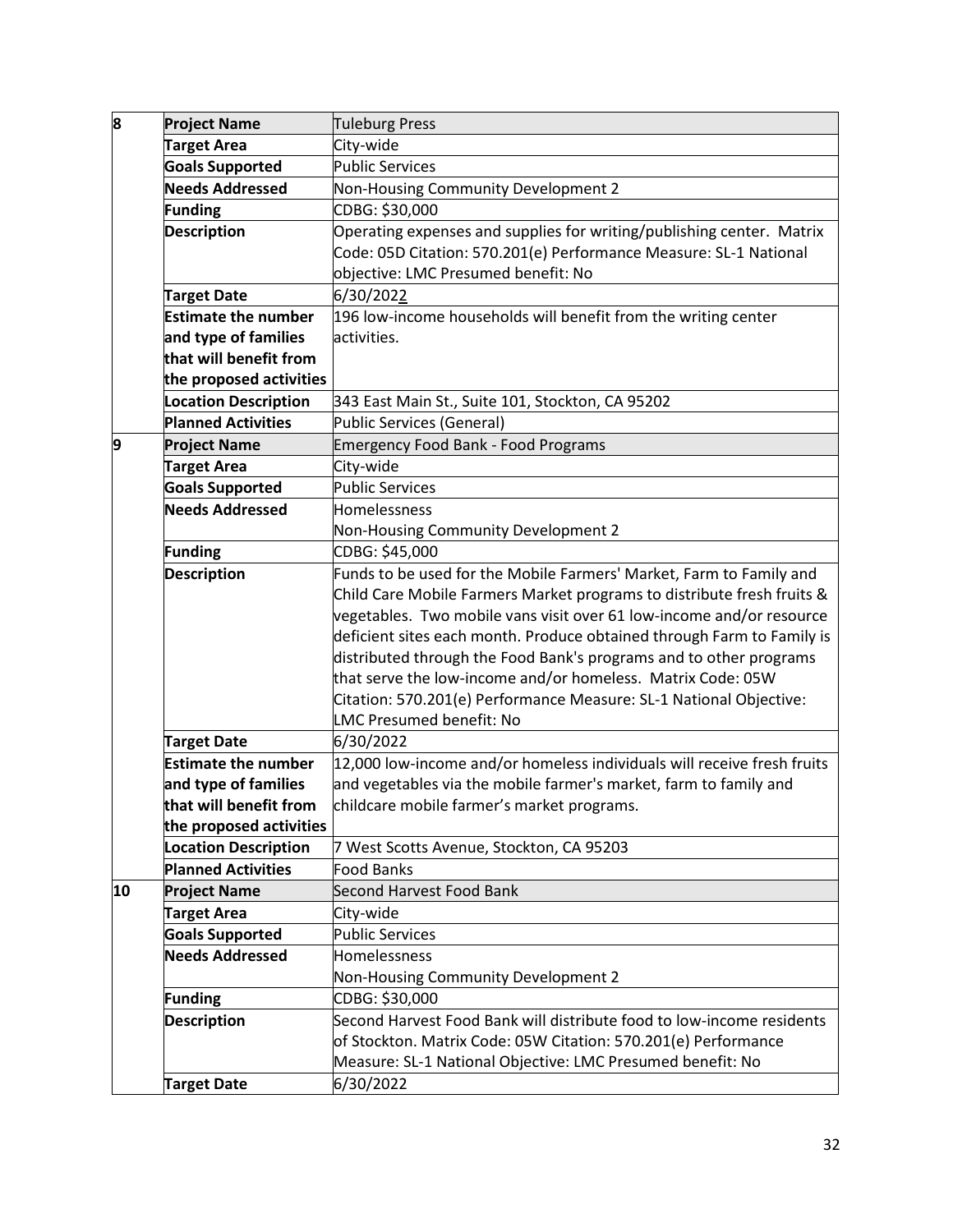|    | <b>Estimate the number</b>  | 7,000 low-income residents of Stockton will receive food distributions. |
|----|-----------------------------|-------------------------------------------------------------------------|
|    | and type of families        |                                                                         |
|    | that will benefit from      |                                                                         |
|    | the proposed activities     |                                                                         |
|    | <b>Location Description</b> | 1220 Vanderbilt Circle Manteca, CA 95337                                |
|    | <b>Planned Activities</b>   | <b>Food Banks</b>                                                       |
|    |                             |                                                                         |
| 11 | <b>Project Name</b>         | <b>SJC Human Services Agency</b>                                        |
|    | <b>Target Area</b>          | City-wide                                                               |
|    | <b>Goals Supported</b>      | <b>Public Services</b>                                                  |
|    | <b>Needs Addressed</b>      | Non-Housing Community Development 2                                     |
|    | Funding                     | CDBG: \$15,000                                                          |
|    | <b>Description</b>          | Funds to be used for continuation of a program to distribute meals to   |
|    |                             | home-bound seniors, "Meals on Wheels." Matrix Code: 5A Citation:        |
|    |                             | 570.201(e) Performance Measure: SL-1 National Objective: LMC            |
|    |                             | Presumed benefit: Yes                                                   |
|    | <b>Target Date</b>          | 6/30/2022                                                               |
|    | <b>Estimate the number</b>  | 193 low-income, home-bound seniors in Stockton will have meals          |
|    | and type of families        | delivered to their homes.                                               |
|    | that will benefit from      |                                                                         |
|    | the proposed activities     |                                                                         |
|    | <b>Location Description</b> | City-wide                                                               |
|    | <b>Planned Activities</b>   | Senior Services                                                         |
| 12 | <b>Project Name</b>         | Community Center for the Blind and Visually Impaired                    |
|    | <b>Target Area</b>          | City-wide                                                               |
|    | <b>Goals Supported</b>      | <b>Public Services</b>                                                  |
|    | <b>Needs Addressed</b>      | Non-Housing Community Development 2                                     |
|    | Funding                     | CDBG: \$12,660                                                          |
|    | <b>Description</b>          | Funds-phone system upgrades to improve accessibility for clients and    |
|    |                             | staff costs for implementation. Matrix Code: 5B National Objective:     |
|    |                             | LMC Citation: 570.201(e) Performance Measure: SL-1 Presumed benefit:    |
|    |                             | Yes                                                                     |
|    | <b>Target Date</b>          | 6/30/2022                                                               |
|    | <b>Estimate the number</b>  | 100 blind or visually impaired clients.                                 |
|    | and type of families        |                                                                         |
|    | that will benefit from      |                                                                         |
|    | the proposed activities     |                                                                         |
|    | <b>Location Description</b> | 2453 Grand Canal Boulevard, Suite 5 Stockton, CA 95207                  |
|    | <b>Planned Activities</b>   | <b>Public Services</b>                                                  |
|    |                             |                                                                         |
| 13 | <b>Project Name</b>         | <b>Bread of Life</b>                                                    |
|    | <b>Target Area</b>          | City-wide                                                               |
|    | <b>Goals Supported</b>      | <b>Public Services</b>                                                  |
|    | <b>Needs Addressed</b>      | Homelessness                                                            |
|    |                             | Non-Housing Community Development 2                                     |
|    | <b>Funding</b>              | CDBG: \$30,000                                                          |
|    |                             |                                                                         |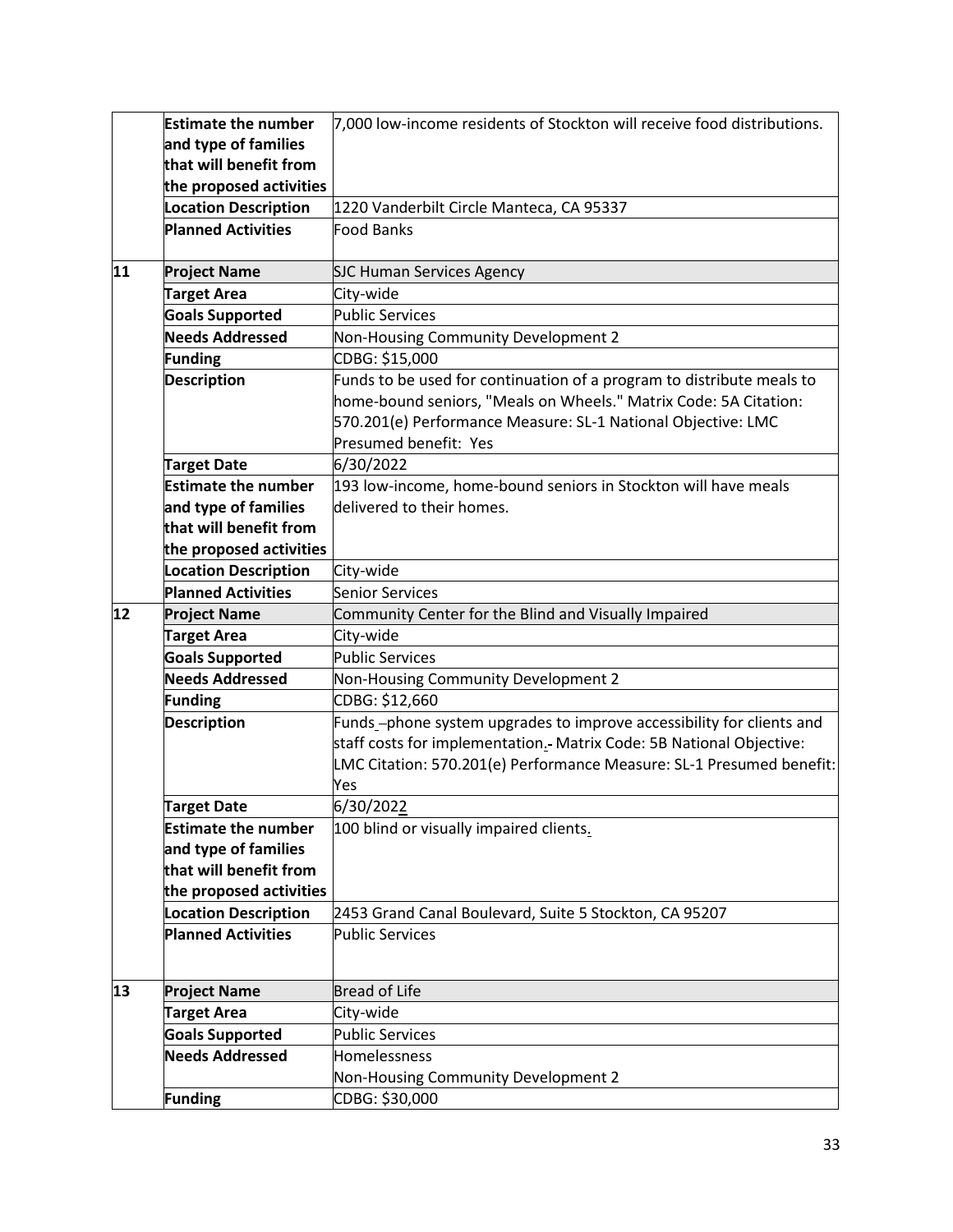|    | <b>Description</b>          | Fund operating expenses to provide food to low-income                  |
|----|-----------------------------|------------------------------------------------------------------------|
|    |                             | families. Matrix Code: 5W Citation: 570.201(e) Performance Measure:    |
|    |                             | SL-1 National Objective: LMC Presumed benefit: No                      |
|    | <b>Target Date</b>          | 6/30/2022                                                              |
|    | <b>Estimate the number</b>  | 4,250 low-income clients.                                              |
|    | and type of families        |                                                                        |
|    | that will benefit from      |                                                                        |
|    | the proposed activities     |                                                                        |
|    | <b>Location Description</b> | City-wide                                                              |
|    | <b>Planned Activities</b>   | <b>Public Service</b>                                                  |
| 14 | <b>Project Name</b>         | Kelly's Angels                                                         |
|    | <b>Target Area</b>          | City-wide                                                              |
|    | <b>Goals Supported</b>      | <b>Public Services</b>                                                 |
|    | <b>Needs Addressed</b>      | Non-Housing Community Development 2                                    |
|    | <b>Funding</b>              | CDBG: \$20,000                                                         |
|    | <b>Description</b>          | Funding for operating expenses of program offering services to youth   |
|    |                             | who are experiencing trauma due to violence or crimes. Matrix Code:    |
|    |                             | 05D Citation: 570.201(e) Performance Measure: SL-1 National Objective: |
|    |                             | LMC Presumed benefit: No                                               |
|    | <b>Target Date</b>          | 6/30/2022                                                              |
|    | <b>Estimate the number</b>  | 50 low-income individuals will be served by the program, including     |
|    | and type of families        | referrals from the District Attorney's Victim's Assistance Unit.       |
|    | that will benefit from      |                                                                        |
|    | the proposed activities     |                                                                        |
|    | <b>Location Description</b> | 343 East Main St., Suite 305, Stockton, CA 95202                       |
|    | <b>Planned Activities</b>   | <b>Youth Services</b>                                                  |
| 15 | <b>Project Name</b>         | <b>Community Medical Centers</b>                                       |
|    | <b>Target Area</b>          | City-wide                                                              |
|    | <b>Goals Supported</b>      | <b>Public Services</b>                                                 |
|    | <b>Needs Addressed</b>      | Homelessness                                                           |
|    |                             | Non-Housing Community Development 2                                    |
|    | <b>Funding</b>              | CDBG: \$127,489                                                        |
|    | <b>Description</b>          | Rehabilitation of building to create a youth health clinic to provide  |
|    |                             | supportive services to Stockton's low-income and homeless              |
|    |                             | youth. Matrix Code: 03PT Citation: 570.201(ce) Performance Measure:    |
|    |                             | SL-1 National Objective: LMC Presumed benefit: No                      |
|    | <b>Target Date</b>          | 6/30/2022                                                              |
|    | <b>Estimate the number</b>  | 9,000-low-income individuals upon completion of the clinic             |
|    | and type of families        |                                                                        |
|    | that will benefit from      |                                                                        |
|    | the proposed activities     |                                                                        |
|    | <b>Location Description</b> | 701 E Weber Avenue, Stockton, CA 952032                                |
|    | <b>Planned Activities</b>   | Rehabilitation of building to create a youth health clinic             |
| 16 | <b>Project Name</b>         | Child Abuse Prevention Council                                         |
|    | <b>Target Area</b>          | City-wide                                                              |
|    | <b>Goals Supported</b>      | <b>Public Services</b>                                                 |
|    | <b>Needs Addressed</b>      | Non-Housing Community Development 2                                    |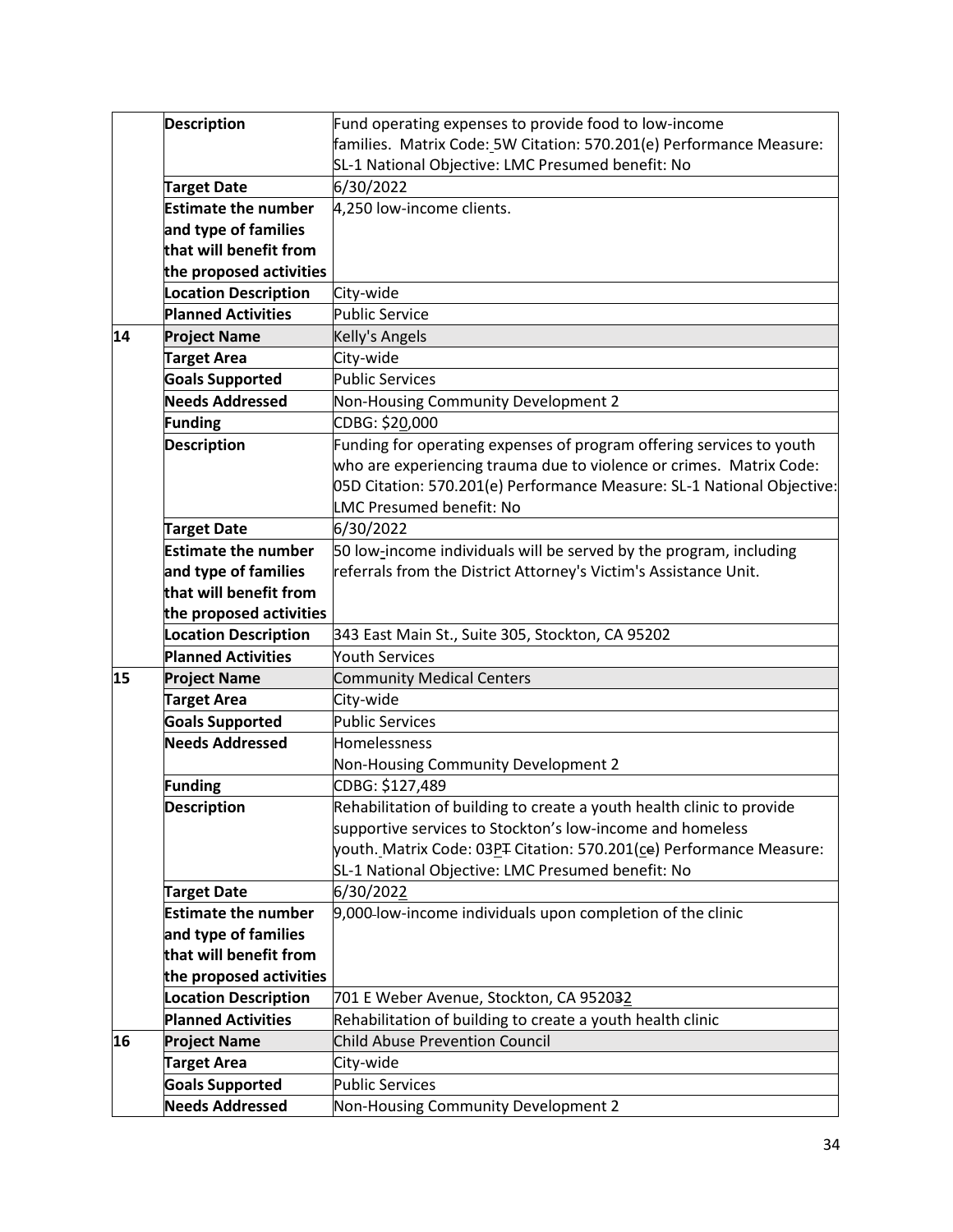|    | <b>Funding</b>              | CDBG: \$70,000                                                           |
|----|-----------------------------|--------------------------------------------------------------------------|
|    | <b>Description</b>          | Provide for employment of a Court Appointed Special Advocates (CASA)     |
|    |                             | recruiter/trainer who will recruit and train CASA volunteers to support  |
|    |                             | Stockton foster care youth who have been removed from their homes        |
|    |                             | due to exposure to abuse and neglect. Matrix Code: 05N Citation:         |
|    |                             | 570.201(e) Performance Measure: SL-1 National Objective: LMC             |
|    |                             | Presumed benefit: Yes                                                    |
|    | <b>Target Date</b>          | 6/30/2022                                                                |
|    | <b>Estimate the number</b>  | 150 foster youth from ages 12-24.                                        |
|    | and type of families        |                                                                          |
|    | that will benefit from      |                                                                          |
|    | the proposed activities     |                                                                          |
|    | <b>Location Description</b> | 127 N. Sutter Street, Stockton CA 95202                                  |
|    | <b>Planned Activities</b>   | One employee who will recruit and train CASA volunteers to increase      |
|    |                             | the capacity of the organization to provide CASA services to more foster |
|    |                             | youth.                                                                   |
| 17 | <b>Project Name</b>         | Women's Center-Youth & Family Services                                   |
|    | <b>Target Area</b>          | City-wide                                                                |
|    | <b>Goals Supported</b>      | Housing and Services for the Homeless                                    |
|    | <b>Needs Addressed</b>      | Homelessness                                                             |
|    |                             | Non-Housing Community Development 2                                      |
|    | <b>Funding</b>              | CDBG: \$80,000                                                           |
|    | <b>Description</b>          | Rehabilitation of facilities that serve domestic violence victims and    |
|    |                             | homeless youth. Matrix Code: 053CM Citation: 570.201-(c) Performance     |
|    |                             | Measure: SL-1 National Objective: LMC Presumed benefit: Yes              |
|    | <b>Target Date</b>          | 6/30/2022                                                                |
|    | <b>Estimate the number</b>  | 4,450 low-income and homeless individuals.                               |
|    | and type of families        |                                                                          |
|    | that will benefit from      |                                                                          |
|    | the proposed activities     |                                                                          |
|    | <b>Location Description</b> | 729 N. California Street, Stockton CA 95202                              |
|    |                             | 620 N. San Joaquin Street, Stockton CA 95202                             |
|    |                             | 426 E. Flora Street, Stockton CA 95202                                   |
|    |                             | 436 E. Flora Street, Stockton CA 95202                                   |
|    | <b>Planned Activities</b>   | Rehabilitation of facilities serving domestic violence victims and       |
|    |                             | homeless youth.                                                          |
| 18 | <b>Project Name</b>         | Boys & Girls Club at Sierra Vista-Stockton                               |
|    | <b>Target Area</b>          | City-wide                                                                |
|    | <b>Goals Supported</b>      | <b>Public Services</b>                                                   |
|    | <b>Needs Addressed</b>      | Non-Housing Community Development 2                                      |
|    | <b>Funding</b>              | CDBG: \$50,000                                                           |
|    | <b>Description</b>          | Provide for the purchase and delivery of resources and supplies to low-  |
|    |                             | income youth, including academic packets, school supplies, and fresh     |
|    |                             | food. Matrix Code: 05D Citation: 570.201(e) Performance Measure: SL-1    |
|    |                             | National Objective: LMC Presumed benefit: No                             |
|    | <b>Target Date</b>          | 6/30/2022                                                                |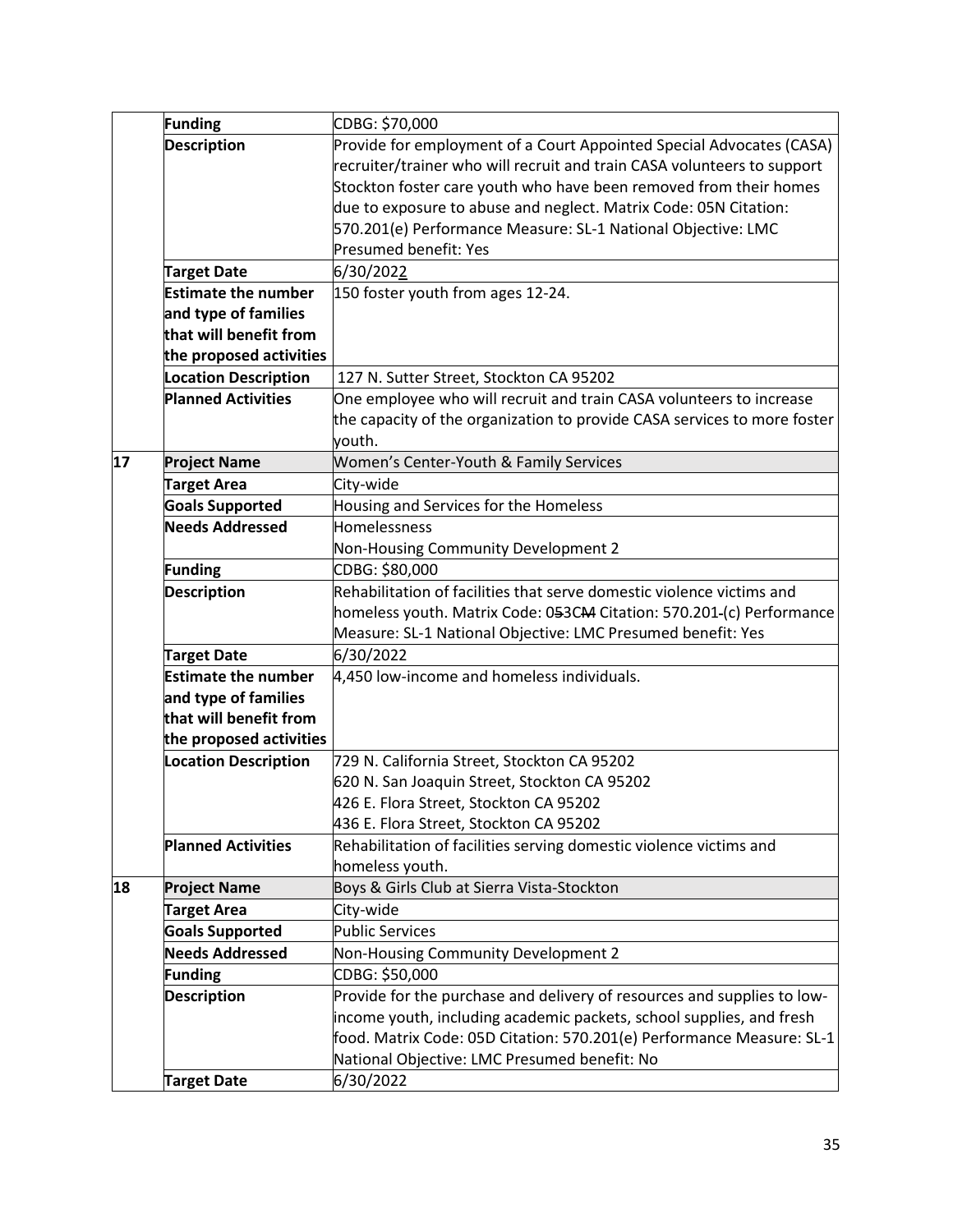|    | <b>Estimate the number</b>  | 300 low-income youth.                                                |
|----|-----------------------------|----------------------------------------------------------------------|
|    | and type of families        |                                                                      |
|    | that will benefit from      |                                                                      |
|    | the proposed activities     |                                                                      |
|    | <b>Location Description</b> | 1700 E. 11 <sup>th</sup> Street, Stockton CA 95206                   |
|    | <b>Planned Activities</b>   | <b>Youth Services</b>                                                |
| 19 | <b>Project Name</b>         |                                                                      |
|    |                             | New Legacy Foundation                                                |
|    | <b>Target Area</b>          | City-wide                                                            |
|    | <b>Goals Supported</b>      | <b>Public Services</b>                                               |
|    | <b>Needs Addressed</b>      | Homelessness                                                         |
|    |                             | Non-Housing Community Development 2                                  |
|    | Funding                     | CDBG: \$20,000                                                       |
|    | <b>Description</b>          | Provide for the hosting of financial literacy classes low-income and |
|    |                             | homeless individuals. Matrix Code: 05H Citation: 570.201(e)          |
|    |                             | Performance Measure: SL-1 National Objective: LMC Presumed           |
|    |                             | benefit: No                                                          |
|    |                             |                                                                      |
|    | <b>Target Date</b>          | 6/30/2022                                                            |
|    | <b>Estimate the number</b>  | 140 low-income individuals, including 50 homeless individuals.       |
|    | and type of families        |                                                                      |
|    | that will benefit from      |                                                                      |
|    | the proposed activities     |                                                                      |
|    | <b>Location Description</b> | 401 E. Main Street, Stockton CA 95202                                |
|    | <b>Planned Activities</b>   | Public Services (General)                                            |
|    |                             |                                                                      |
| 20 | <b>Project Name</b>         | Commercial Façade Improvement Program                                |
|    | <b>Target Area</b>          |                                                                      |
|    | <b>Goals Supported</b>      | Support Economic Development                                         |
|    | <b>Needs Addressed</b>      | Non-Housing Community Development 1                                  |
|    | <b>Funding</b>              | CDBG: \$450,000                                                      |
|    | <b>Description</b>          | Rehabilitation of commercial properties in eligible target areas     |
|    |                             | including façade improvements. Matrix Code: 14E Citation: 570.202(3) |
|    |                             | Performance Measure: EO-3 National Objective: SBA Presumed benefit:  |
|    |                             | No                                                                   |
|    | <b>Target Date</b>          | 6/30/2022                                                            |
|    | <b>Estimate the number</b>  | Three (3) businesses will receive facade improvements. Qualifying    |
|    | and type of families        | businesses are those located in the target area.                     |
|    | that will benefit from      |                                                                      |
|    | the proposed activities     |                                                                      |
|    | <b>Location Description</b> | Eligible areas include the Waterfront Redevelopment Project Area, El |
|    |                             | Dorado Street between Harding Way and Park Street, California Street |
|    |                             | between Harding Way and Park Street, East Main Street between        |
|    |                             | Wilson Way and Highway 99, Fremont Street between Ryde Avenue and    |
|    |                             | Interstate 5, Charter Way between Interstate 5 and Airport Way, and  |
|    |                             | Airport Way between Charter Way and Twelfth Street                   |
|    |                             |                                                                      |
|    | <b>Planned Activities</b>   | Rehabilitation; Commercial Façade                                    |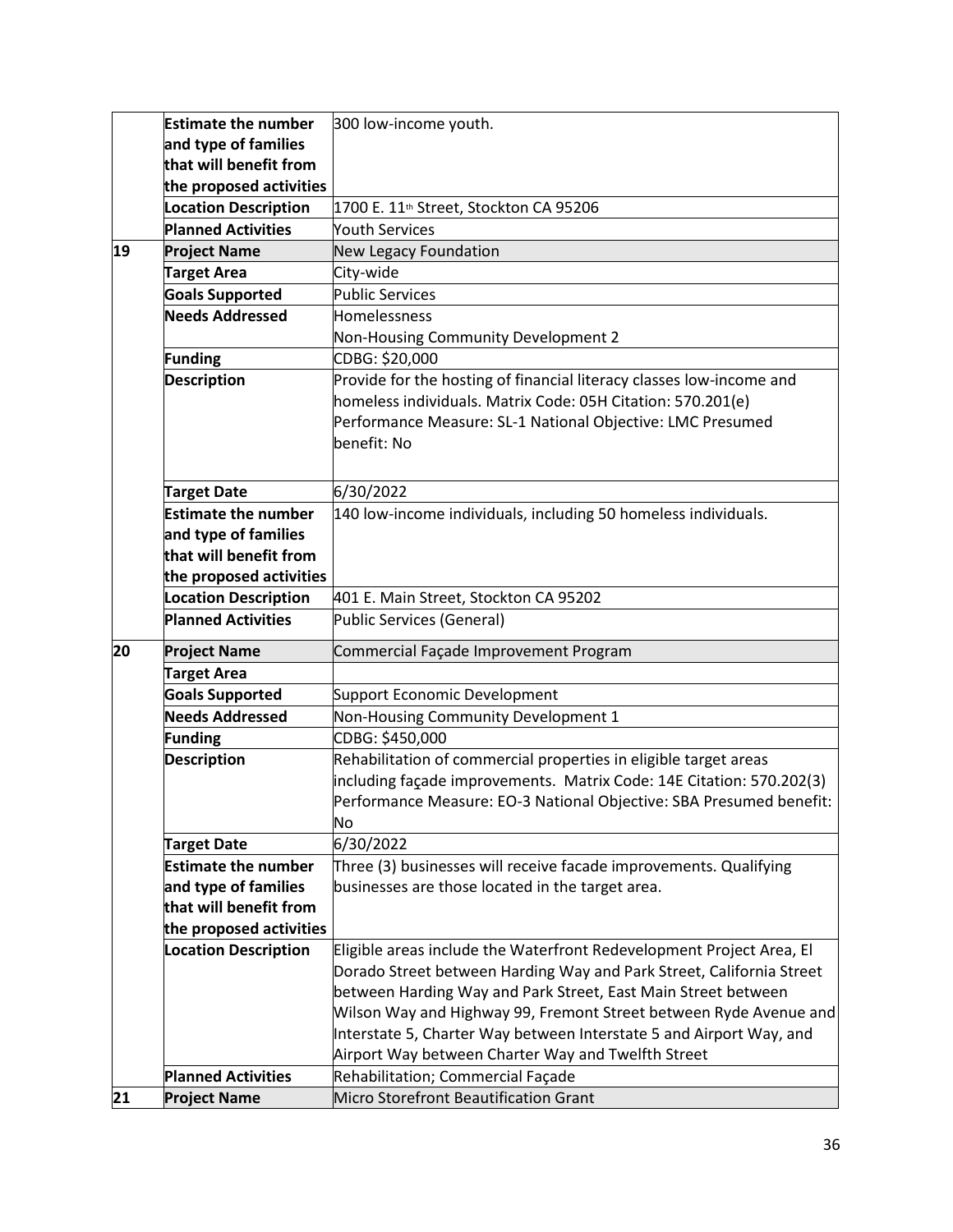|    | <b>Target Area</b>          |                                                                           |
|----|-----------------------------|---------------------------------------------------------------------------|
|    | <b>Goals Supported</b>      | Support Economic Development                                              |
|    | <b>Needs Addressed</b>      | Non-Housing Community Development 1                                       |
|    | <b>Funding</b>              | CDBG: \$40,000                                                            |
|    | <b>Description</b>          | Assist commercial property and/or business by providing funding for       |
|    |                             | minor storefront improvements. Matrix Code: 14E Citation: 570.202         |
|    |                             | Performance Measure: EO-3 National Objective: SBA Presumed benefit:       |
|    |                             | No                                                                        |
|    | <b>Target Date</b>          | 6/30/2022                                                                 |
|    | <b>Estimate the number</b>  | Four-(4) businesses will be assisted-                                     |
|    | and type of families        |                                                                           |
|    | that will benefit from      |                                                                           |
|    | the proposed activities     |                                                                           |
|    | <b>Location Description</b> | Eligible areas include targeted commercial corridors: Charter Way, MLK    |
|    |                             | Ir. Blvd., E. Main Street, Airport Way, Wilson Way, E. Fremont Street,    |
|    |                             | West Lane, E. Ben Holt (East of Pacific Ave.), Hammer Lane, Lower         |
|    |                             | Sacramento Rd. (Near Ponce De Leon), Pacific Ave. (between Harding        |
|    |                             | and Alpine), Harding Way, Yosemite St., Eldorado (up to Essex),           |
|    |                             | California (up to Alpine) and the Downtown Improvement District.          |
|    | <b>Planned Activities</b>   | Assist commercial property and/or business by providing funding for       |
|    |                             | minor storefront improvements                                             |
| 22 | <b>Project Name</b>         | Stockton Entrepreneurship Program                                         |
|    | <b>Target Area</b>          | City-wide                                                                 |
|    | <b>Goals Supported</b>      | Support Economic Development                                              |
|    | <b>Needs Addressed</b>      | Non-Housing Community Development 1                                       |
|    | <b>Funding</b>              | CDBG: \$235,000                                                           |
|    | <b>Description</b>          | Previously named the Entrepreneurship/Business Incubator. Funding for     |
|    |                             | organizations that serve as business service providers to facilitate and  |
|    |                             | provide services to entrepreneurs, new innovators, emerging or existing   |
|    |                             | businesses. Funding for Entrepreneurs with creative ideas who need        |
|    |                             | capital to start or expand their business, providing goods or services to |
|    |                             | the community and/or introducing products to underserved areas of the     |
|    |                             | community. Matrix Code: 18C Citation: 570.201(o) Performance              |
|    |                             | Measure: EO-1 National Objective: LMA Presumed benefit: No                |
|    | <b>Target Date</b>          | 6/30/2022                                                                 |
|    | <b>Estimate the number</b>  | Seven (7) microenterprise businesses for low/moderate income              |
|    | and type of families        | persons.                                                                  |
|    | that will benefit from      |                                                                           |
|    | the proposed activities     |                                                                           |
|    | <b>Location Description</b> | City-wide                                                                 |
|    | <b>Planned Activities</b>   | ED Direct Financial Assistance to for-profits & to assist entrepreneurs   |
|    |                             | start or expand their business concept.                                   |
| 23 | <b>Project Name</b>         | Fresh Produce Access Grant - Stocked Full of Produce                      |
|    | <b>Target Area</b>          | City-wide                                                                 |
|    | <b>Goals Supported</b>      | Support Economic Development                                              |
|    | <b>Needs Addressed</b>      | Non-Housing Community Development 1                                       |
|    | <b>Funding</b>              | CDBG: \$640,000                                                           |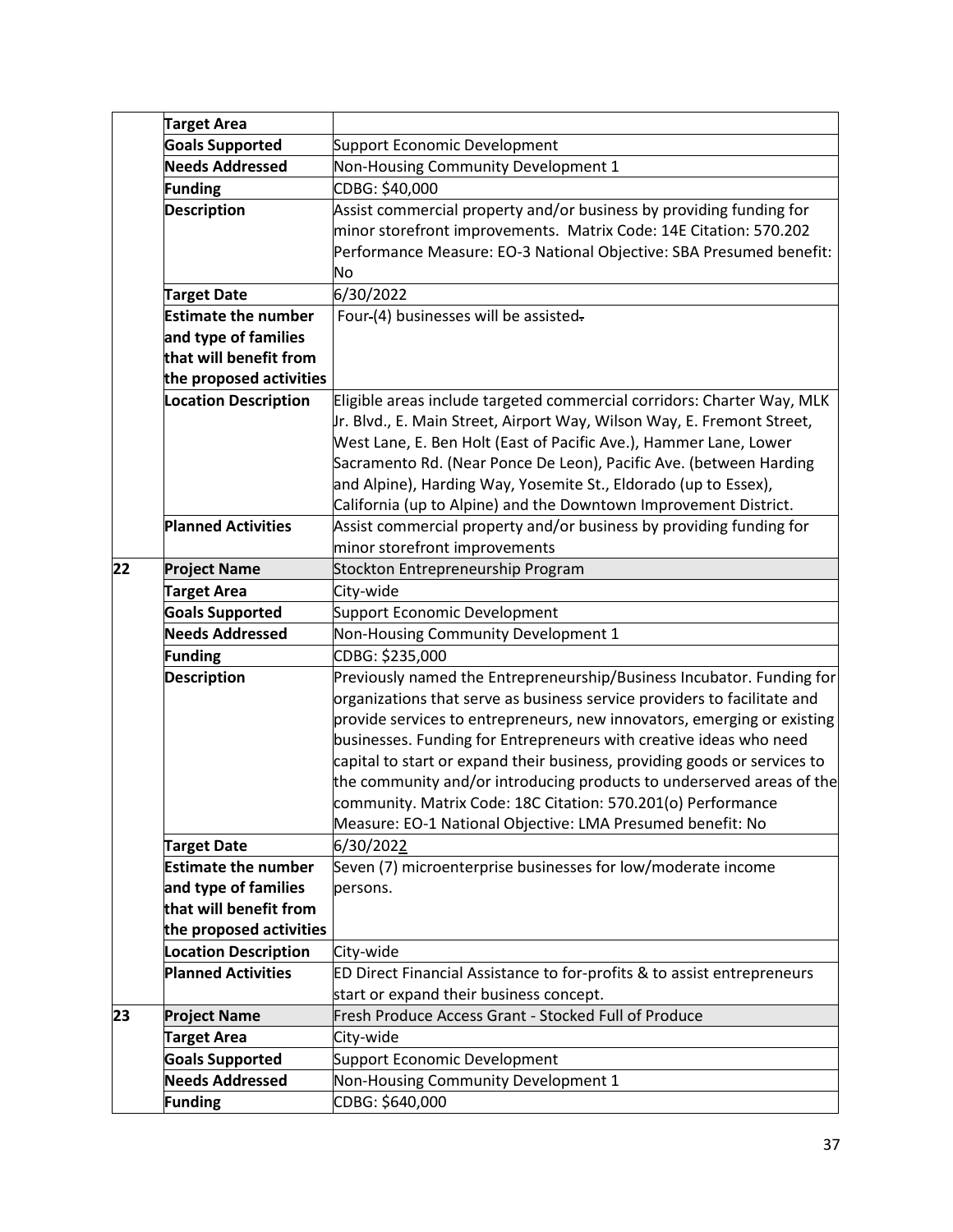|    | <b>Description</b>          | The program will reduce food insecurity by offering retail stores grant   |
|----|-----------------------------|---------------------------------------------------------------------------|
|    |                             | funding to assist with needed infrastructure upgrades to promote the      |
|    |                             | sale and storage of healthier and/or fresh food options. Matrix Code:     |
|    |                             | 18A Citation: 570.203(a) Performance Measure: EO-1 National               |
|    |                             | Objective: LMA Presumed benefit: No                                       |
|    | <b>Target Date</b>          | 6/30/2022                                                                 |
|    | <b>Estimate the number</b>  | Three (3) businesses will be assisted.                                    |
|    | and type of families        |                                                                           |
|    | that will benefit from      |                                                                           |
|    | the proposed activities     |                                                                           |
|    | <b>Location Description</b> | City-wide                                                                 |
|    | <b>Planned Activities</b>   | These grants can be used to make improvements in retail stores such as    |
|    |                             | the installation of new refrigeration or shelving, to provide more access |
|    |                             | to healthier and/or fresh food options in United States Department of     |
|    |                             | Agriculture defined Food Deserts within the City of Stockton.             |
| 24 | <b>Project Name</b>         | Food Entrepreneurship & Urban Garden Support                              |
|    | <b>Target Area</b>          | City-wide                                                                 |
|    | <b>Goals Supported</b>      | Support Economic Development                                              |
|    | <b>Needs Addressed</b>      | Non-Housing Community Development 1                                       |
|    | <b>Funding</b>              | CDBG: \$100,000                                                           |
|    | <b>Description</b>          | Previously named the Stockton Community Kitchen Incubator. Provide        |
|    |                             | funding to supports small local food and beverage entrepreneurs in        |
|    |                             | Stockton. Matrix Code: 18C Citation: 570.203(b) Performance Measure:      |
|    |                             | EO-3 National Objective: LMA Presumed benefit: No                         |
|    | <b>Target Date</b>          | 6/30/2022                                                                 |
|    | <b>Estimate the number</b>  | Three (3) businesses.                                                     |
|    | and type of families        |                                                                           |
|    | that will benefit from      |                                                                           |
|    | the proposed activities     |                                                                           |
|    | <b>Location Description</b> | City-wide                                                                 |
|    | <b>Planned Activities</b>   | ED Direct Financial Assistance to support small local food and beverage   |
|    |                             | entrepreneurs in Stockton.                                                |
| 25 | <b>Project Name</b>         | Oak Park Facility Upgrades                                                |
|    | <b>Target Area</b>          | City-wide                                                                 |
|    | <b>Goals Supported</b>      | Support Economic Development                                              |
|    | <b>Needs Addressed</b>      | Non-Housing Community Development 1                                       |
|    | <b>Funding</b>              | CDBG: \$150,000                                                           |
|    | <b>Description</b>          | Funding for the continued renovations of the facility, specifically       |
|    |                             | for system upgrades and replacements, such as lighting, electrical,       |
|    |                             | HVAC, water lines, and restrooms Matrix Code: 03F Citation:               |
|    |                             | 570.202 Performance Measure: SL-3 National Objective: LMA Presumed        |
|    |                             | benefit: No                                                               |
|    | <b>Target Date</b>          | 6/30/2022                                                                 |
|    | <b>Estimate the number</b>  | The project site is in Census Tract 0014.00, which has a median income    |
|    | and type of families        | of \$44,988 and is on the border of Census Tracts 0013.00 and 0015.00     |
|    | that will benefit from      |                                                                           |
|    | the proposed activities     |                                                                           |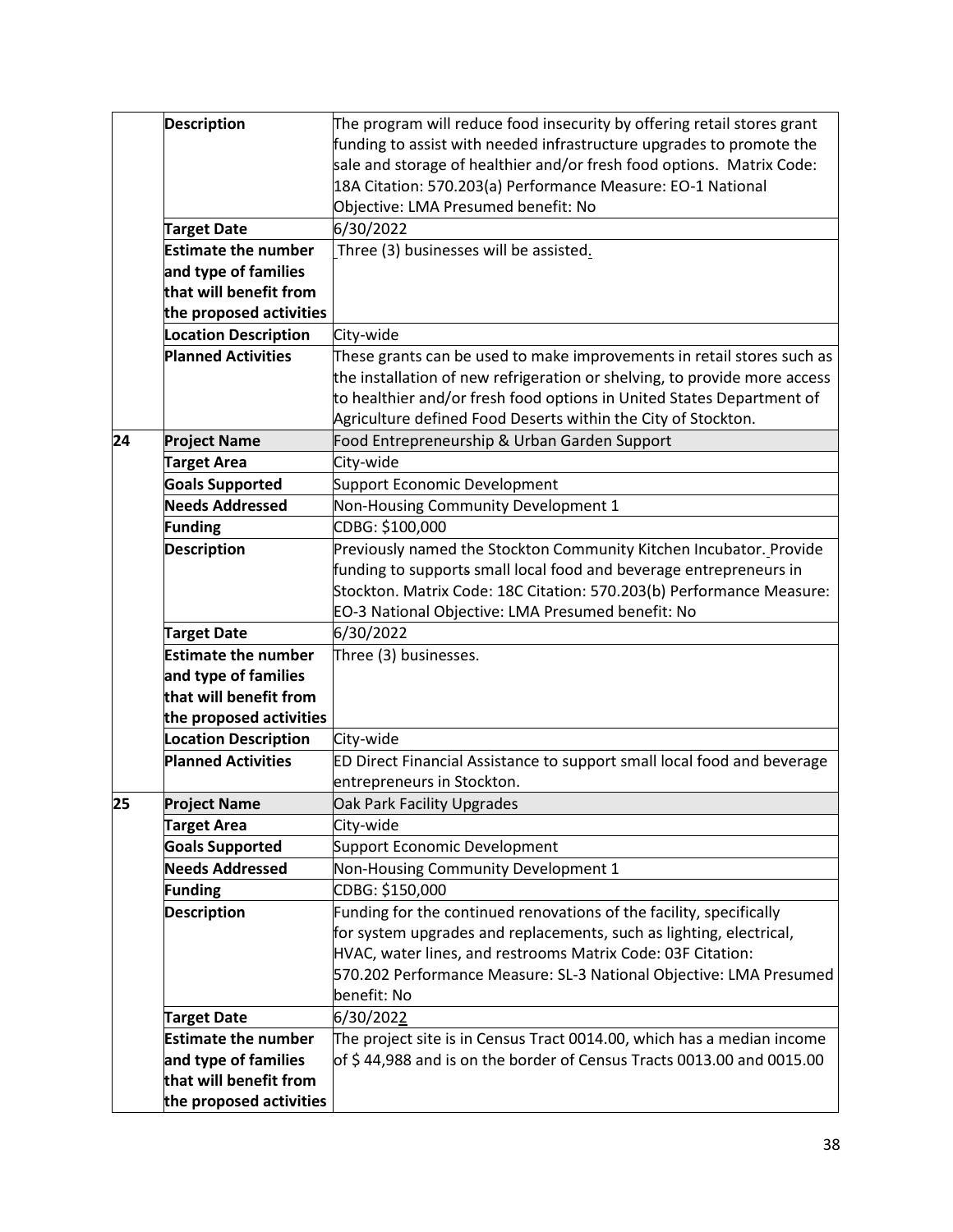|     | <b>Location Description</b> | 3545 Alvarado Avenue, Stockton, CA 95204                              |
|-----|-----------------------------|-----------------------------------------------------------------------|
|     | <b>Planned Activities</b>   | Redevelopment of Oak Park Ice Rink facility intended primarily for    |
|     |                             | recreational use.                                                     |
| 267 | <b>Project Name</b>         | Homeless Initiative                                                   |
|     | <b>Target Area</b>          | City-wide                                                             |
|     | <b>Goals Supported</b>      | Housing and Services for the Homeless                                 |
|     |                             | <b>Affordable Housing</b>                                             |
|     |                             | <b>Public Services</b>                                                |
|     | <b>Needs Addressed</b>      | Homelessness                                                          |
|     |                             | Affordable Housing                                                    |
|     | Funding                     | CDBG: \$350,000                                                       |
|     | <b>Description</b>          | Subject to a request for proposals, to be used for acquisition,       |
|     |                             | construction, or rehabilitation of temporary shelters or transitional |
|     |                             | housing for the homeless in conjunction with recommendations by the   |
|     |                             | Committee on Homeless Policy. Matrix Code: 03C Citation: 570.201(c)   |
|     |                             | Performance Measure: SL-1 Presumed benefit: Yes                       |
|     | <b>Target Date</b>          | 6/30/2022                                                             |
|     | <b>Estimate the number</b>  | To be determined (subject to request for proposals).                  |
|     | and type of families        |                                                                       |
|     | that will benefit from      |                                                                       |
|     | the proposed activities     |                                                                       |
|     |                             |                                                                       |
|     |                             |                                                                       |
|     | <b>Location Description</b> | City-wide                                                             |
|     | <b>Planned Activities</b>   | Subject to request for proposals; to be used for acquisition,         |
|     |                             | construction, or rehabilitation of temporary shelters or transitional |
|     |                             | housing for the homeless.                                             |
|     |                             |                                                                       |
| 278 | <b>Project Name</b>         | <b>HOME Administration</b>                                            |
|     | <b>Target Area</b>          | City-wide                                                             |
|     | <b>Goals Supported</b>      | Housing and Services for the Homeless                                 |
|     |                             | <b>Affordable Housing</b>                                             |
|     |                             | <b>Public Services</b>                                                |
|     | <b>Needs Addressed</b>      | Homelessness                                                          |
|     |                             | <b>Affordable Housing</b>                                             |
|     |                             | Non-Housing Community Development 2                                   |
|     | <b>Funding</b>              | CDBG: \$176,381                                                       |
|     | <b>Description</b>          | Administration of HOME program, including                             |
|     |                             | oversight, management, and capacity building.                         |
|     |                             |                                                                       |
|     |                             |                                                                       |
|     | <b>Target Date</b>          | 6/30/2022                                                             |
|     | <b>Estimate the number</b>  | N/A                                                                   |
|     | and type of families        |                                                                       |
|     | that will benefit from      |                                                                       |
|     | the proposed activities     |                                                                       |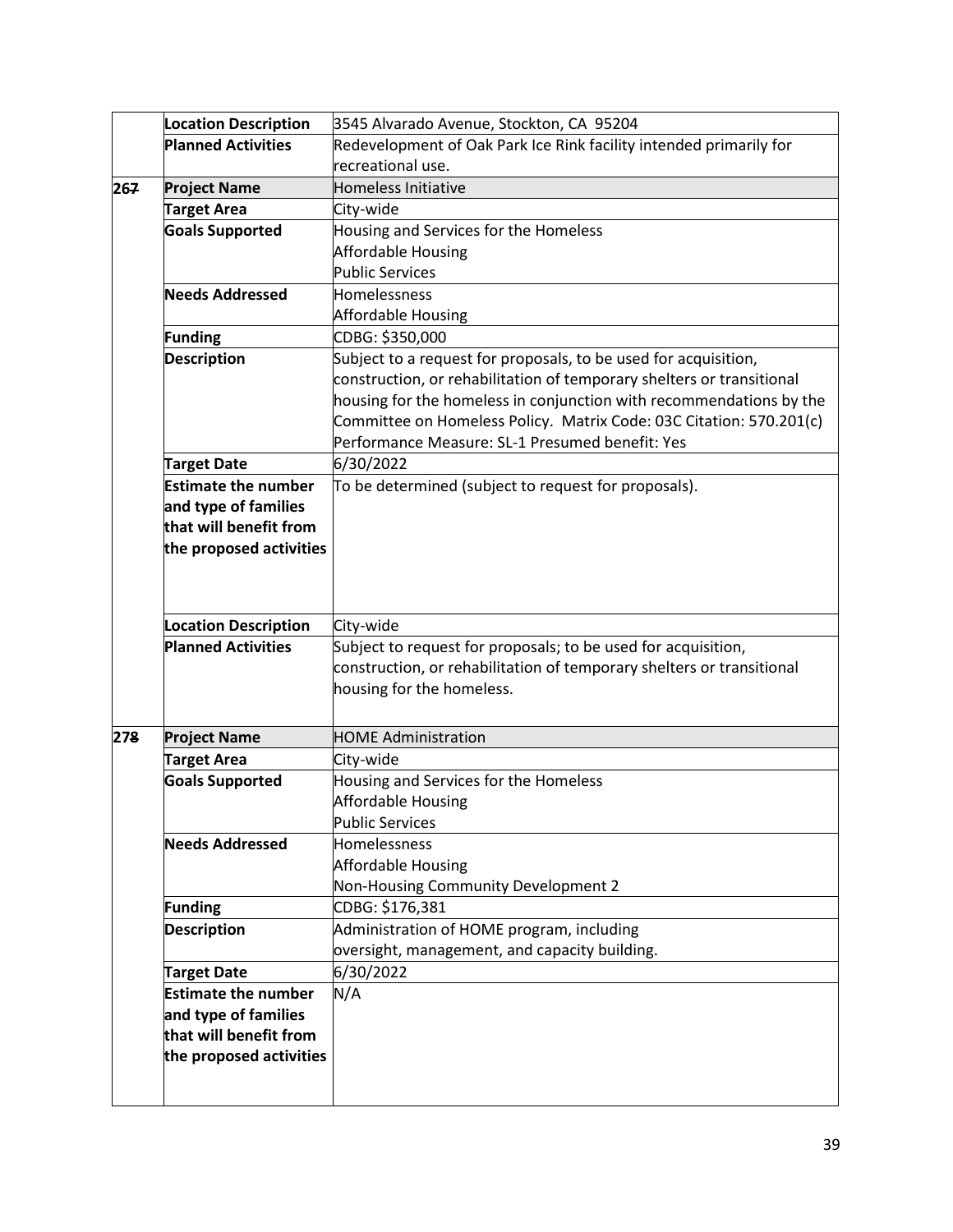|    | <b>Location Description</b> | N/A                                                                        |
|----|-----------------------------|----------------------------------------------------------------------------|
|    | <b>Planned Activities</b>   | Administration of HOME program                                             |
|    |                             |                                                                            |
| 28 | <b>Project Name</b>         | <b>HOME Housing Program Delivery</b>                                       |
|    | <b>Target Area</b>          | City-wide                                                                  |
|    | <b>Goals Supported</b>      | Affordable Housing                                                         |
|    | <b>Needs Addressed</b>      | Affordable Housing                                                         |
|    | Funding                     | HOME: \$100,000                                                            |
|    | <b>Description</b>          | Delivery costs associated with implementation of specific housing          |
|    |                             | programs and projects. This includes staff time spent reviewing            |
|    |                             | agreements, staff reports, and general technical assistance provided to    |
|    |                             | HOME assisted projects.                                                    |
|    | <b>Target Date</b>          | 6/30/2022                                                                  |
|    | <b>Estimate the number</b>  | N/A                                                                        |
|    | and type of families        |                                                                            |
|    | that will benefit from      |                                                                            |
|    | the proposed activities     |                                                                            |
|    | <b>Location Description</b> | City-wide                                                                  |
|    | <b>Planned Activities</b>   | Delivery costs associated with implementation of specific housing          |
|    |                             | programs and projects                                                      |
| 29 | <b>Project Name</b>         | <b>HOME Housing Loans</b>                                                  |
|    | <b>Target Area</b>          | City-wide                                                                  |
|    | <b>Goals Supported</b>      | Housing and Services for the Homeless                                      |
|    |                             | Affordable Housing                                                         |
|    | <b>Needs Addressed</b>      | Homelessness                                                               |
|    |                             | Affordable Housing                                                         |
|    | <b>Funding</b>              | HOME: \$1,320,397                                                          |
|    | <b>Description</b>          | HOME funds will be used to provide financial assistance for the            |
|    |                             | rehabilitation or development of low-income housing on a city-wide         |
|    |                             | basis. The Housing Rehabilitation Program will be available to assist      |
|    |                             | single family homeowners to make repairs to their residences. The          |
|    |                             | Down payment Assistance Program will assist qualified low to moderate      |
|    |                             | income households with down payment assistance and/or soft 2nd             |
|    |                             | mortgages. Funds will also be available for multi-family rehabilitation or |
|    |                             | construction projects.                                                     |
|    | <b>Target Date</b>          | 6/30/2022                                                                  |
|    | <b>Estimate the number</b>  | To be determined (subject to proposals).                                   |
|    | and type of families        |                                                                            |
|    | that will benefit from      |                                                                            |
|    | the proposed activities     |                                                                            |
|    | <b>Location Description</b> | City-wide                                                                  |
|    | <b>Planned Activities</b>   | Financial assistance for the rehabilitation or development of low-income   |
|    |                             | housing.                                                                   |
| 30 | <b>Project Name</b>         | <b>CHDO Set-Aside Funds</b>                                                |
|    | <b>Target Area</b>          | City-wide                                                                  |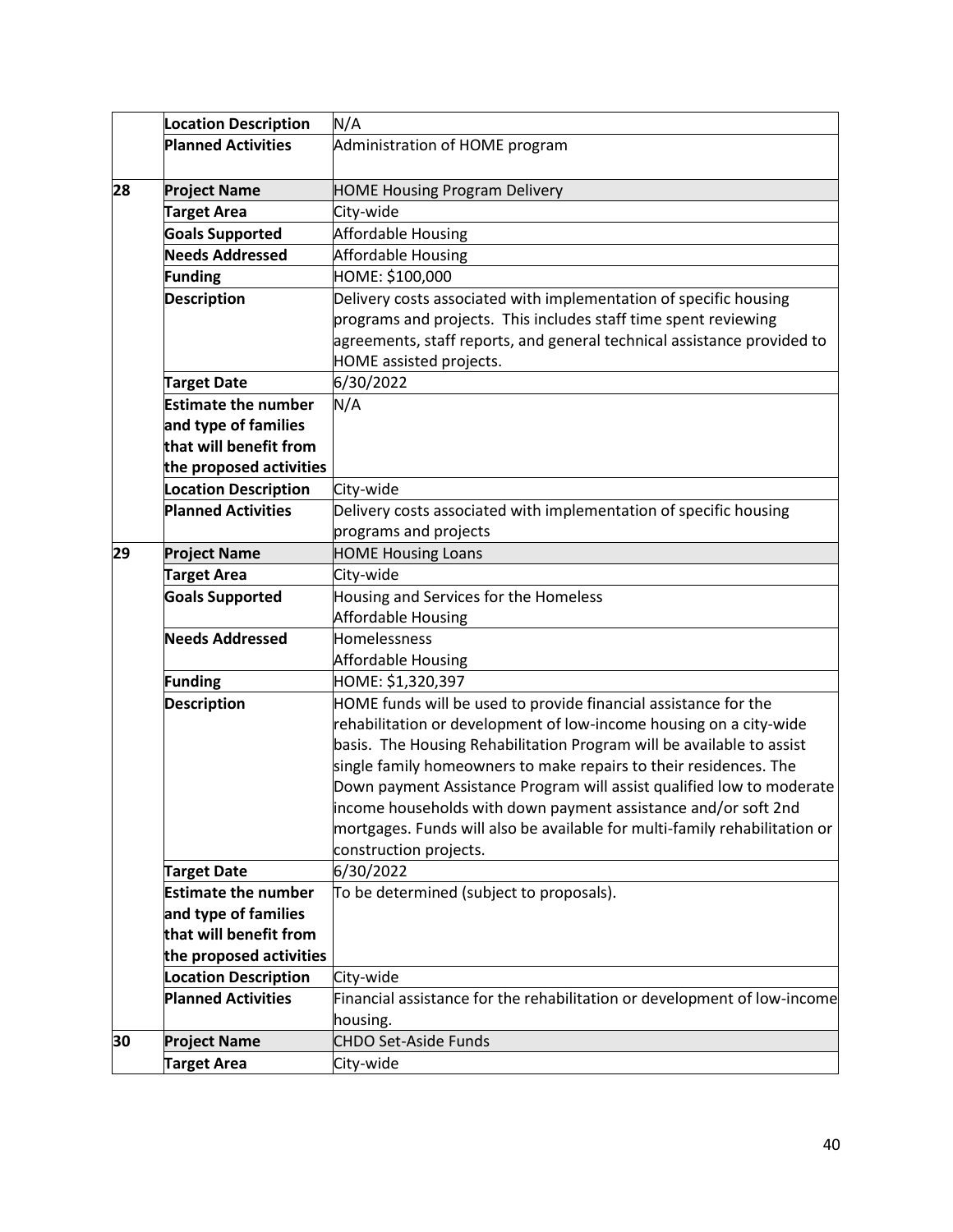|    | <b>Goals Supported</b>      | Housing and Services for the Homeless                                     |
|----|-----------------------------|---------------------------------------------------------------------------|
|    |                             | Affordable Housing                                                        |
|    |                             | <b>Public Services</b>                                                    |
|    | <b>Needs Addressed</b>      | Homelessness                                                              |
|    |                             | Affordable Housing                                                        |
|    | <b>Funding</b>              | HOME: \$264,079                                                           |
|    | <b>Description</b>          | Set aside funds as required by HUD HOME regulations for housing           |
|    |                             | activities owned, developed and/or sponsored by qualified Community       |
|    |                             | Housing Development Organizations (CHDO).                                 |
|    | Target Date                 | 6/30/2022                                                                 |
|    | <b>Estimate the number</b>  | 14 housing units for low/moderate income families.                        |
|    | and type of families        |                                                                           |
|    | that will benefit from      |                                                                           |
|    | the proposed activities     |                                                                           |
|    | <b>Location Description</b> | City-wide                                                                 |
|    | <b>Planned Activities</b>   | Set aside funds as required by HUD HOME regulations for housing           |
|    |                             | activities owned, developed and/or sponsored by qualified Community       |
|    |                             | Housing Development Organizations (CHDO). Type of housing (rental         |
|    |                             | vs. homeowner and rehabilitation vs. construction) subject to request     |
|    |                             | for proposals.                                                            |
| 31 | <b>Project Name</b>         | <b>ESG21 Stockton</b>                                                     |
|    | <b>Target Area</b>          | City-wide                                                                 |
|    | <b>Goals Supported</b>      | Housing and Services for the Homeless                                     |
|    | <b>Needs Addressed</b>      | Homelessness                                                              |
|    | <b>Funding</b>              | ESG: \$292,379                                                            |
|    | <b>Description</b>          | Non-staff operational costs for organizations that provide services to    |
|    |                             | the homeless, funds provided to Central Valley Low Income Housing         |
|    |                             | Corporation (CVLIHC) for the provision of Rent Assistance and             |
|    |                             | Stabilization Services to households at risk of becoming homeless, to re- |
|    |                             | house households that are experiencing homelessness, and to conduct       |
|    |                             | data collection via Homeless Management Information System; and           |
|    |                             | Administration of the ESG program including staff and operational costs   |
|    |                             | of oversight and management. Citations: 576.102, 576.103, 576.104,        |
|    |                             | 576.108 Performance Measure: SL-1 Presumed benefit: Yes                   |
|    | <b>Target Date</b>          | 6/30/2022                                                                 |
|    | <b>Estimate the number</b>  | 5,054 homeless people will receive shelter or services, or receive rent   |
|    | and type of families        | assistance and stabilization services, with data collection and           |
|    | that will benefit from      | another 12,375 homeless via the Homeless Management Information           |
|    | the proposed activities     | Systems.                                                                  |
|    | <b>Location Description</b> | • Central Valley Low Income Housing Corporation (CVLIHC) - 2431 West      |
|    |                             | March Ln #350, Stockton, CA 95207 - Services offered city-wide            |
|    |                             |                                                                           |
|    |                             | • Women's Center - Youth and Family Services - 620 North San Joaquin      |
|    |                             | St, Stockton, CA 95202 - shelter locations are confidential               |
|    |                             |                                                                           |
|    |                             | • Gospel Center Rescue Mission - 445 South San Joaquin St, Stockton,      |
|    |                             | CA 95203                                                                  |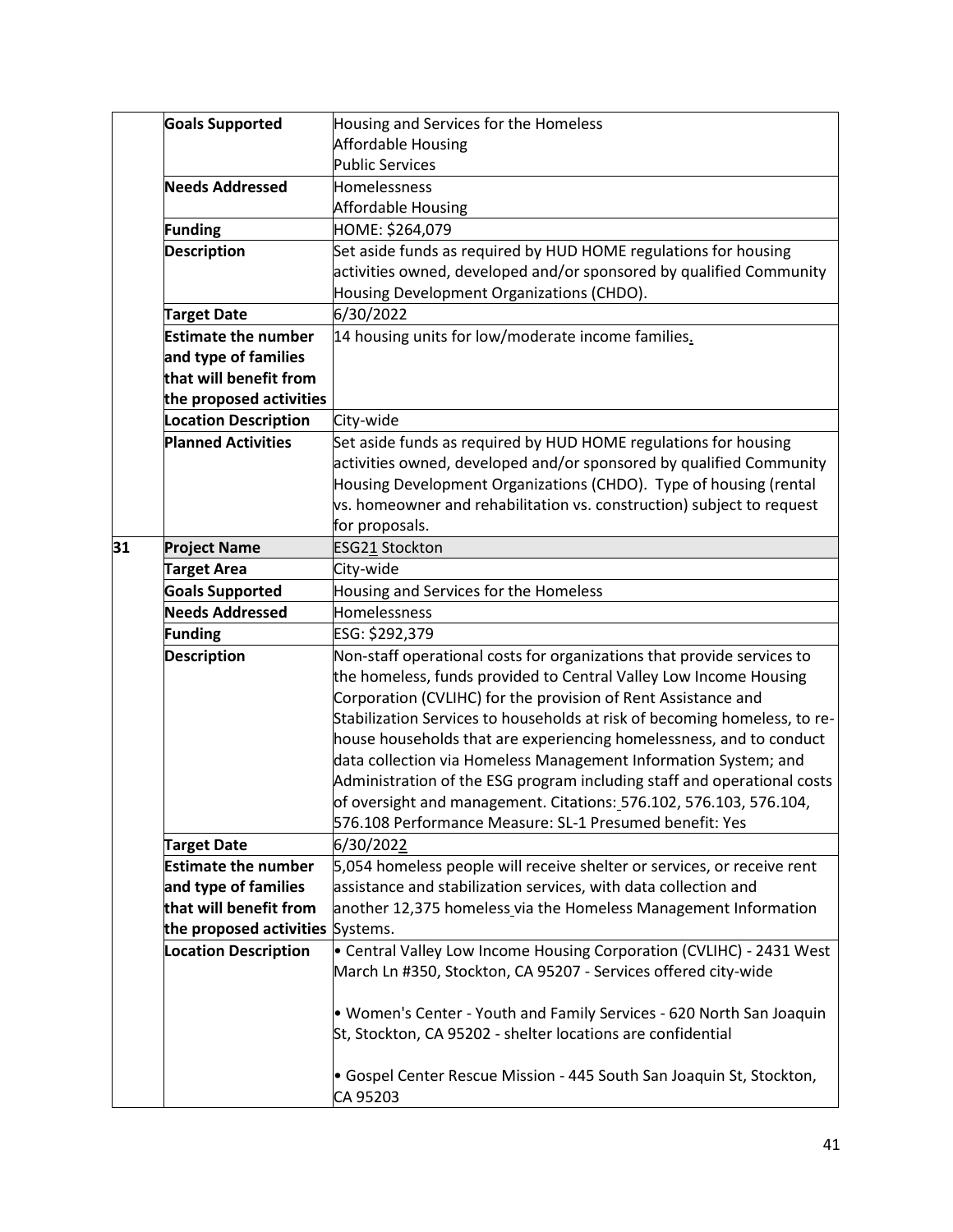| • Haven of Peace - 7070 Harlan Rd, French Camp, CA 95231                                                                                                                                                                                                                                                                                                                                                                     |
|------------------------------------------------------------------------------------------------------------------------------------------------------------------------------------------------------------------------------------------------------------------------------------------------------------------------------------------------------------------------------------------------------------------------------|
| • St. Mary's Dining Room - 545 West Sonora St., Stockton, CA 95203                                                                                                                                                                                                                                                                                                                                                           |
| • Stockton Shelter for the Homeless - 411 South Harrison St., Stockton<br>CA 95203                                                                                                                                                                                                                                                                                                                                           |
| • Ready to Work - 119 East Weber Ave., Stockton CA 95202                                                                                                                                                                                                                                                                                                                                                                     |
| ESG21 Shelter (\$163,427): Non-staff operational costs for organizations<br>that provide services to the homeless. Funds will be provided to<br>Women's Center-Youth & Family Services, Gospel Center Rescue<br>Mission, Haven of Peace, St. Mary's Interfaith, and Stockton Shelter for<br>the Homeless, and Ready to Work.                                                                                                 |
| • ESG21 Homeless Prevention and Rapid Rehousing (HP - \$75,561; RRH -<br>\$18,891): Funds will be provided to Central Valley Low Income Housing<br>Corporation (CVLIHC) for the provision of Rent Assistance and<br>Stabilization Services to households at risk of becoming homeless, and<br>for the provision of Rent Assistance and Stabilization Services to re-<br>house households that are experiencing homelessness. |
| • ESG21 Data Collection (\$14,500): Funds will be provided to Central<br>Valley Low Income Housing Corporation (CVLIHC) to conduct data<br>collection through the Homeless Management Information Systems.                                                                                                                                                                                                                   |
| • ESG21 Administration (\$20,000): Administration of the ESG program                                                                                                                                                                                                                                                                                                                                                         |
|                                                                                                                                                                                                                                                                                                                                                                                                                              |

#### **AP‐50 Geographic Distribution – 91.220(f)**

The City does not allocate funds to specific geographic target areas; rather, the City makes resources available on a citywide basis, but provides additional outreach and recruitment in areas with high concentrations of unmet needs. Organizations that are awarded program and/or project funding may have their headquarter offices located in other cities within San Joaquin county, however, all Stockton funded activities are required to serve only City of Stockton eligible households.

#### **Geographic Distribution**

| Target Area | Percentage of Funds |
|-------------|---------------------|
| Citywide    | 100%                |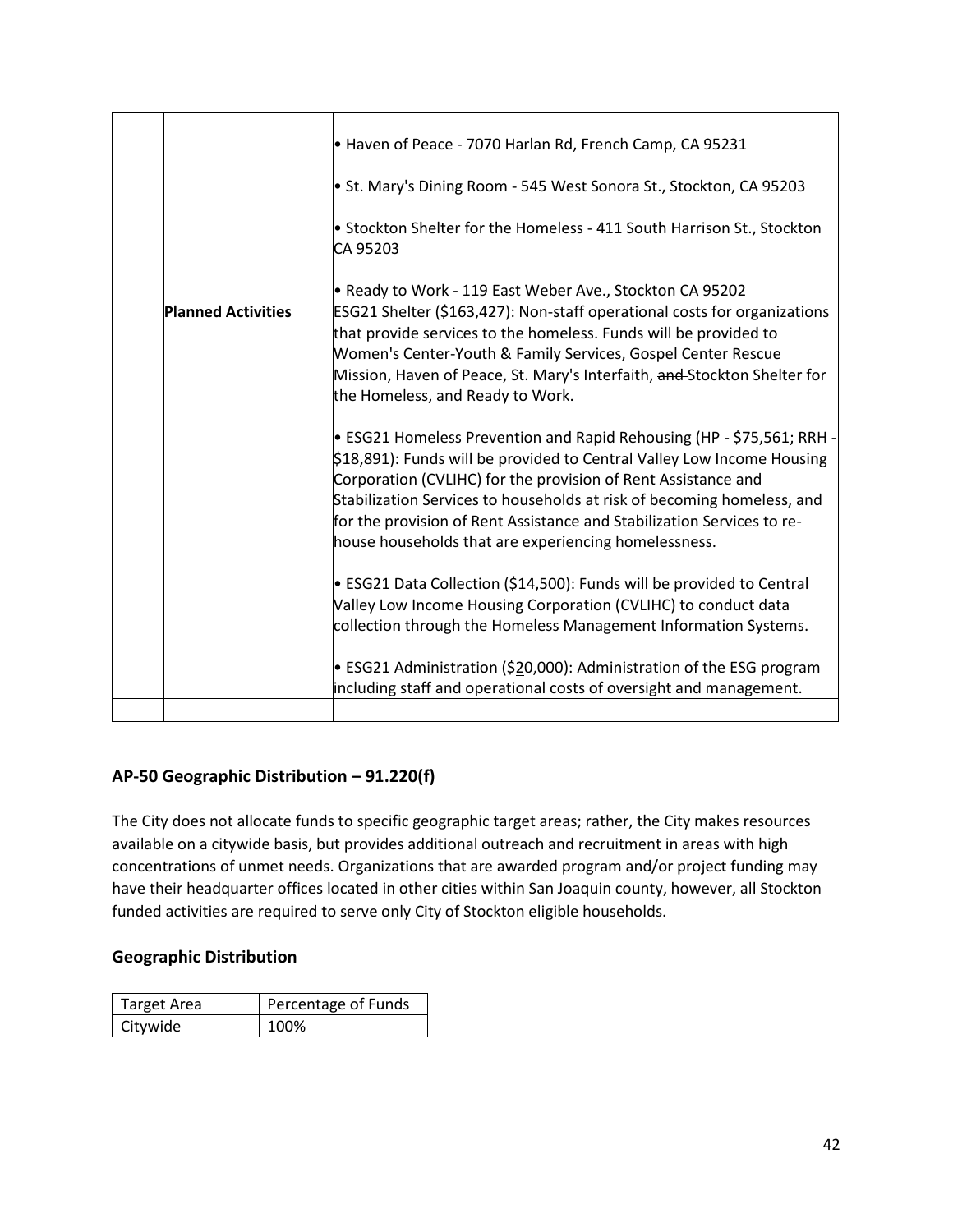#### **Rationale for the priorities for allocating investments geographically**

The City of Stockton allocates resources on a citywide basis. For example, the housing rehabilitation programs, and down‐payment assistance programs are equally available to qualifying residents in all geographic subareas, with eligibility being determined based on the income of the household receiving assistance. Households with the greatest demonstrated unmet need generally receive higher priority for assistance. Additional preference is given to households residing in areas with disproportionately high concentrations of low‐ and moderate‐income households, minority households, and/or households experiencing HUD‐defined housing problems, such as those areas identified under subsection MA‐50 of the Consolidated Plan. Projects located in areas that correspond with other related or complementary programs and/or projects also receive additional preference or priority consideration. For example, funding for the rehabilitation of existing rental housing, that would be affordable to low- and moderateincome households and located in areas targeted for crime abatement activities under the Stockton Marshall Plan would receive higher priority than projects located in other areas.

### **Affordable Housing**

#### **AP‐55 Affordable Housing – 91.220(g)**

#### **Introduction**

The 2020‐2025 Consolidated Plan establishes housing strategies for renter, owner, and homeless populations and Five‐Year goals for each of these target populations. The City operates its various housing programs based on these strategies, which have been prioritized to guide the allocation of resources. Consistent with the priorities outlined in the Consolidated Plan, the City will undertake and fund the following activities to address housing needs:

- Multi‐Family Loan Pool
- CHDO Set‐Aside
- Housing Rehabilitation Program
- Down Payment Assistance Program
- Homeless Support
- Emergency Repair Program
- San Joaquin Fair Housing

#### **AP‐60 Public Housing – 91.220(h)**

#### **Introduction**

The City of Stockton and the Housing Authority of San Joaquin County maintain a strong partnership built on the common goal and priority of providing affordable housing opportunities for Stockton's lowincome residents. Within the last five years the Housing Authority has applied for affordable housing funding through the City of Stockton's NOFA process, and has been awarded upwards of \$4.5 million to assist in the financing of three of its affordable housing projects. A Housing Authority city funded project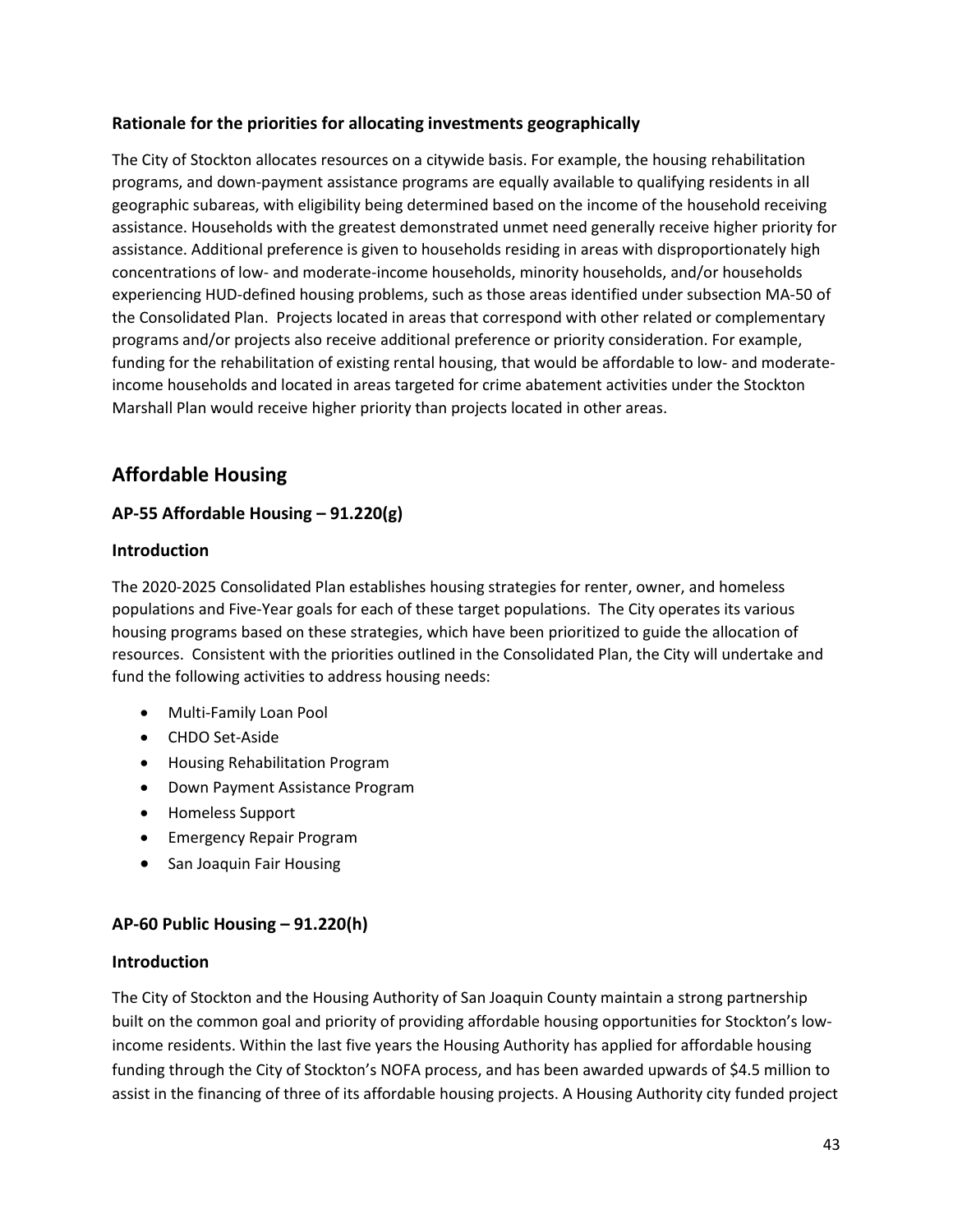includes phase II and III of their 394‐unit Sierra Vista housing complex targeting extremely low-income households at 30% AMI.

Additionally, through the City NOFA, the City also awarded \$735,000 in CDBG funds to the Partnership in Housing for the Homeless project, which is a joint effort between Stockton Shelter for the Homeless, the Housing Authority, and S.T.A.N.D. to build 13 ADU units of permanent housing for the homeless. The City looks forward to a continued amiable relationship with the Housing Authority to further expand housing opportunities for Stockton's most vulnerable residents.

#### **Actions planned during the next year to address the needs to public housing.**

The City plans to issue a NOFA in the upcoming year that the Housing Authority will be eligible to apply for funding. Additionally, the Housing Authority recently applied for funding for two of its affordable housing developments that are currently being evaluated for funding.

#### **Actions to encourage public housing residents to become more involved in management and participate in homeownership.**

The City continues to maintain a partnership with the local Housing Authority to assist public housing residents achieve homeownership. The City's Down Payment Assistance Program funds can be used in conjunction with the Housing Authority's homebuyer program funds including the Housing Choice Voucher Program.

Under the Housing Authority's homeownership program, assistance is available to Housing Choice Voucher (HCV) participants who meet the home ownership eligibility requirements. The homeownership program allows first time homebuyers to use the voucher subsidy to meet monthly homeownership expenses. HCV participants interested in applying for the HCV Homeownership program must meet the following program criteria:

- Must be a participant of the HCV program for at least one year in San Joaquin County.
- Must be a 1st time homebuyer.
- Meet the minimum employment and income requirements.
- Must be employed for at least 30 hours per week (except for disabled)
- Must earn at least \$11,310 annually (welfare income not included)
- Must not have defaulted on a mortgage under the HCV Homeownership Program.

The homeownership program has a maximum term of 15 years. There are exceptions for disabled families. This program is limited.

#### **If the PHA is designated as troubled, describe the manner in which financial assistance will be provided or other assistance.**

• The Housing Authority of San Joaquin County is not designated as "troubled" by HUD.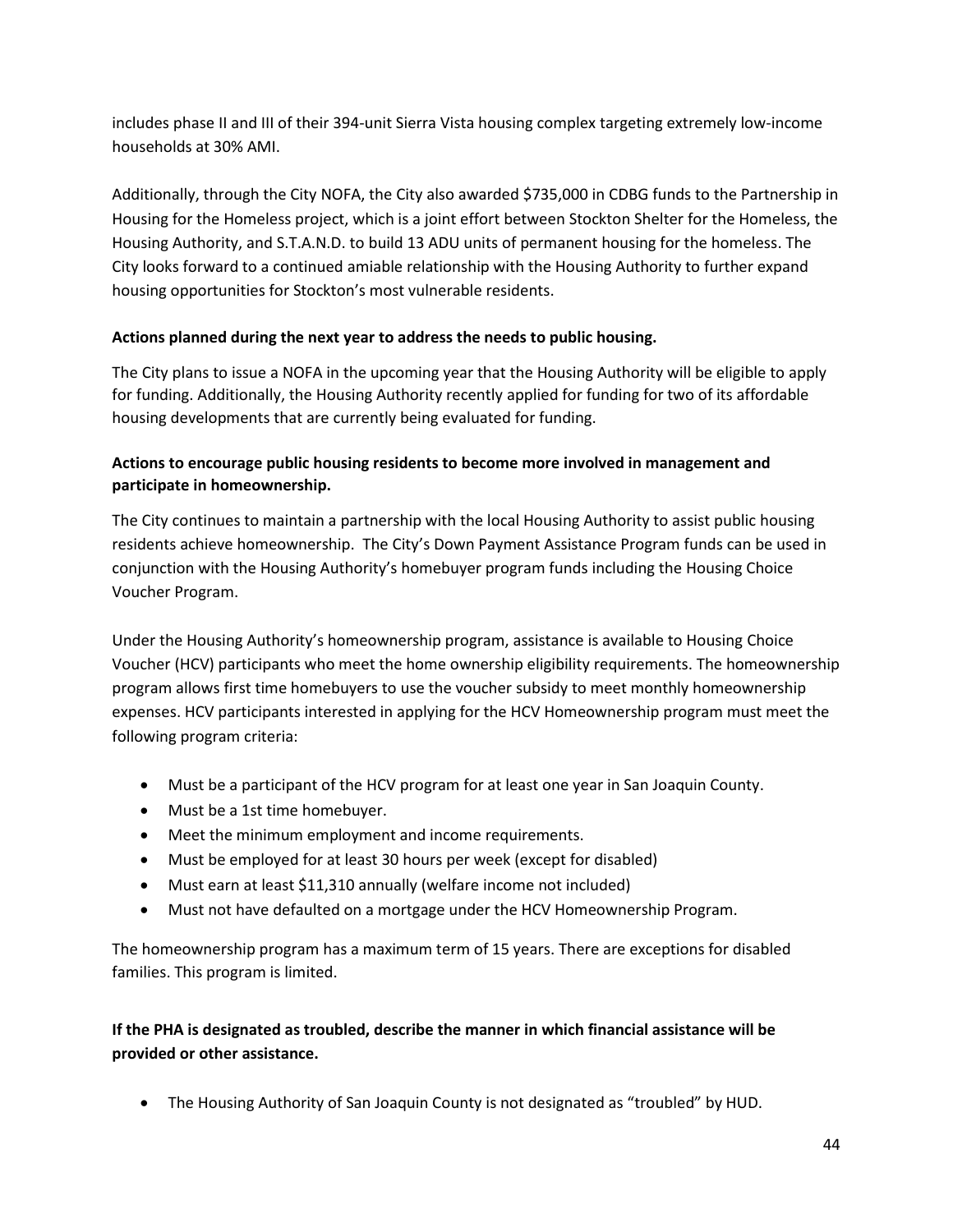#### **AP‐65 Homeless and Other Special Needs Activities – 91.220(i)**

#### **Introduction**

The City will utilize Emergency Solutions Grant funds to assist in funding the operation of emergency homeless shelters, implementation of Homeless Prevention and Rapid Re‐Housing activities which will assist in reducing and preventing homelessness. The City of Stockton works with the San Joaquin Continuum of Care to implement policies, procedures and establish performance standards for those agencies providing services to address the needs of the homeless persons and as identified in the Continuum's planning guidelines. The San Joaquin Continuum of Care, a consortium of local government agencies, non‐profit organizations, and other interested parties, encompassing all jurisdictions in San Joaquin County, including the City of Stockton. Holds meetings that are open to all homeless providers, and that serve as a venue for ongoing program planning and coordination and feedback for addressing homelessness. The Continuum of Care has identified the following homeless performance measures goals:

- 1. Reduction in the average and median length of time persons remain homeless
- 2. Reduction in the percent of persons who return to homelessness from permanent housing
- 3. Reduction in the total number of persons who are homeless
- 4. Increase in the percent of adults who gain or increase employment or non-employment cash income over time
- 5. Reduction in the number of persons who become homeless for the first time
- 6. Increase in the percent of persons who exit to or retain permanent housing from PSH
- 7. Reduce the number of people living unsheltered in our community
- 8. Increase the number of units available to those exiting homelessness

In addition, Central Valley Low Income Housing Corporation (CVLIHC) and Family Resources and Referral Center are the organizations that will be implementing the Coordinated Entry System and defining established relationships with all the local shelters and service providers. CVLIHC will continue to conduct outreach to the shelters to notify them of the activities and the process for making referrals to the various programs. CVLIHC is also well known in the community and receives many calls directly from those looking for housing assistance.

#### **Describe the jurisdictions one‐year goals and actions for reducing and ending homelessness including. Reaching out to homeless persons (especially unsheltered persons) and assessing their individual needs.**

The San Joaquin County Continuum of Care (CoC) recently conducted the 2019 Point‐in‐Time Count (PIT) which utilized methods of outreach that were considerably improved over prior years. Thus, the PIT identified a notably larger population of unsheltered homeless, compared to prior years. Based on this significantly improved response rate, the CoC can prepare more detailed and comprehensive estimates of need, including analysis of needs by type (e.g., housing, social services, etc.), as well as needs based on the characteristics of the respondent (e.g., age, race/ethnicity, veterans' status, disability status, etc.). These data can subsequently be used to better assess the needs of unsheltered homeless and can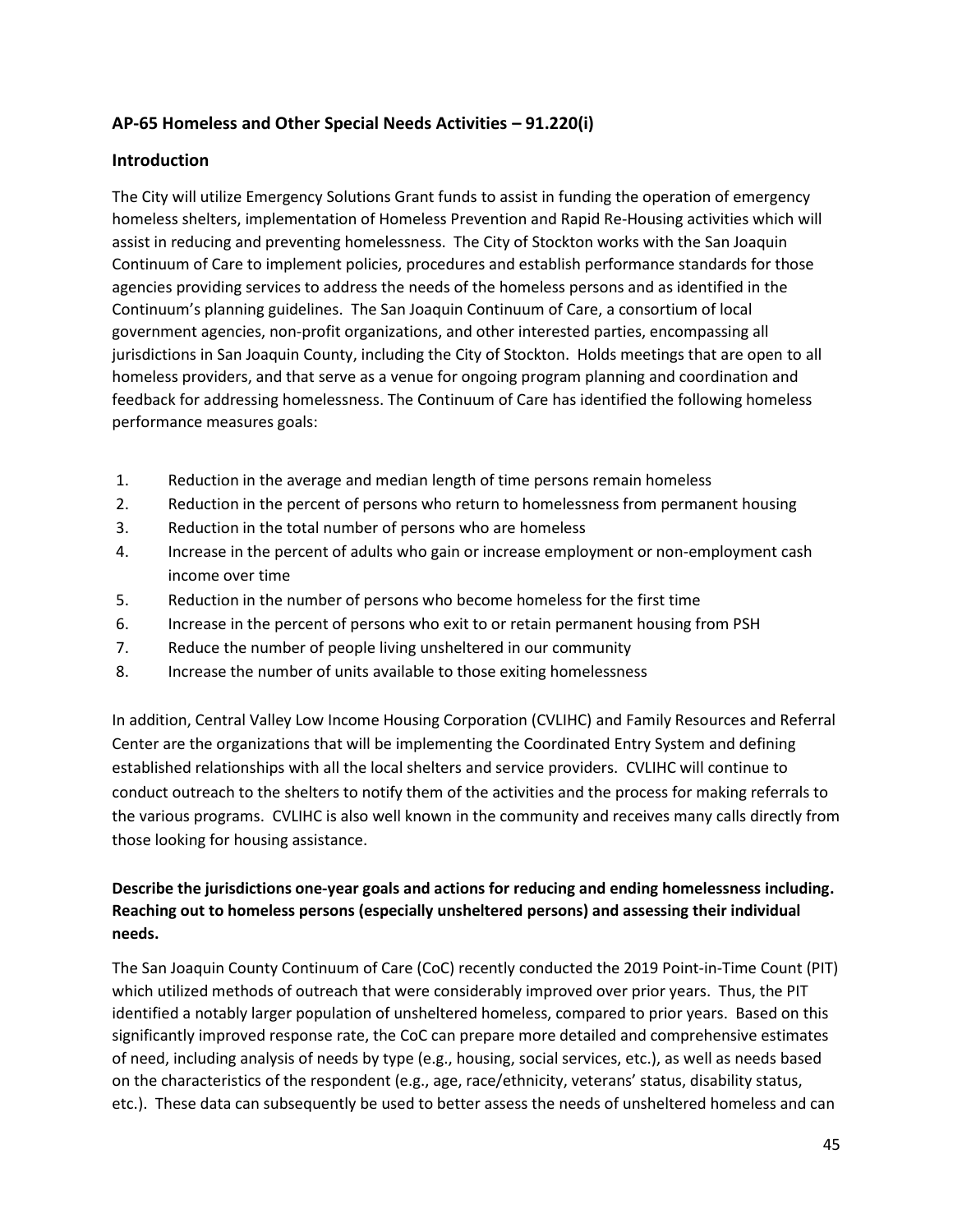be used to direct any indicated changes in service provision. This is particularly valuable since unsheltered homeless are frequently among the hardest‐to‐reach regarding available services.

The following represents a list of actions to be taken during the five-year planning period designed to improve outreach to homeless persons, especially unsheltered persons, as well as those who are at-risk of homelessness. Note that these actions are not only designed to promote outreach that both identifies and quantifies needs, but also offer opportunities to inform the homeless regarding available resources service populations. Additional outreach is undertaken with homeless persons and families residing in emergency shelters and transitional housing. However, because these persons are entering a facility, it is much easier to access these individuals using existing tools, such as entrance and exit surveys, and one‐on‐one education.

#### **AP‐75 Barriers to affordable housing – 91.220(j)**

#### **Introduction**

It is often in the public interest for local governments to impose regulations concerning the scope and characteristics of development as a method for protecting public health and general welfare. However, government regulations, policies, and procedures, can also act to constrain the development of otherwise desirable land uses. Regulations designating the type and location of housing, for example, can potentially constrain the ability of housing developers to provide higher density housing that would be more affordable to lower-income households. Similarly, building codes and other requirements can significantly increase the cost to develop housing, or make the development process so arduous as to discourage potential housing developers. California housing law requires that each jurisdiction include an analysis of governmental constraints to affordable housing development as a required component of the adopted General Plan Housing Element. The remainder of this section presents a summary of the major findings identified under the Potential Housing Constraints Section of the City of Stockton Housing Element. To the degree practicable, the analysis also includes a discussion of the actions to be taken to overcome these constraints, as identified in the Housing Element.

### **Actions it planned to remove or ameliorate the negative effects of public policies that serve as barriers to affordable housing such as land use controls, tax policies affecting land, zoning ordinances, building codes, fees and charges, growth limitations, and policies affecting the return on residential investment.**

The Housing Element of the City of Stockton General Plan, adopted in April 2016, provides a thorough analysis of the existing policy barriers to affordable housing development. An analysis of the permitted densities and development standards identified that the adopted Code facilitates the production of a variety of housing types, with residential development permitted in non‐residential and mixed‐use zones, with permitted densities up to 87 units per acre in the Downtown. The Housing Element states that the City applies flexible development standards for infill housing projects to encourage the development of underutilized properties, however, development standards may be modified to create consistency with surrounding development and physical site constraints. The Housing Element determined that the City's overall parking standards did not constitute a constraint, nor does processing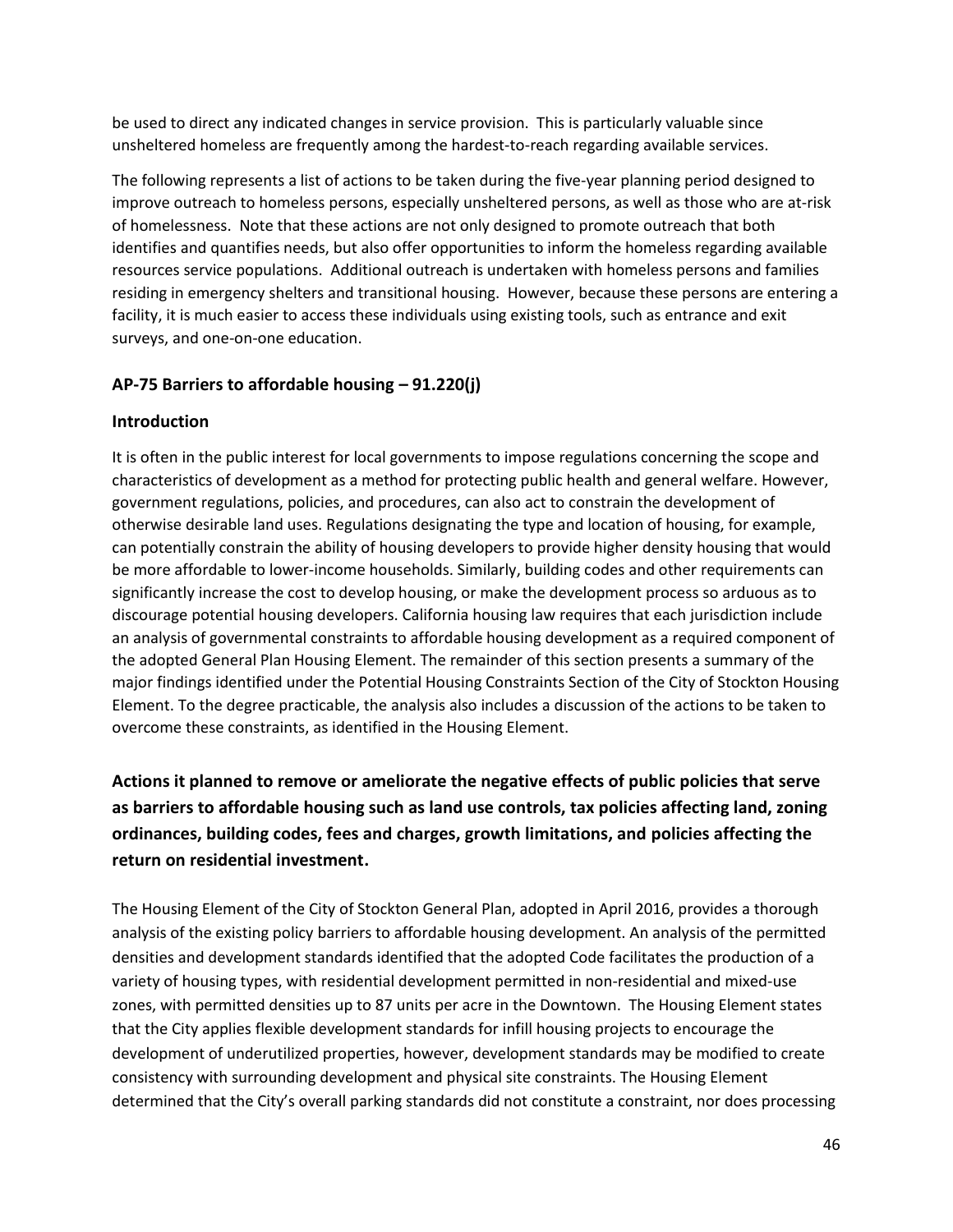and permitting. Since the last Housing Element, the City's Affordable Housing Density Bonus has been made consistent with State law. It allows for a density bonus of up to 35 percent and allows developers that are eligible for a density bonus to receive up to three additional incentives.

The City adopted a Development Code amendment in 2016 to be consistent with State law to allow emergency shelters by right, without discretionary review, in the PF, IL, and IG zone. Per the San Joaquin Partnership's Regional Development Fee Comparative Analysis Report (June 2013), the City of Stockton's fees for a single‐family dwelling were the second highest of all the San Joaquin County jurisdictions but were about average for all 21 jurisdictions included in the analysis. To promote affordable housing the City established a fee reduction program for developers of affordable housing units. Developers of multi-family housing developments can receive a fee reduction of \$14,997 per unit and a fee reduction of \$19,997 for a single-family residential development.

Based on analysis of the permitted densities and development standards, the City has found that the General Plan and Development Code facilitate production of a variety of housing types. The City allows residential development in non‐residential and mixed‐use zones and permits densities as high as 87 units per acre in the downtown area. Additionally, the City has flexible development standards to encourage the development of small infill parcels.

Recent state legislation provides clarification and fee assistance for the creation of Accessory Dwelling Units (ADUs) with two separate bills signed on October 8, 2017: SB 229 (Wieckowski) and AB 494 (Bloom). These bills, effective January 1, 2018, clarify and improve various provisions of the law to promote the development of ADUs, including allowing ADUs to be built concurrently with a single‐family home, opening areas where ADUs can be built to include all zoning districts that allow single-family uses, modifying fees from utilities, such as special districts and water corporations, and reducing parking requirements. In 2018, City Council accept the Planning Commission's recommendation and adopt an Ordinance to amend Title 16 of the Stockton Municipal Code, Section 16.80.310, "Secondary Dwelling Units;" and Section 16.240.020, "Definitions of Specialized Terms and Phrases;" to comply with state planning and zoning law (Government Code Section 65852.2).

#### **AP‐85 Other Actions – 91.220(k)**

#### **Introduction**

#### **Actions planned to address obstacles to meeting underserved needs.**

The City will work in partnership with its non‐profit and public service agencies to address the needs of the underserved populations in the City of Stockton. The City will fund several agencies that provide food, assistance, shelter and/or services for the homeless, elderly, and working poor.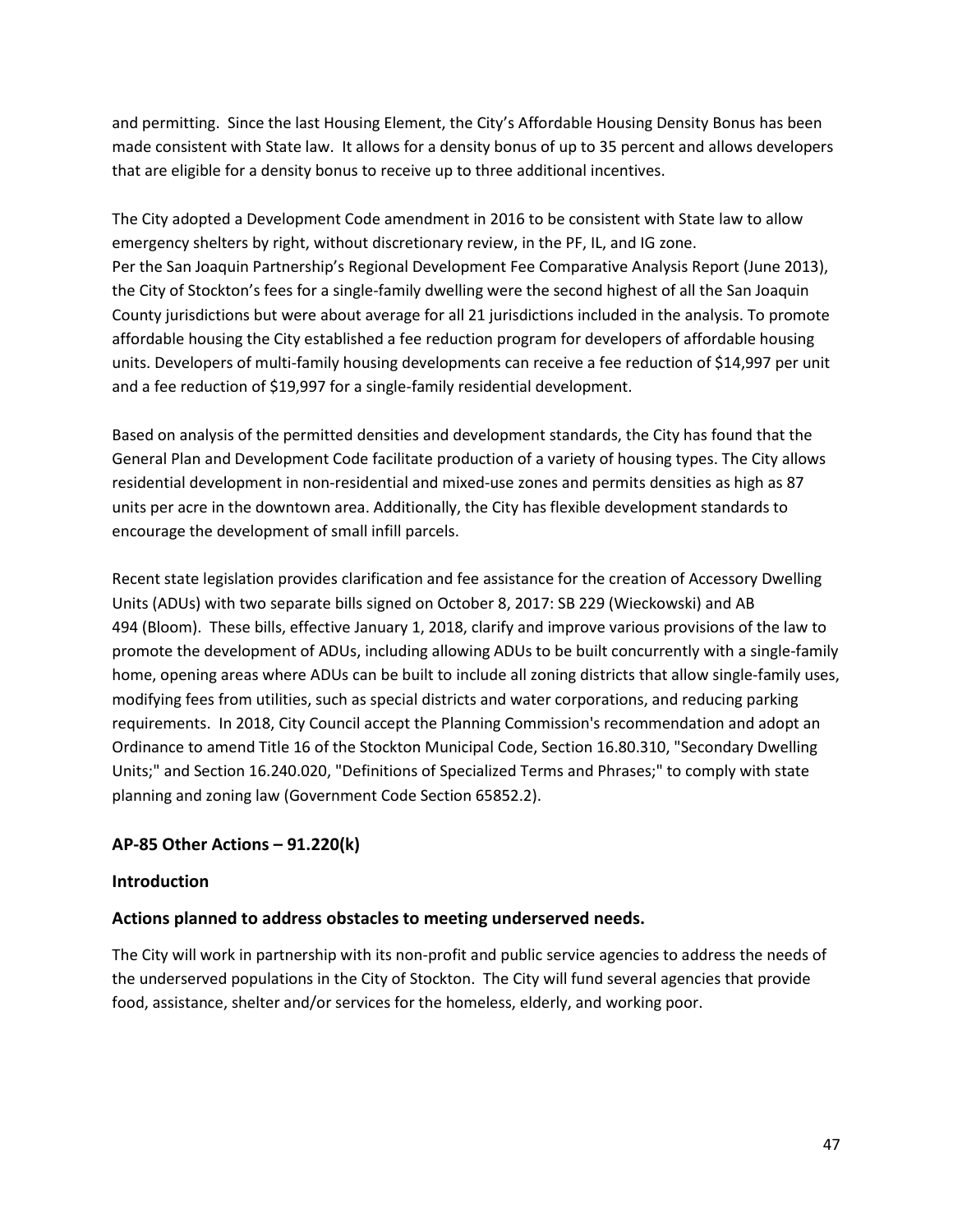#### **Actions planned to foster and maintain affordable housing.**

The City will leverage funds we receive with other resources and use our programs in conjunction with other city initiatives, including our single‐family rehabilitation program. The City will continue to use its Notice of Funding Availability NOFA process to solicit eligible affordable housing projects to fund.

#### **Actions planned to reduce lead‐based paint hazards.**

The actions described in the Lead Based Paint Hazards section of the Consolidated Plan will be carried out as needed during FY 2021‐22. The City complies with all federal requirements related to prevention of lead‐based paint poisoning as provided in the Residential Lead‐Based Pain Hazard Act of 1992, also commonly referred to as Title X, Housing and Community Development Act of 1992. Additionally, the City of Stockton collaborates with the following agencies to identify and reduce lead‐based paint incidences: The Housing Authority, San Joaquin County Public Health Services, and San Joaquin County Environmental Health.

The City of Stockton becomes involved in lead‐based paint hazard evaluation and reduction because of its implementation and operation of federally funded projects such as CDBG and HOME that require lead-based evaluations for existing housing units built before 1950. This includes single-family owneroccupied housing projects that are to be rehabilitated they are inspected and tested for lead‐based paint hazards. Based on the test results, any identified hazards are remediated prior to unit occupancy.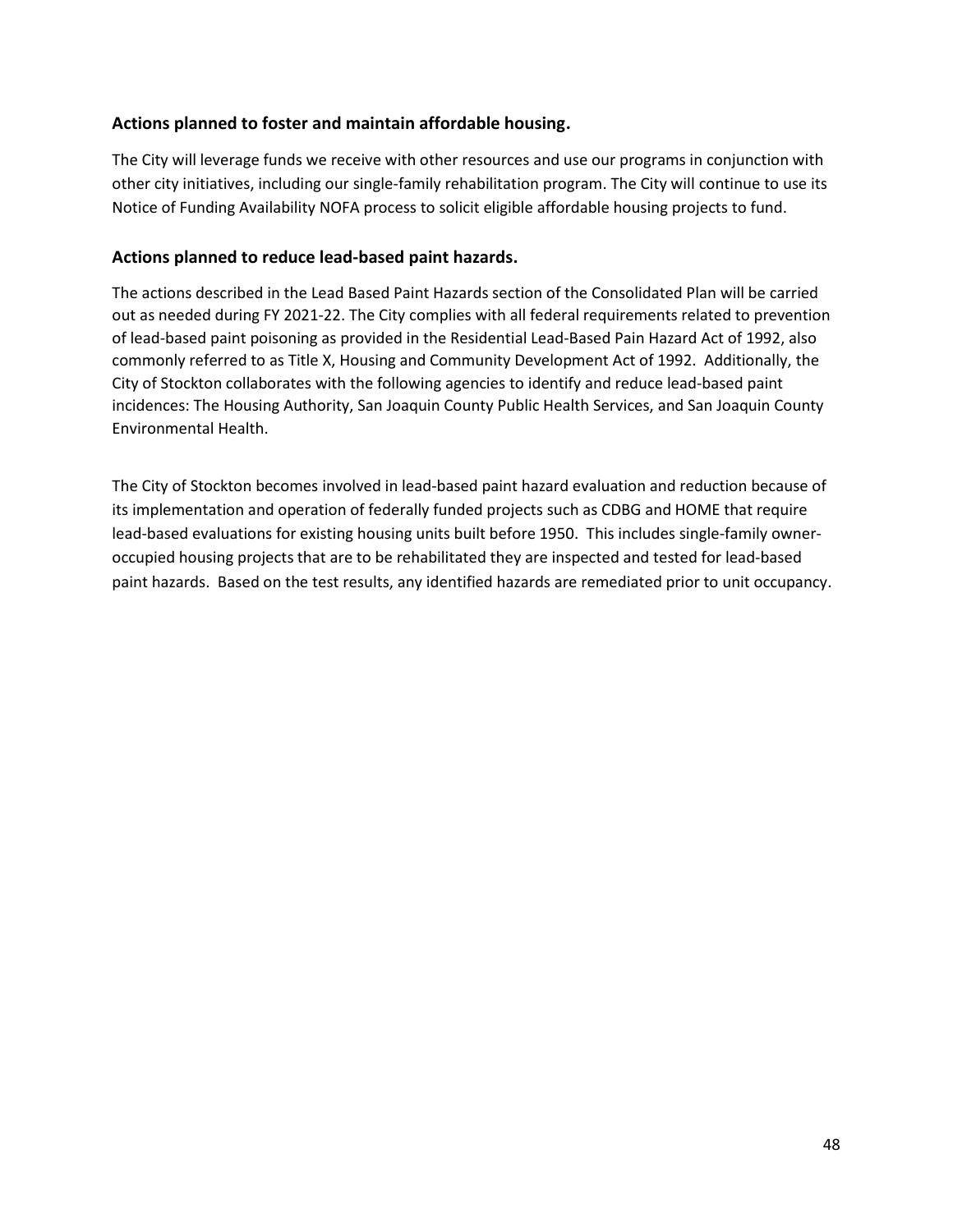## **Program Specific Requirements**

### **AP-90 Program Specific Requirements - 91.420, 91.220(l)(1,2,4)**

#### **Introduction**

Projects planned with all CDBG funds expected to be available during the year are identified in the Projects Table. The following identifies program income that is available for use that is included in projects to be carried out.

#### **Action Plan CDBG response:**

The City expects to receive approximately \$1,770,238 of program income during the 2021‐2022 program year, including a \$1,595,238 repayment from the Redevelopment Successor Agency. Approximately \$100,000 of HOME loan repayment will be deposited in the City's revolving HOME loan fund, and \$75,000 will be deposited in the City's revolving microloan fund.

The City does not have any float funded activities. The City also does not have any program income received in the preceding program year that has not been included in a prior plan nor any surplus funds from an urban renewal settlement. The City does not have any float funded activities. The City also does not have any program income received in the preceding program year that has not been included in a prior plan nor any surplus funds from an urban renewal settlement. No grant funds have been returned to the line of credit.

The City expects to spend 85 percent of its CDBG allocation for activities that benefit persons of low‐ and moderate income.

# **Community Development Block Grant Program (CDBG) Reference 24 CFR 91.220(l)(1)**

Projects planned with all CDBG funds expected to be available during the year are identified in the Projects Table. The following identifies program income that is available for use that is included in projects to be carried out.

- 1. The total amount of program income that will have been received before the start of the next program year and that has not yet been reprogrammed. 0
- 2. The amount of proceeds from section 108 loan guarantees that will be used during the year to address the priority needs and specific objectives identified in the grantee's strategic plan. 0
- 3. The amount of surplus funds from urban renewal settlements.
	- $\Omega$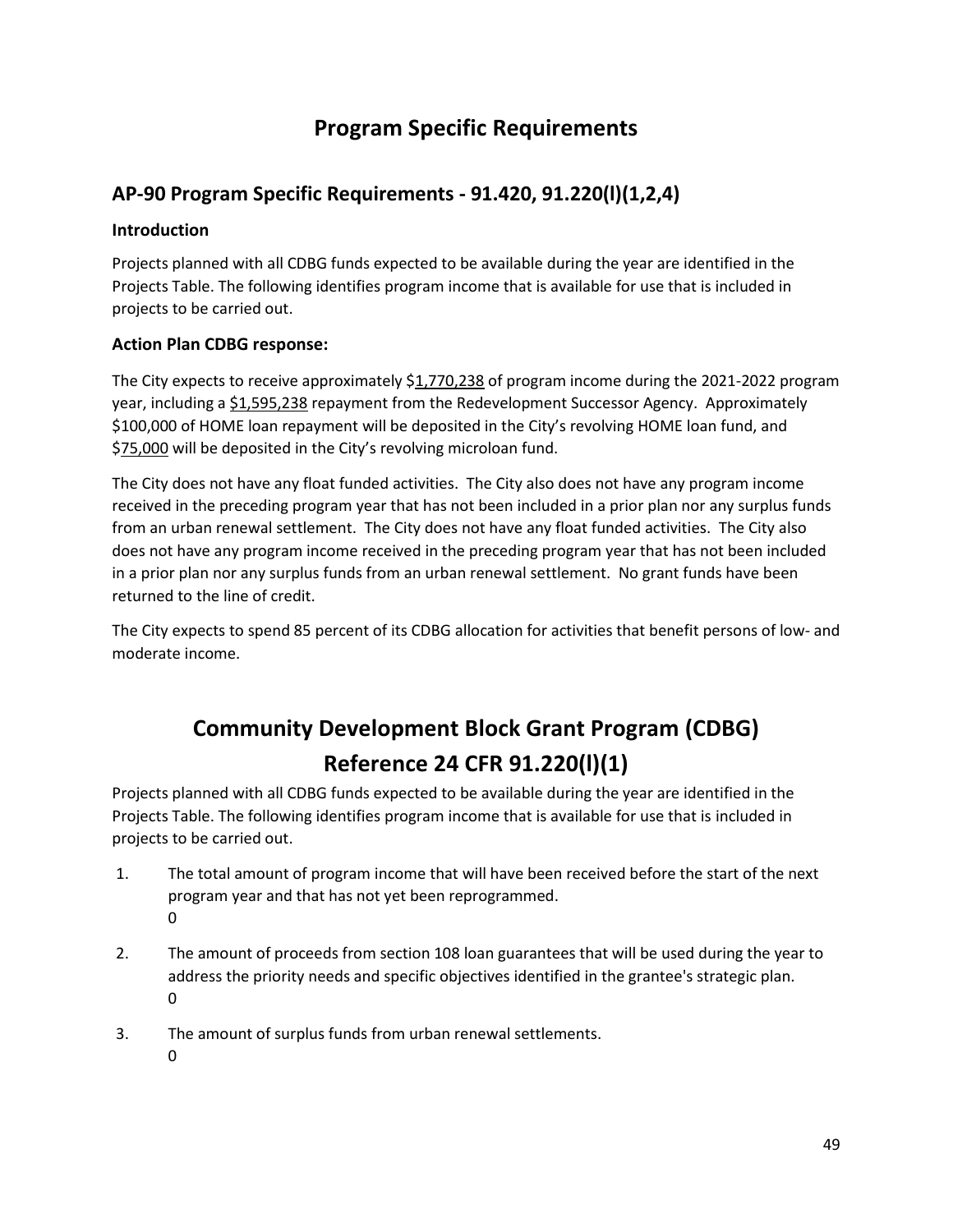- 4. The amount of any grant funds returned to the line of credit for which the planned use has not been included in a prior statement or plan 0
- 5. The amount of income from float‐funded activities.  $\Omega$

Total Program Income:

### **Other CDBG Requirements**

- 1. The amount of urgent need activities
- 2. The estimated percentage of CDBG funds that will be used for activities that benefit persons of low and moderate income. Overall Benefit ‐ A consecutive period of one, two or three years may be used to determine that a minimum overall benefit of 70% of CDBG funds is used to benefit persons of low and moderate income. Specify the years covered that include this Annual Action Plan.

# **HOME Investment Partnership Program (HOME)**

### **Reference 24 CFR 91.220(l)(2)**

**1. A description of other forms of investment being used beyond those identified in Section 92.205 is as follows:**

#### **Action Plan HOME response:**

The City of Stockton proposes to use its allocation of HOME funds to rehabilitate and construct both rental and owner‐occupied housing units and to fund the City's Down Payment Assistance Program (DAP). The majority of the funds will be subject to an annual request for developer proposals be used for an eligible activity, including real property acquisition, site improvements, construction, and rehabilitation costs. The City does not propose to use HOME funds to provide any assistance in a form not included in Section 92.205(b).

Developer proposals for HOME funds are accepted through an annual Notice of Funding Availability (NOFA) identifying the purpose and type of funds available, with mailers sent via U.S. Postal Service and e‐mail to interested parties and regional developers and posted to the City's website and social media pages. To encourage a variety of project types and locations, the City's HOME program does not limit beneficiaries. Application packages are available electronically on the City's website or via e‐mail, and hard copies are available for pick-up in the City's Economic Development Department. The competitive applications are reviewed by City staff and/or a committee of regional housing experts and representatives from the community. The applications are next scored through set criteria, including eligible uses, commitment and expenditure deadlines, developer capacity, experience, concurrence with established goals and policies, leveraging, or other requirements. Recommendations concerning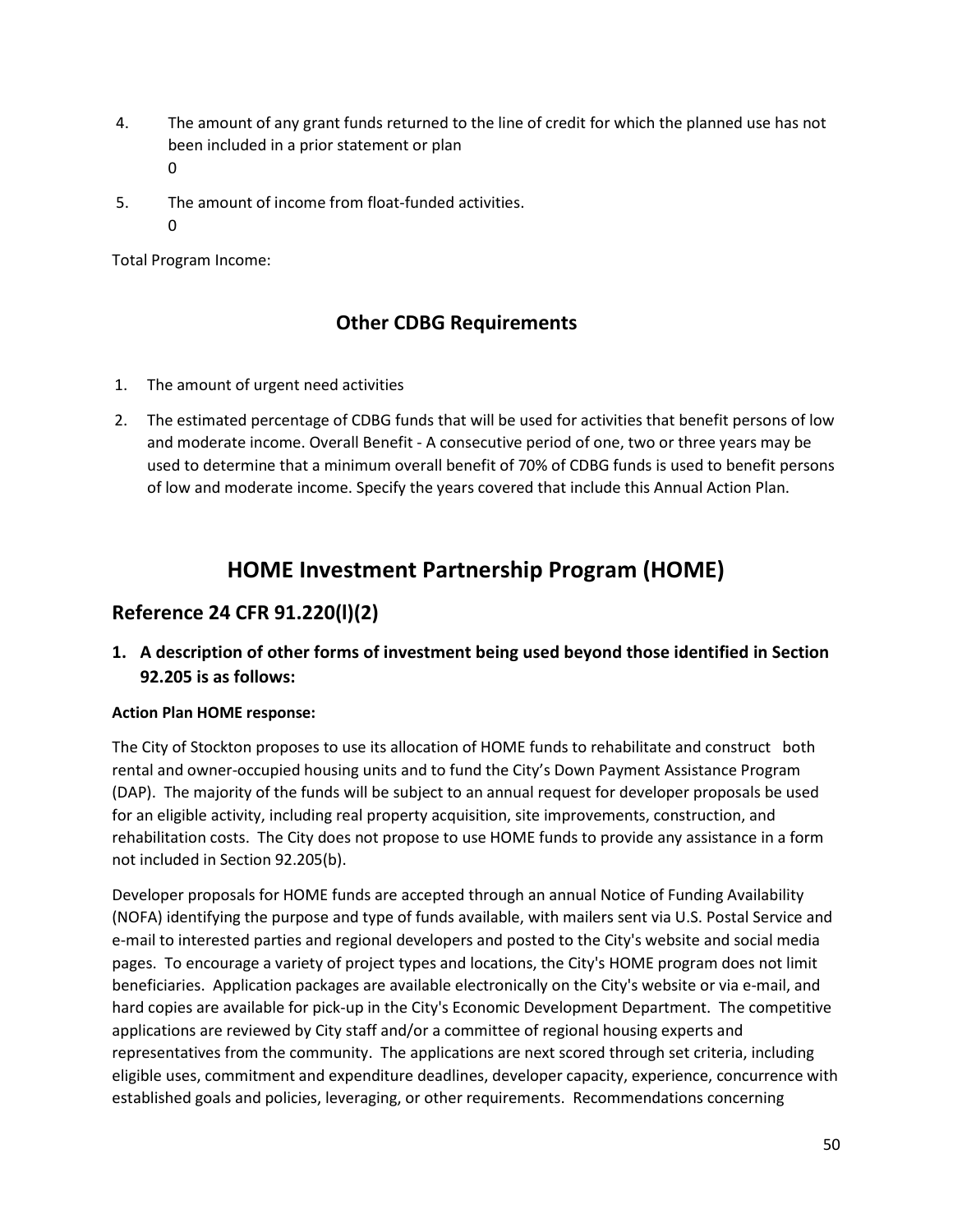funding are then made to the City Council, which holds a publicly noticed hearing to vote on moving forward with the recommended allocations. The City uses a variety of methods to conduct outreach to consumers for all our housing programs, including the DAP. Information about all the housing programs is posted on the City's website. Economic Development Department staff also participates in various housing workshops and homeownership fairs throughout the year. Notices of these events are sent to the Housing Authority. Advertisements and public notices are also run-in local newspapers, including the local Spanish newspaper.

To ensure that households utilizing the City's DAP are ready to undertake and maintain homeownership, the City requires that all households must have completed a minimum eight classroom‐hour homebuyer training course given by a HUD‐approved trainer prior to the close of escrow. The City also ensures that the households become successful homeowners by making sure that the home they are purchasing is affordable for them. The total housing cost cannot exceed 35 percent of the household's income and their total debt cannot exceed 41 percent of their income.

When HOME funds are allocated for homebuyer assistance or for the rehabilitation of owner‐occupied single‐ family properties, the City utilizes the HOME affordable homeownership annual limits provided by HUD for newly constructed housing and for existing housing.

### **2. A description of the guidelines that will be used for resale or recapture of HOME funds when used for homebuyer activities as required in 92.254, is as follows:**

#### **Recapture of HOME Subsidy**

The City of Stockton's Down Payment Assistance Program requires that units assisted with HOME funds must remain affordable to low-income purchasers for a period based upon the amount of HOME funds provided for the property. To ensure compliance with this affordability period, down payment assistance recapture provisions are incorporated into each property loan and regulatory agreement. Repayment of the HOME subsidy and any accrued interest is due upon the sale or transfer of the property during the affordability period. When the recapture requirement is triggered by a sale (voluntary or involuntary), and there are insufficient net proceeds to repay the City's HOME investment, the City will accept any amount of net proceeds (net proceeds are defined as the sales price minus any senior loan repayment and any closing costs). The City will reinvest these recaptured subsidies into other eligible housing activities.

### **3. A description of the guidelines for resale or recapture that ensures the affordability of units acquired with HOME funds? See 24 CFR 92.254(a)(4) are as follows:**

#### **Marketing and Outreach for HOME funded projects**

The City's Affirmative Marketing Policy has been in use since 2000 and is made a part of all HOME agreements for projects of five or more units. The purpose of the policy is to assure that individuals who normally might not apply for vacant units because they are socially and/or economically disadvantaged be informed of vacancies, be encouraged to apply, and have an equal opportunity to rent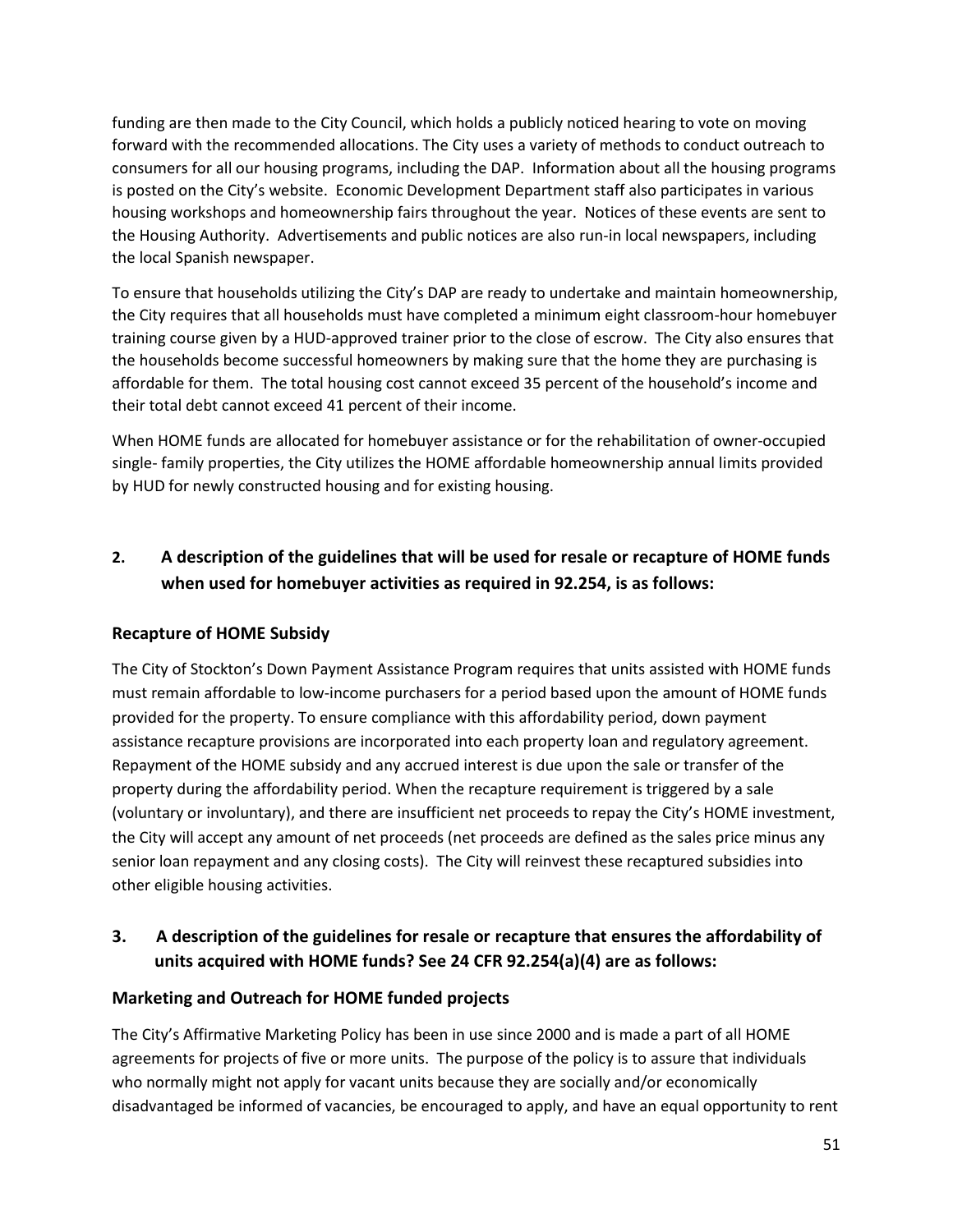units. The policy establishes methods for informing the public about fair housing laws and affirmative marketing policies; procedures to be used by owners to solicit applications; records that must be maintained; and how the City will assess the success of affirmative marketing actions.

The City also ensures that outreach to minority and women‐owned businesses occur for the issuance of all contracts. The City has adopted Affirmative Outreach Action Guidelines for use with all federally funded projects.

Affirmative action requirements are also included in all subrecipient agreements to ensure that if subrecipients are hiring contractors and subcontractors, they adhere to the provisions of the City's Affirmative Action Program and meet all federal requirements.

4. **Plans for using HOME funds to refinance existing debt secured by multifamily housing th at is rehabilitated with HOME funds along with a description of the refinancing guidelines required that will be used under 24 CFR 92.206(b), are as follows:**

For multifamily projects in the City of Stockton, when loaning HOME funds to rehabilitate the units if refinancing is necessary to permit or continue affordability under § 92.252, with a minimum affordability period of 15 years. The project application must demonstrate: that rehabilitation is the primary eligible activity and ensure that this requirement is met by establishing a minimum level of rehabilitation per unit or a required ratio between rehabilitation and refinancing; require a review of management practices to demonstrate that disinvestment in the property has not occurred, that the long term needs of the project can be met and that the feasibility of serving the targeted population over an extended affordability period can be demonstrated; state whether the new investment is being made to maintain current affordable units, create additional affordable units, or both; insure that HOME funds cannot be used to refinance multifamily loans made or insured by any Federal program, including CDBG.

# **Emergency Solutions Grant (ESG)**

### **Reference 91.220(l)(4)**

### **1. Include written standards for providing ESG assistance (may include as attachment)**

See Attached, Appendix C.

### **2. If the Continuum of Care has established centralized or coordinated assessment system that meets HUD requirements, describe that centralized or coordinated assessment system.**

While there is no formal central intake system within the San Joaquin Continuum of Care, all homeless services providers, including those providing homeless prevention and rapid re‐ housing assistance, utilize the same HMIS. With a single subrecipient administering prevention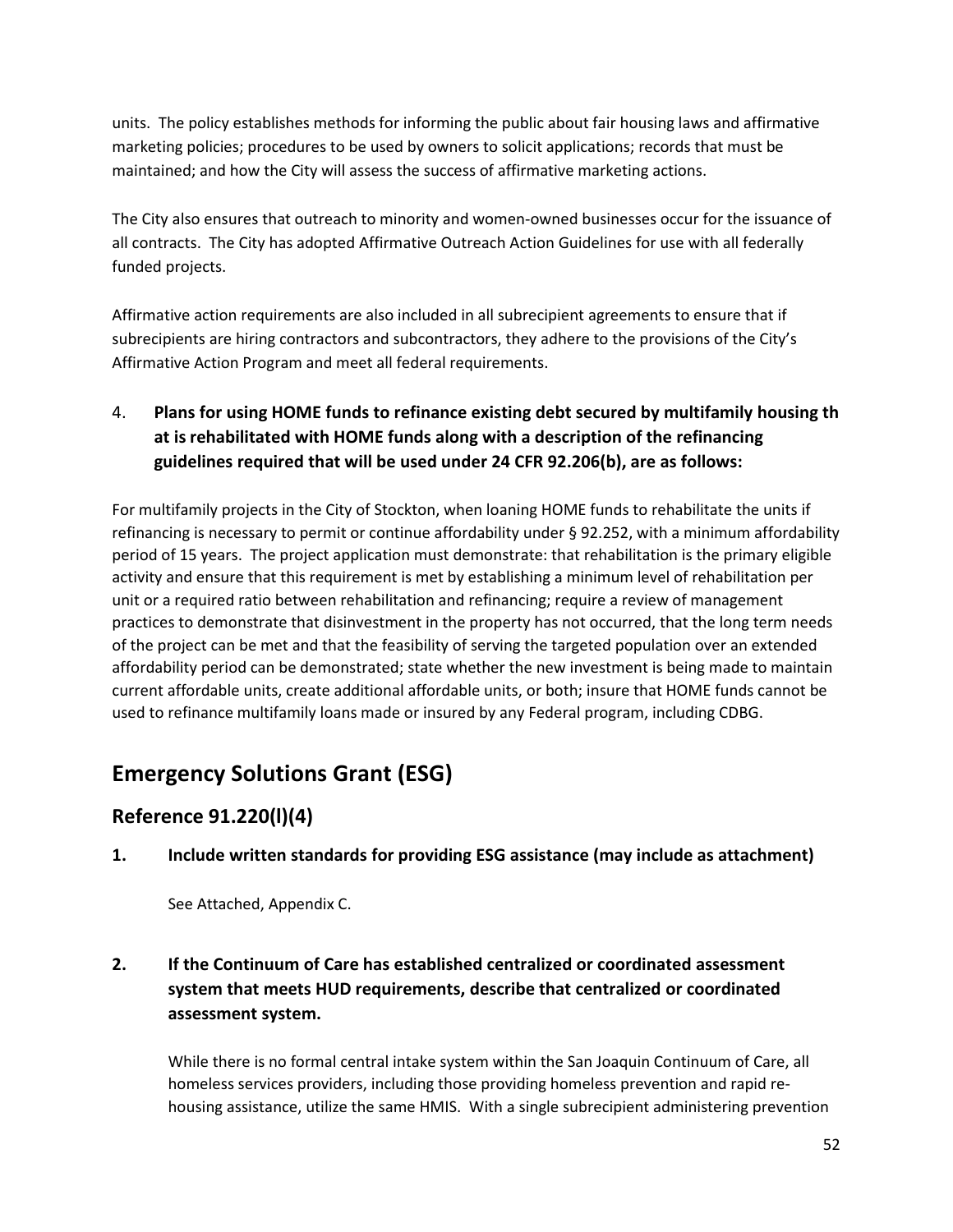and re‐ housing efforts, a single assessment tool is used for these activities. In addition, the City of Stockton is working with the San Joaquin Continuum of Care to develop and implement a formal coordinated assessment tool and process for use by all providers.

### **3. Identify the process for making sub‐ awards and describe how the ESG allocation available to private nonprofit organizations (including community and faith‐based organizations).**

The City of Stockton will implement the Emergency Solutions Grant (ESG) program in accordance with The McKinney‐Vento Homeless Assistance Act as Amended by S.896 HEARTH Act of 2009, found at 24 CFR Part 576, to ensure eligible activities are selected and financially managed in accordance with local and federal requirements. The City of Stockton's process for implementing the ESG program is laid out below.

### **Public Participation**.

City staff and the Community Development Committee (CDC) holds an annual Kick‐off/Needs Assessment Meeting in the late Fall, which serves as the basis for the development of the Annual Action Plan.

- Update annual Action Plan Schedule, Application & Instructions
- Issue Public Notice
- Issue NOFA
- Post agenda
- Publish notice of NOFA in the Record and link to the application and instructions on the City's website through the City's Grants web-portal Neighborly; Annual Applications are generally submitted in Mid‐January, however, due to COVID-19 the application submittal was mid-February.
- Staff reviews applications for eligibility, completeness, ESG requirements per Application Instructions, consistency with the Consolidated Plan, and 24 CFR Part 576
- CDC holds meetings for review and to make recommendations to City Council; agendas posted with Clerk before each meeting, February‐March.
- Subrecipients sent recommendation letters in advance of Council hearing.
- Issue Public Notice.
- Distribute draft Action Plan requesting public comment.
- Award Funds. City Council reviews staff and CDC funding recommendations at publicly. noticed meeting and votes their approval.
- Action Plan is submitted to HUD via IDIS.
- Award letters sent to subrecipients following AAP submittal, including CFDA number Agreements. Draft agreements with subrecipients and route for signatures, Summer
- Prepare environmental documentation.
- Set up: Purchase orders once HUD grant agreement executed, Internal HTE and IDIS input Grant Administration. Administer grants as required per 24 CFR Part 576